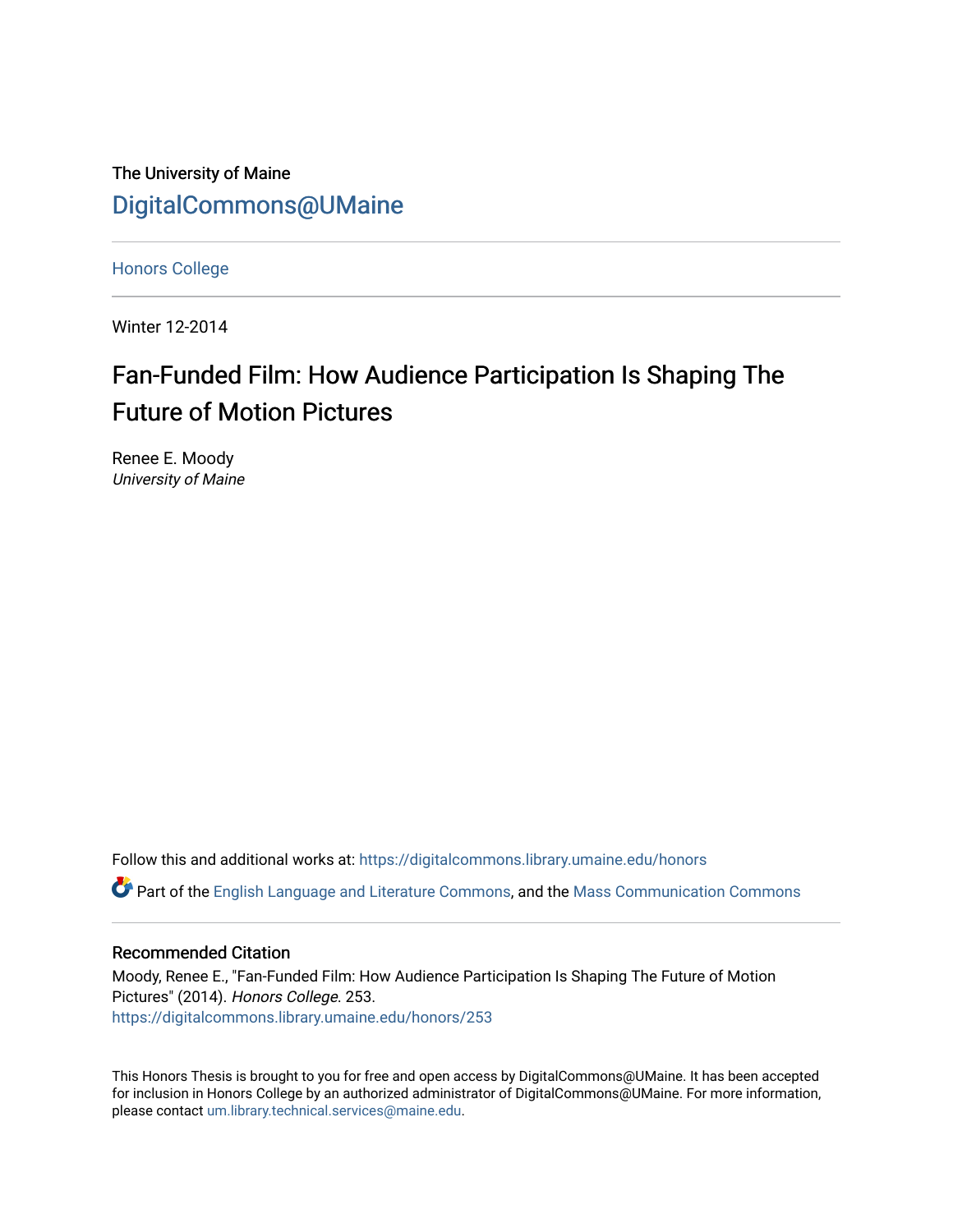# FAN-FUNDED FILM:

# HOW AUDIENCE PARTICIPATION IS SHAPING

# THE FUTURE OF MOTION PICTURES

by

Renee E. Moody

A Thesis Submitted in Partial Fulfillment of the Requirements of a Degree with Honors (English, Mass Communication)

The Honors College

University of Maine

December 2014

Advisory Committee:

Margery Irvine, Lecturer in English, Advisor Steven R. Evans, Associate Professor of English Michael J. Socolow, Associate Professor, Department of Communication and Journalism Sarah Brookes, Assistant Professor of Communication and Journalism Edith Pratt Elwood, Adjunct Assistant Professor, Honors College (Sociology)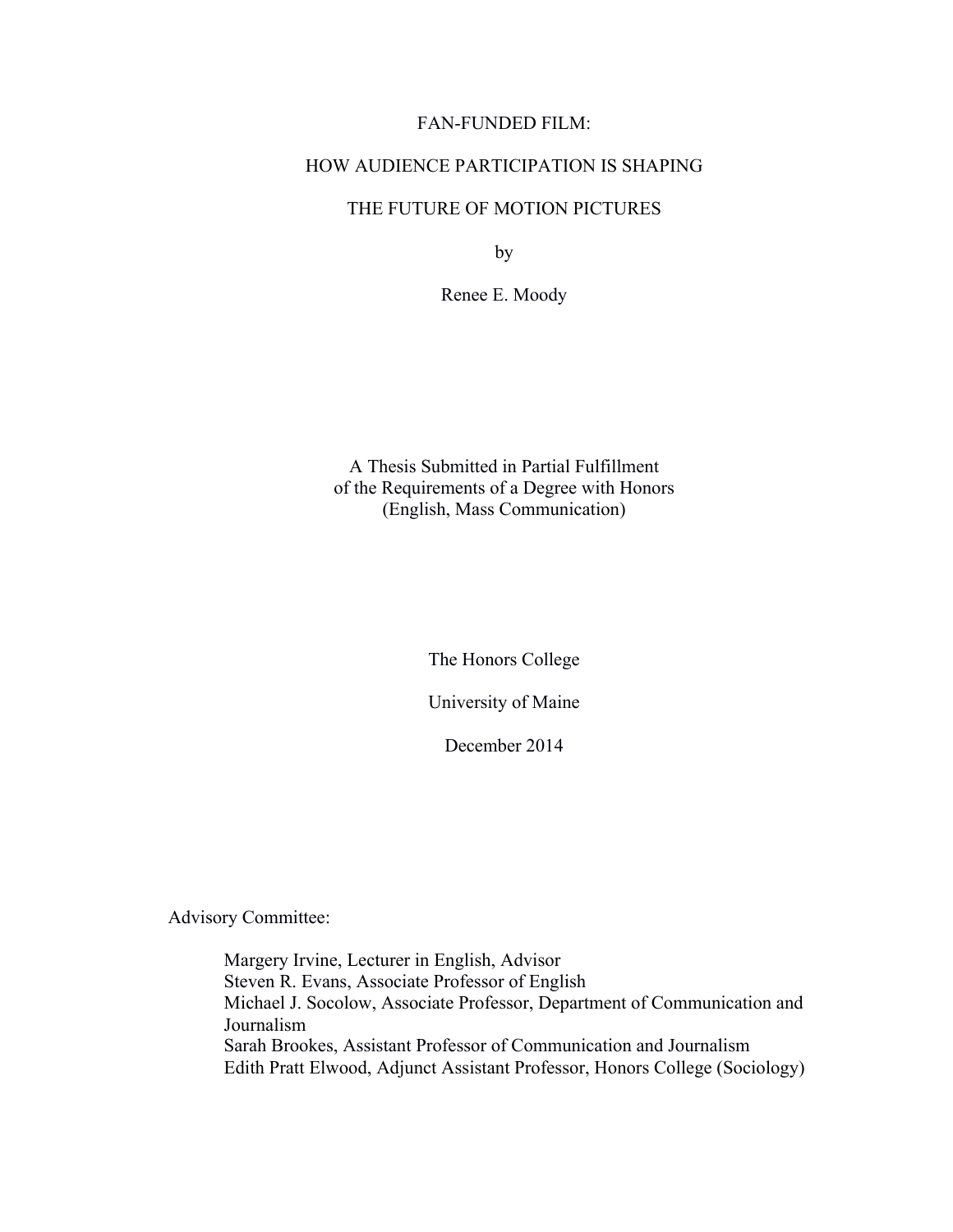© 2014 Renee Moody

All Rights Reserved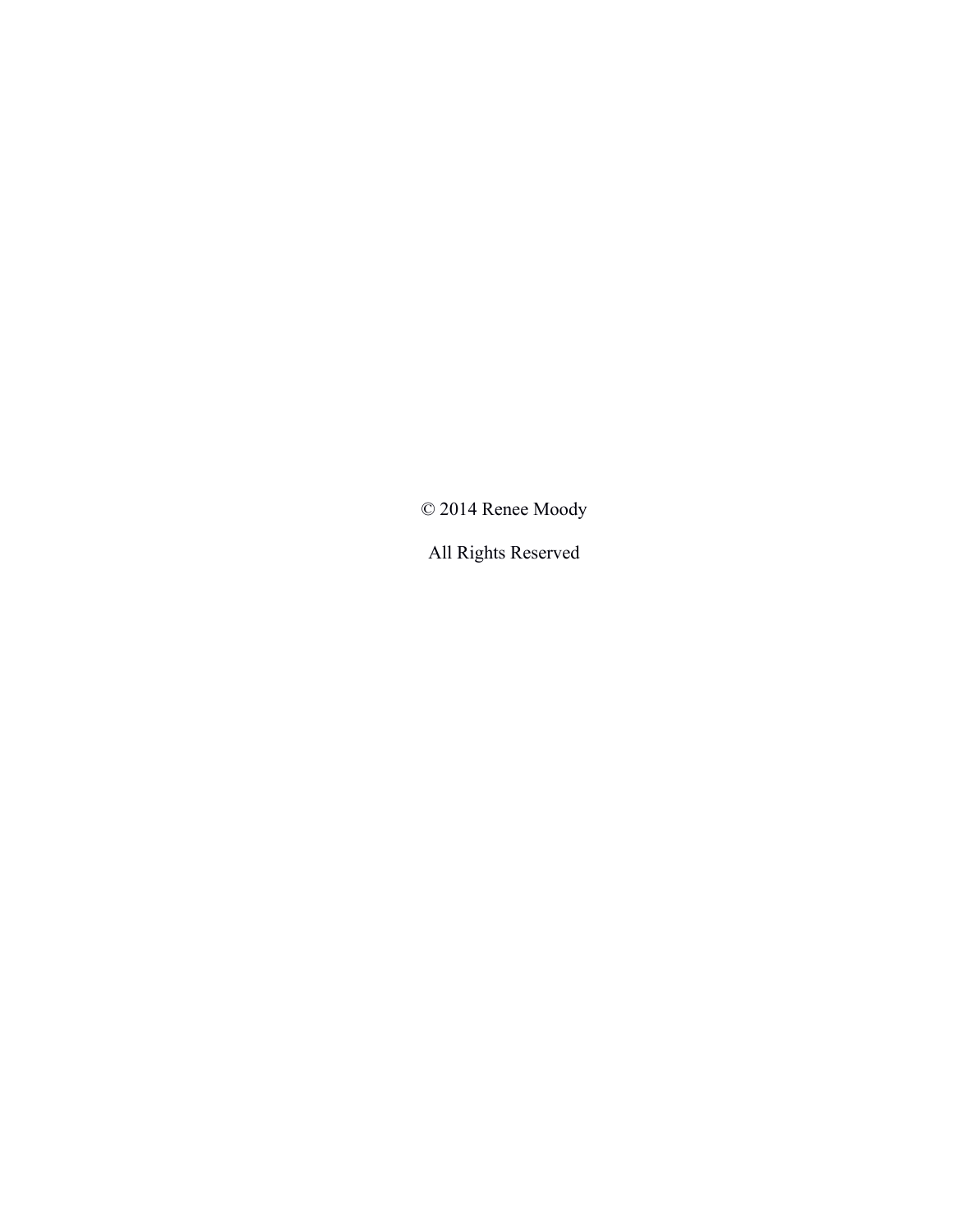# **ABSTRACT**

A look at intellectual property rights in the Internet Age. *Fan-Funded Film* examines the omnipresent issue of piracy and the financial strategy of crowdfunding. Both have existed in film for decades, but have increased dramatically in recent years. Through the use of several theories and real life examples, I explore the problem of piracy's popularity and how audience participation through crowdfunding could be the answer.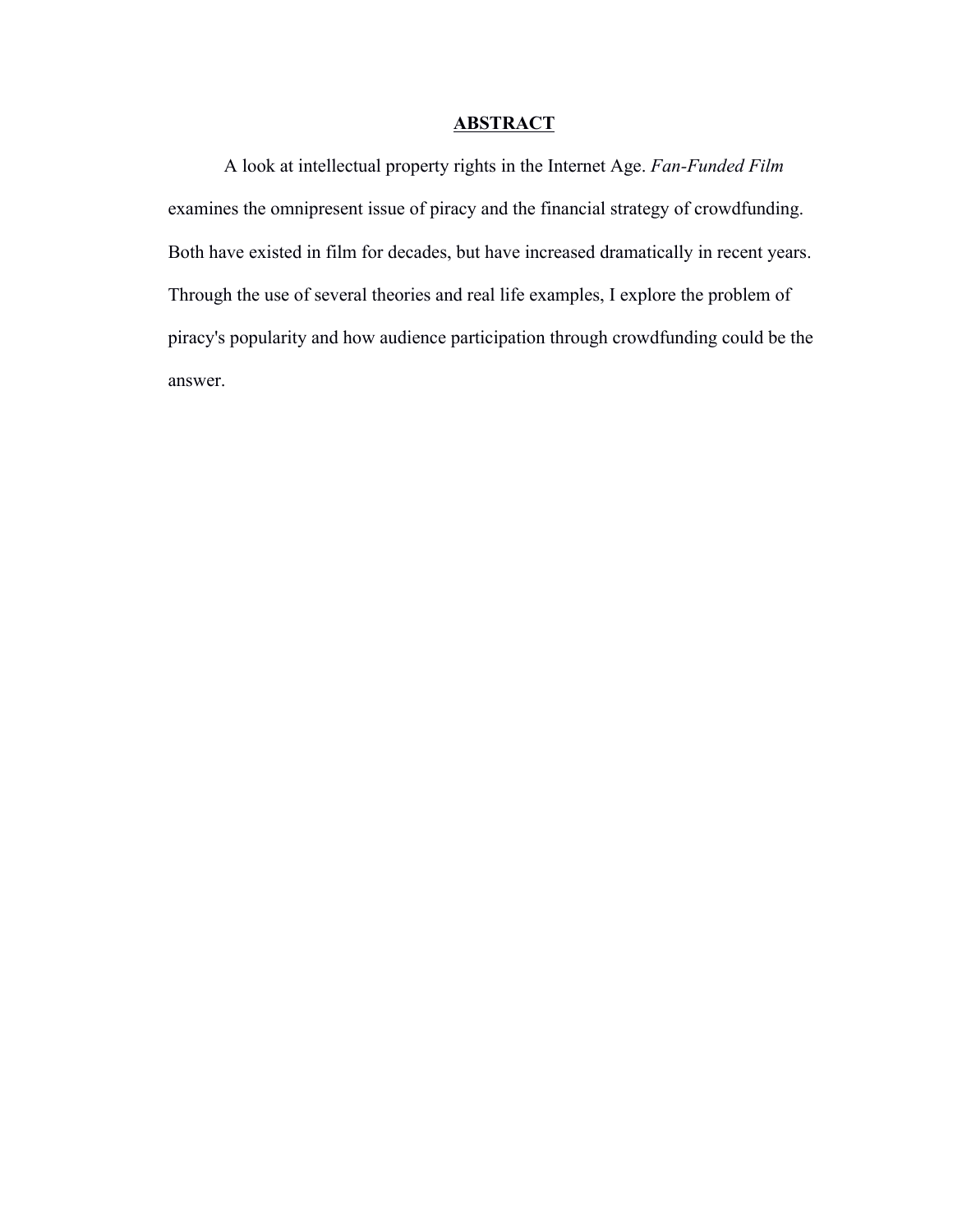Lest ye forget… fans make the industry go around and are as every bit as crucial a component of filmmaking as the original draft of your script itself. -Adam Green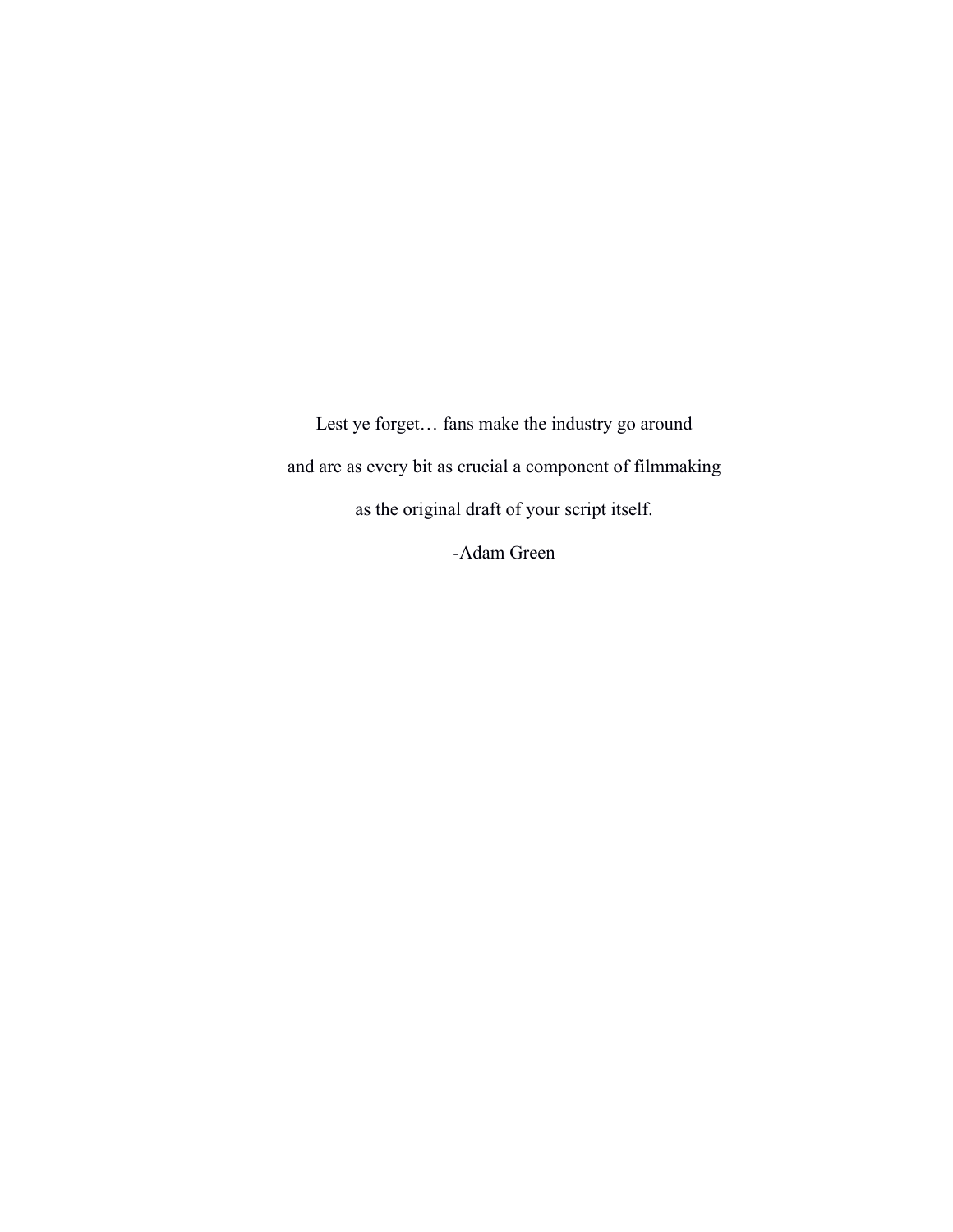# **TABLE OF CONTENTS**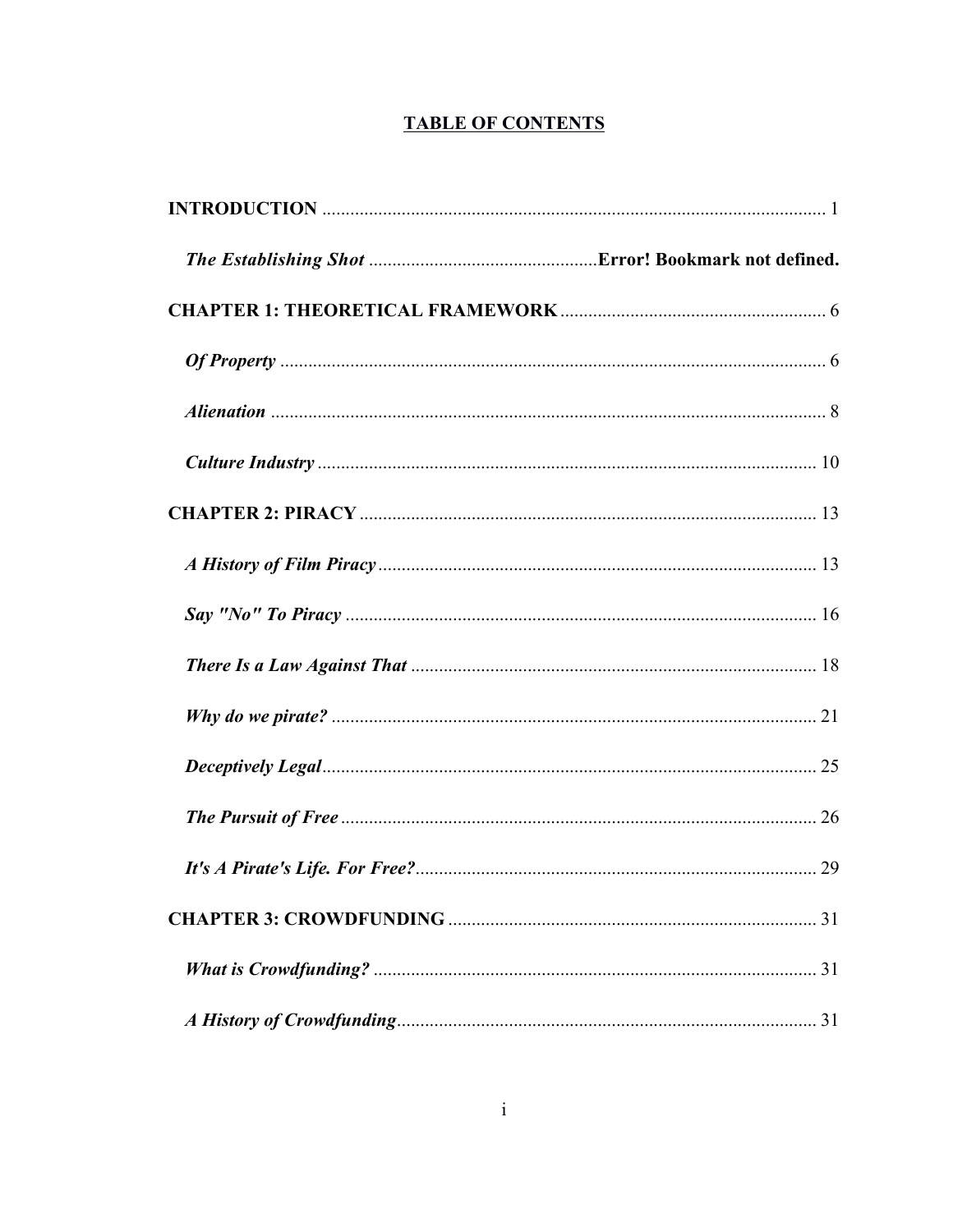| 51 |
|----|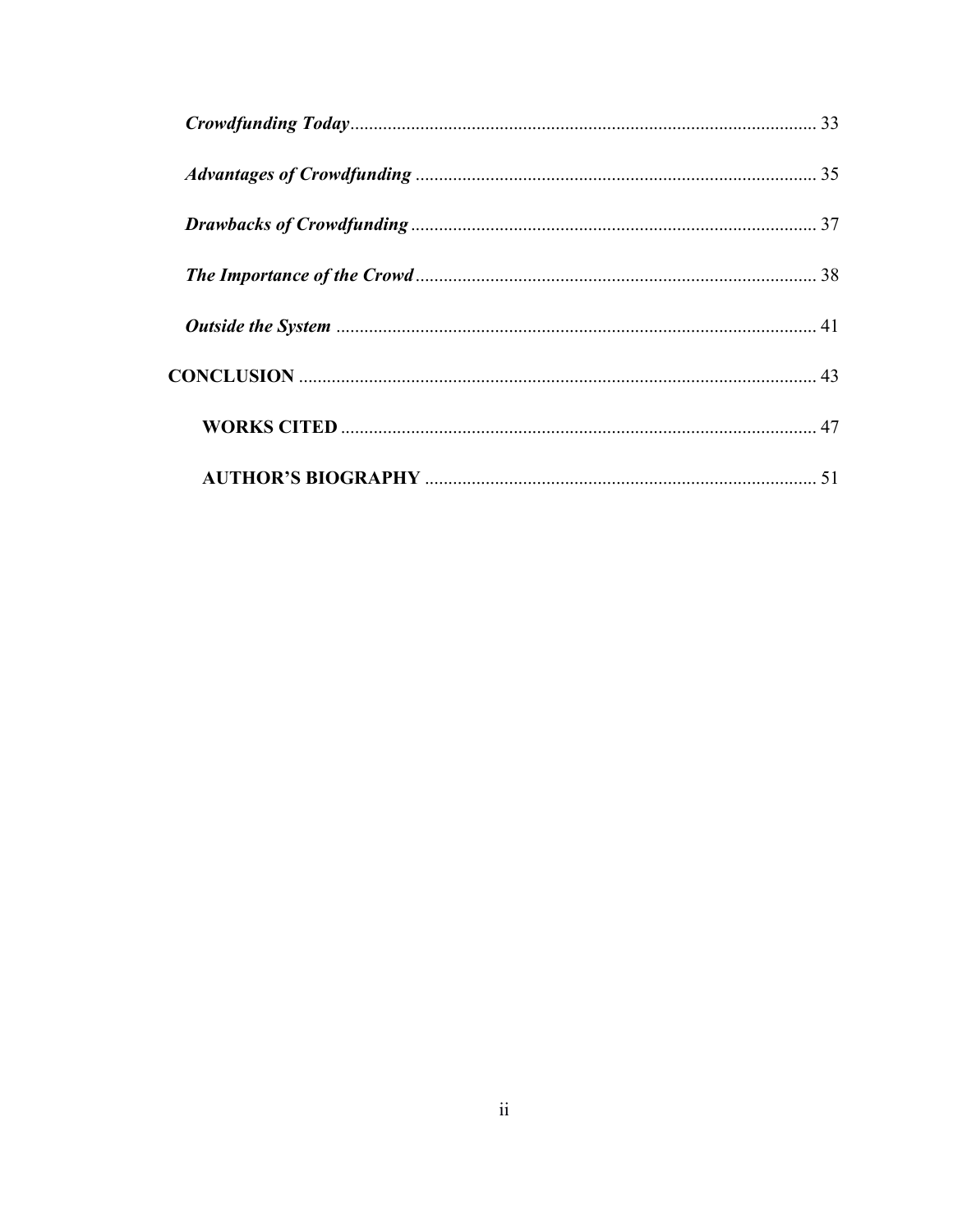#### **INTRODUCTION**

For years, I dreamed of going to film school in California. I thought that I could be the greatest writer/director who had ever lived, despite the fact that I have never made even one short film or completed a single script. Film just felt right, it combined my interest in photography, music, theater and literature into one neat little package. In order to prepare for film school, I figured that I needed to learn how to make great films; I had to understand what went into making the films I loved. In my free time, if I wasn't watching a movie, I was listening to a commentary or watching a behind-the-scenes featurette. Not only did I come to understand what happens on a film set, but also the struggles that filmmakers go through in the years before and after. I found that the most interesting stories came from the independent films, those that are created outside of the studio system. These films didn't have the safety net of studio funding, most didn't even have big name stars to bring their viewers in, they had to rely on a story that people wanted to hear and the drive to get their films to where people could see them. The success of those films was proof to me that I was capable of making my own and the community that I connected with the most was horror. It's a genre built on films made by social outcasts and largely ignored by major studios. Its films examine problems that many others shy away from, and I was drawn to this. Horror films gave me a place to belong.

When I joined the social media site, MySpace in 2007, I immediately began "friending" the directors who I had come to admire. Through reading their blog posts, bulletins and replies to my messages, I was welcomed into the independent horror

1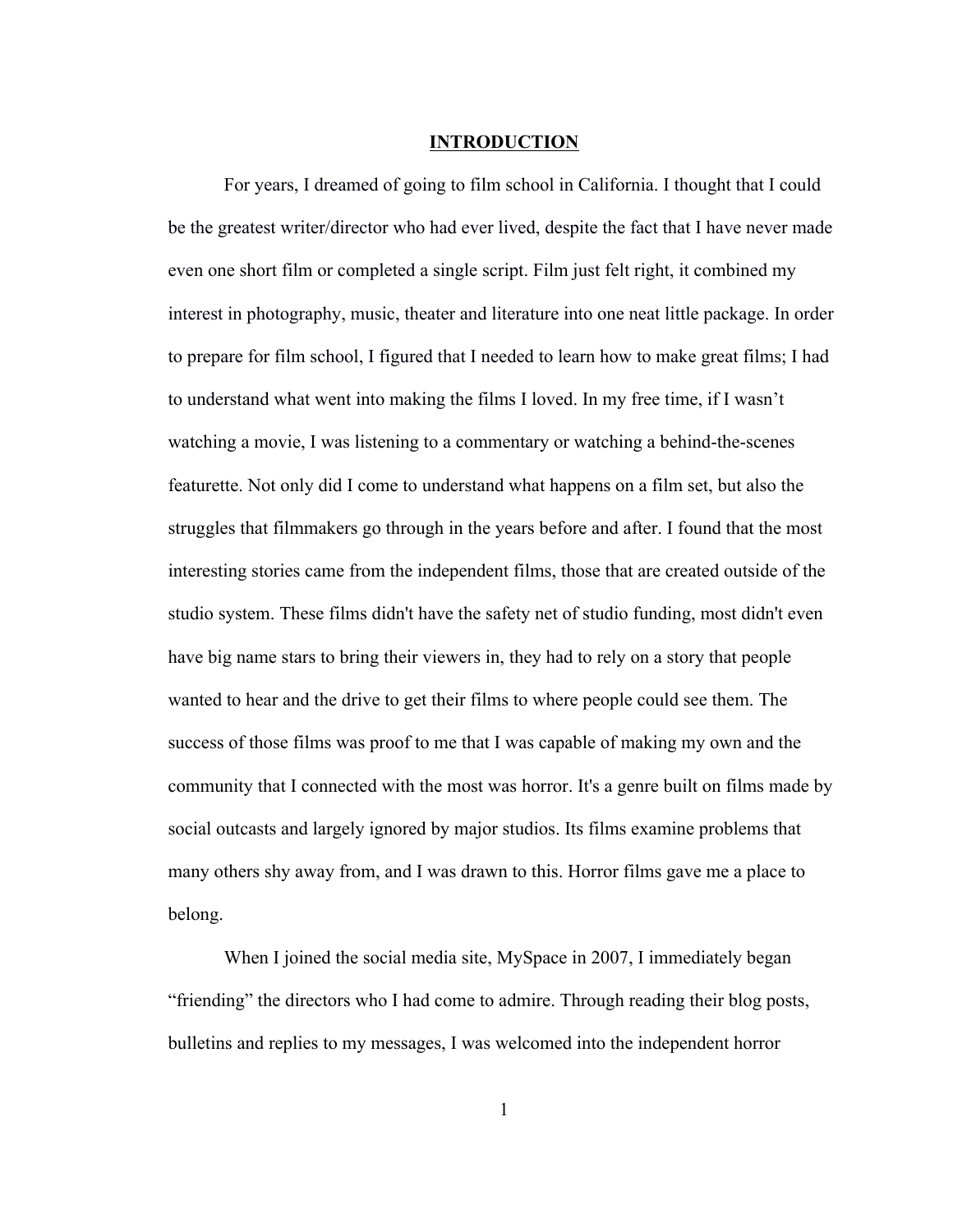community. I came to understand know directors as people, not just as filmmakers. They shared both trials and triumphs and always took the time to response with personalized advice and support. Their films became more than just entertainment and I found myself defending their value to those who felt that horror films were cheap trash. I also found that piracy was no longer an abstract construct to me, the stuff of DVD warnings and PSAs; it was a real tangible problem that needed addressing. In 2008, I joined the microblogging site, Twitter, and again sought out the directors I had come to know. Their tweets served as constant reminders of the importance of film in my life, even as I abandoned my dreams of film school. It was through twitter that, in May of 2009, I was introduced to the idea of fan-funding, now more commonly known as crowdfunding. Though it seemed like a crazy idea at the time, I have seen it transform the film industry in ways I never imagined.

The summer after my freshman year at the University of Maine, I began a blog called Stick with the Indies. Through it, I have had the opportunity to meet independent filmmakers, musicians and authors from around the world, all of them trying desperately to get their voices heard above a sea of others doing to same. When confronted with the decision of what to research for an entire year, I knew it would include independent media in some form and the hurdles its creators face as fewer people are willing to pay for access to these works.

At the beginning of my thesis research, I had two theories in mind: Marx's Alienation and The Frankfurt School's Culture Industry. Alienation would explain how we distance between an artwork from its creator, and Culture Industry explained the shift

2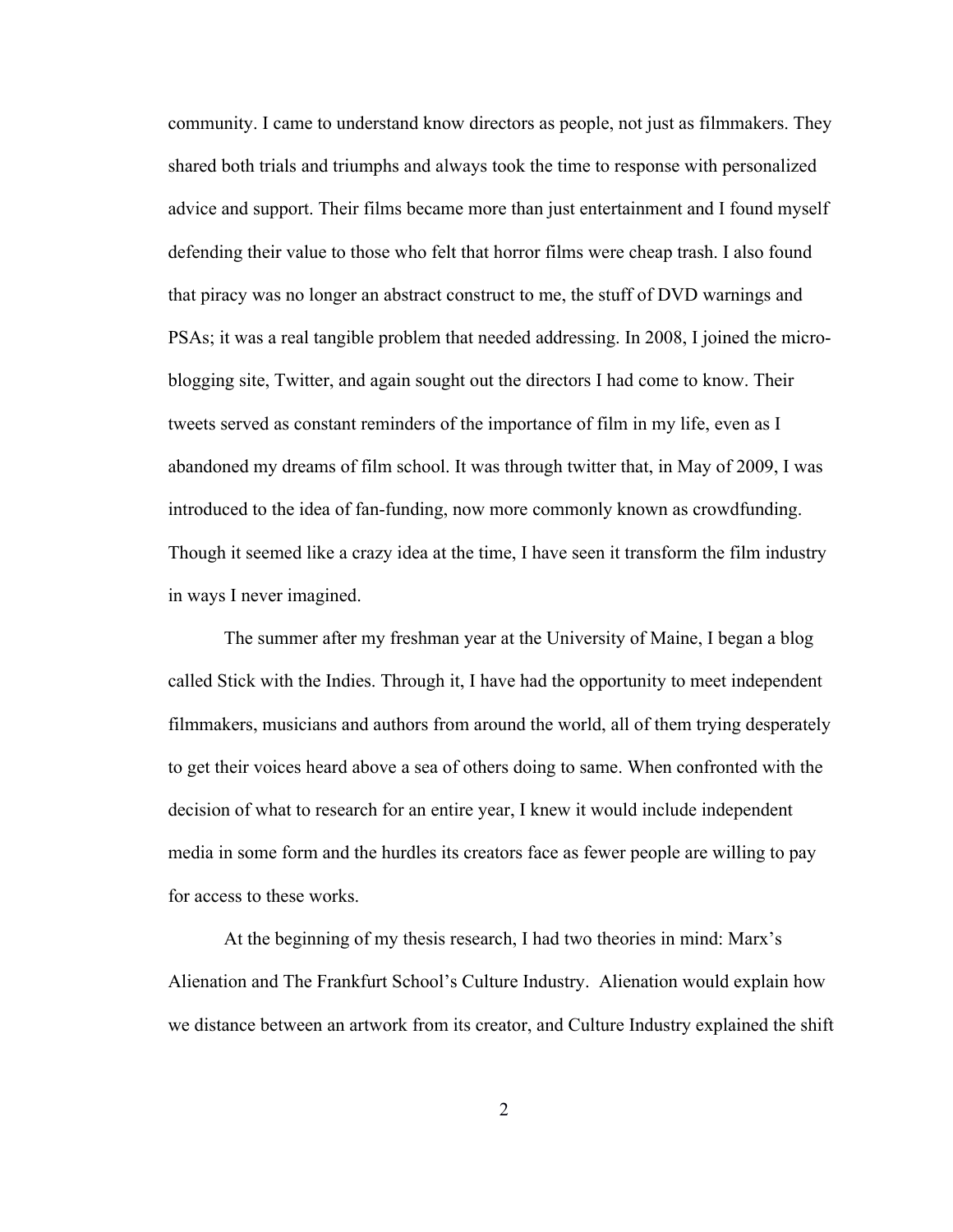from cultural to monetary value. I would combine these theories and take them one step further by explaining that digitization has removed the need for monetary value as well, leaving us with the expectation that art should always be free to everyone. With this aim in mind, and having restricted my research to the motion picture aspect of the issue, my initial questions were "How did we come to feel that films should be free online?" and "If left unchecked, what effects could this have on the industry?"

Through the process of answering those questions, I raised more and came across an understanding that has given me significant hope for the future of independent film.

#### *The Establishing Shot*

A friend tells you about a new movie that you absolutely have to see and within minutes you can be watching it on your phone or streaming it directly to your TV. These everyday acts demonstrate the ways that the Internet has brought us unprecedented access, not only to information but artworks as well. There's no need to go to the theater or wait until the DVD gets to your nearest Redbox, it's all on BitTorrent, Pirate Bay and other peer-to-peer<sup>1</sup> sites 24 hours a day, wherever you are. We have access to anything we could ever want, often at no cost to ourselves but what does this open access really cost us, and the people who create the content we enjoy?

For centuries, human beings have debated the definition of property. We all have reasons to want what we feel we are owed, but what does this mean for the ownership rights of others? Don't they deserve to get what they are owed for their own labors?

<sup>1</sup> Peer-to-Peer file sharing: a decentralized file sharing system where computers that are used to download files as store files for download. This decreases the use of bandwidth and reduces download time.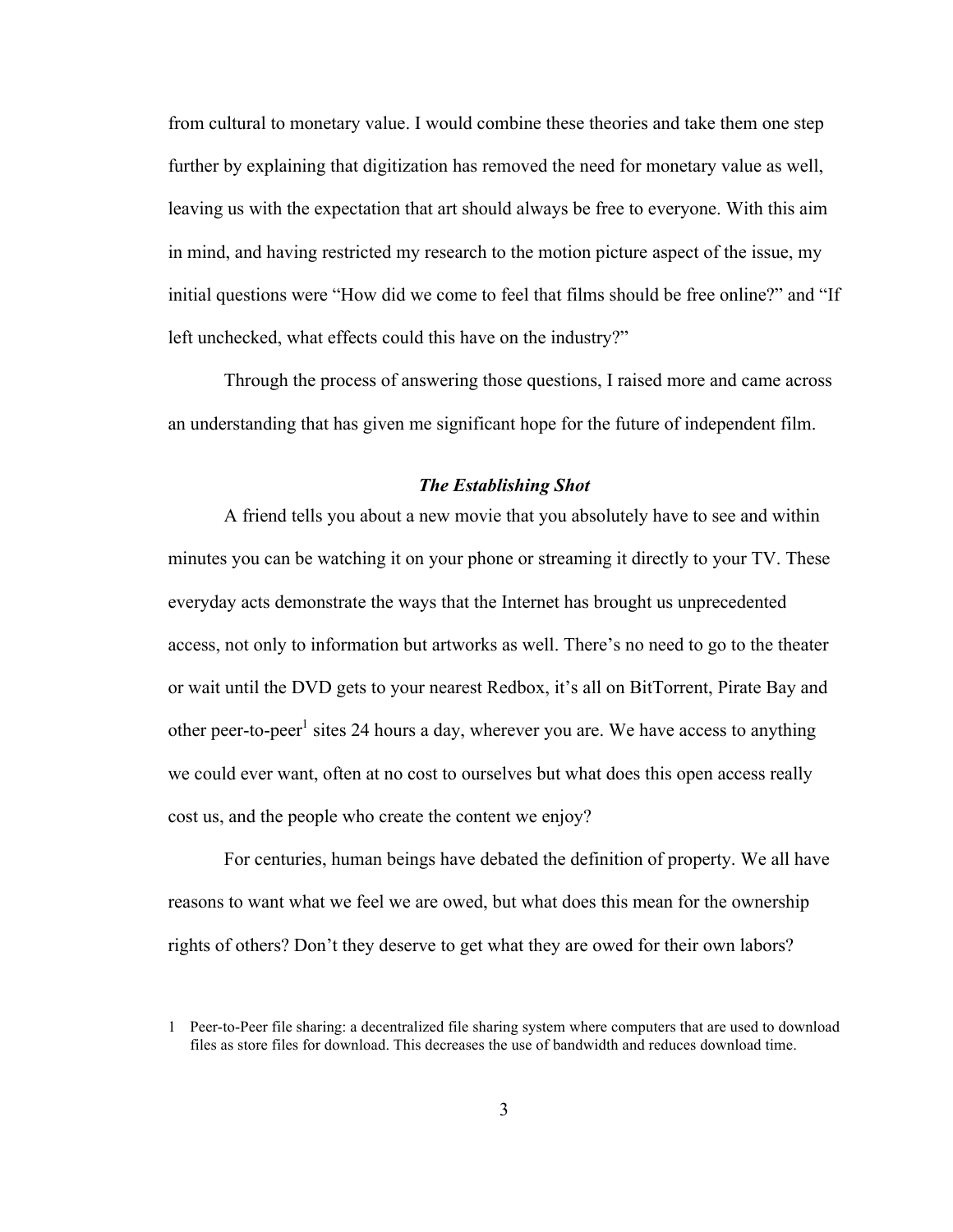These thoughts don't cross our minds unless someone else asks.

Piracy, the unauthorized use or reproduction of copyrighted materials, is not a new idea, though its intentions have shifted since early book pirates who circumvented strict licensing laws to distribute texts that would otherwise have gone unpublished. Now, because of digitization and the Internet, we can have nearly instant access to all of the world's knowledge and entertainment media whenever it's most convenient for us. That access is a great and amazing thing, and this thesis would not have been possible without it. However, with this convenience has come a growing sense of entitlement to all media and an acceptance of downloading films through what we know are not entirely legal means. Not so long ago, I would have gladly waited a year or more and gone to Movie Gallery every week for a month to find that one movie everyone had been talking about. Now, if it's not on Netflix or Amazon, often I can't be bothered to look any further. If I'm meant to see it, I will eventually.

As we can well imagine, this open access has had an impact on filmmakers who are losing interest in making films because they are disrespected or simply don't have the funds to continue. And it is not simply a matter of funding, but rather one of consent. If we continue to tell filmmakers that their films are our property and they have no rights to them, we run the growing risk that they will decide not to share their work at all. Or, as is becoming more common, decide to share it in such a way that makes it difficult to even view their films, let alone take possession of them. This is a future where everyone loses; it may be a future we are capable of preventing, but not in the way that most people and corporations seem to think.

4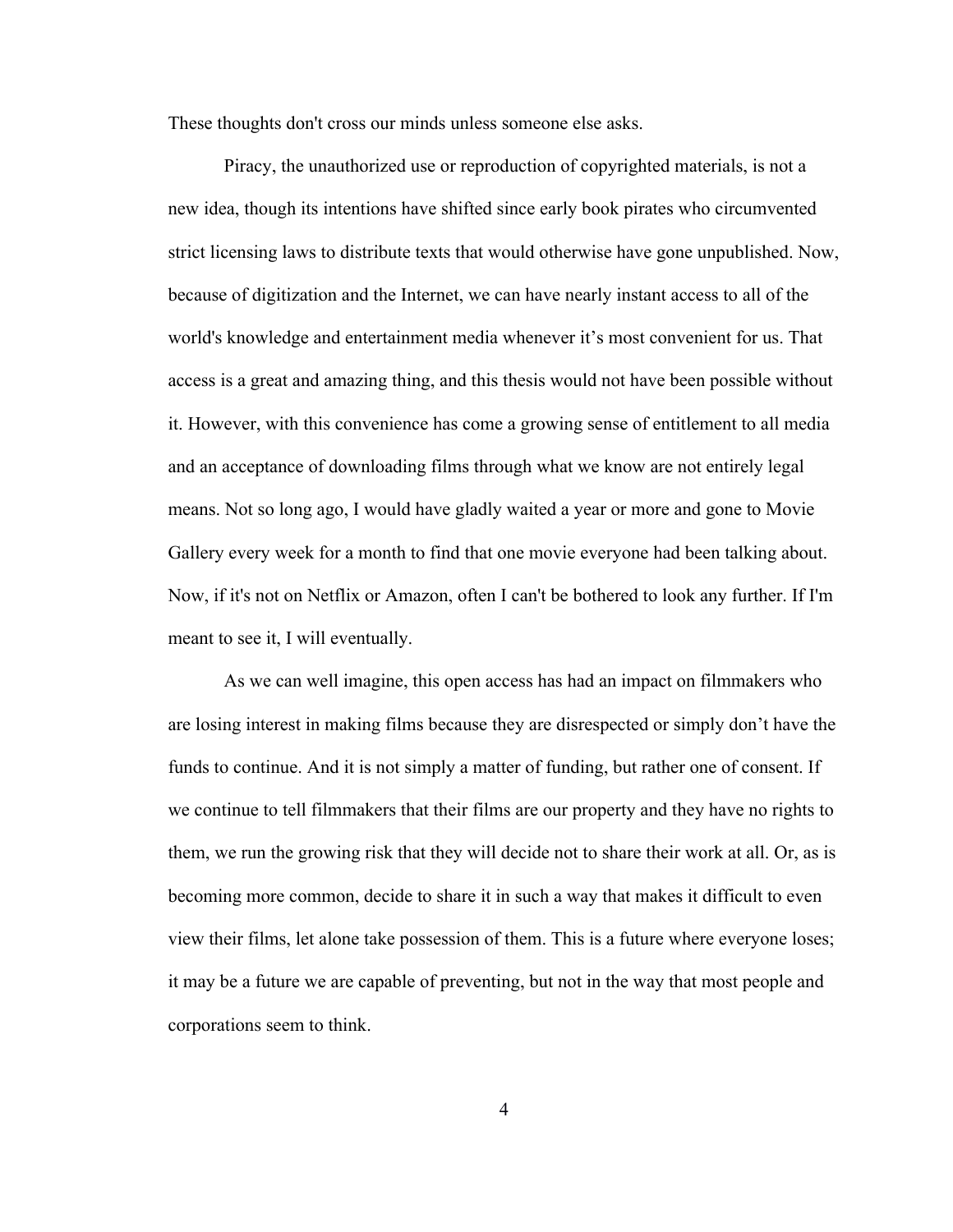While many others<sup>2</sup> have focused on access to information or who owns it, I focus on how the lack of compensation and removal of consent are affecting filmmaking specifically, and the ways that new funding methods may function to remove this sense of entitlement and put the value back into films.

By looking back at the works of classic theorists, I examined how we have defined property, the process by which we became alienated from it, and how we devalued art by placing a price on it. Next, I turned my attention to piracy itself; beginning with historical understanding, before moving to the cultural and social aspects of the issue. I utilize psychological theories in attempting to figure out why anyone would continue to engage in this behavior even with the knowledge that is at best morally questionable. Then, I look at the attempts to solve the problem of digital motion picture piracy through legal action, and why that may not be the best course of action.

Through the introduction of social media and a change in the use of the age-old funding method of crowdfunding, those within the independent filmmaking community are taking back control of artistic properties. These actions are also leading in a direction that assists film audiences in seeing the real value of film and decreasing the film fan's desire to pirate films in the first place.

2 Jaron Lanier; *Who Owns the Future?* Lawrence Lessig; *Free Culture, The Future of Ideas*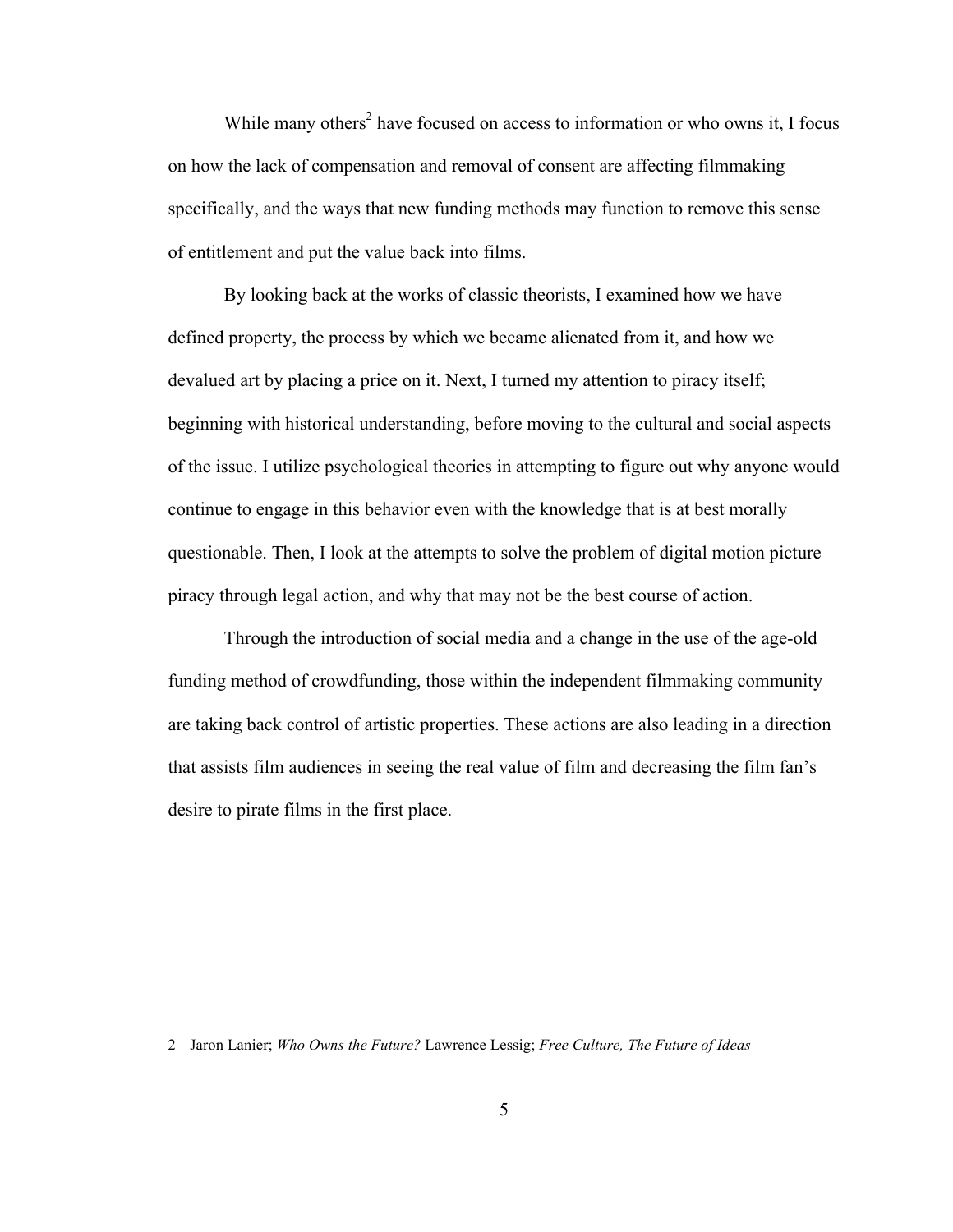#### **CHAPTER 1: THEORETICAL FRAMEWORK**

We will start by looking at theories regarding property rights and their importance in the establishment of society first in Locke's *Second Treatise of Government*; secondly in Marx's take on the alienation between the worker and his work; and finally in the Frankfurt School's term, Culture Industry, as it explains the process of removing cultural value from art and replacing it with monetary value.

# *Of Property*

In my attempt to understand the issue on digital piracy and intellectual property rights, I felt the need to define property. If we don't understand what it is to owe or how it is that something becomes our own, we have no way of it even has the potential of being taken from us.

For this definition, I turned to John Locke and his *Second Treatise of Government*. In the fifth chapter, "Of Property," Locke attempts to explain how mankind transitioned from the law of nature, which was every man for himself, to the law of man with its rules and regulations. He asks at which point an object goes from belonging to all of mankind to belonging to only one individual. Locke felt that in the first moment of its gathering, the object comes to belong to the one who gathered it, the one who added labor to it. This process is taken one step further to explain that money gives us a way to turn perishable objects into an imperishable wealth.

Locke's theory relates to film in that, films are also perishable, at least to some extent. Unless it becomes a classic, a film is most valuable around the time of its initial release. Filmmakers cannot be expected to make a new film every time that more funds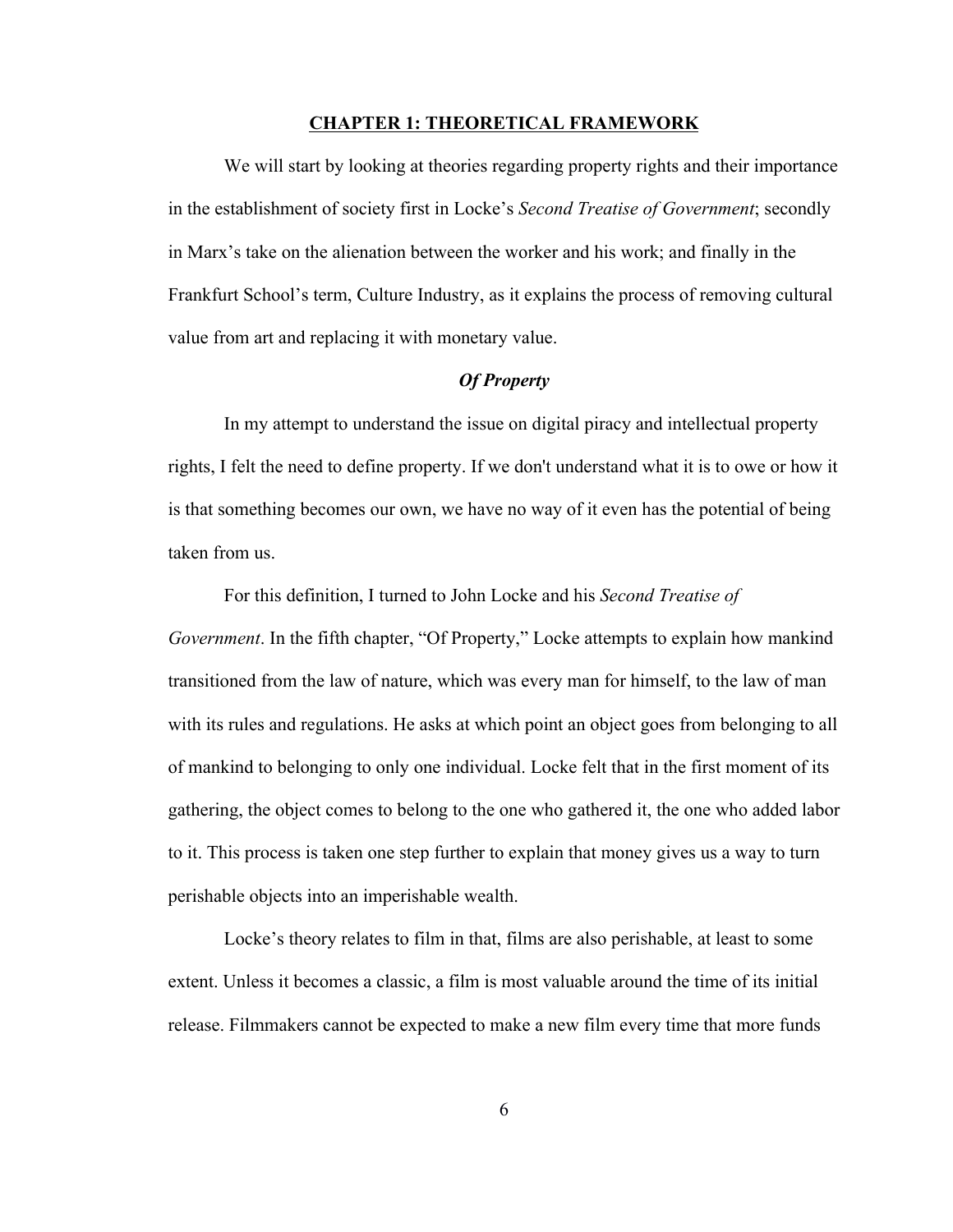are needed to a sustain their lives, it's simply impractical; they have to be able to continue making money after the initial release and until such time as another film can be made. This is not to say that a filmmaker should be paid even if his film is never watched, if a good or service is never rendered, there is no transfer of labor necessary. Unlike industry, artistic fields have no guarantee if or when financial reimbursement can satisfactorily occur. Studios attempt to stimulate the phenomenon by copying popular trends or extending plots with sequels and prequels but is this what the viewing public actually want? I certainly hope not.

The Founding Fathers of the United States of America drew heavily on Locke's work in drafting the documents that formed the foundation for our government. Our Declaration of Independence stated that we have unalienable Rights, including "Life, Liberty and the pursuit of Happiness," a nearly exact quotation of Locke's reasoning for the existence of political society, to preserve "property," which he defined as an individual's "life, liberty, and estate." In this way, it is clear that the Founding Fathers saw a person's estate as a key to his or her happiness. Therefore, by removing a filmmaker's right to the films that make up his estate, we are removing his right to that happiness.

Locke goes on to explain, in his nineteenth chapter, "Of the Dissolution of Government," that "the reason why men enter into society, is the preservation of their property"; we accept the limiting of our power to take what we want from others because we know that the rights of others will be limited as well. Even if it is better for me to be able to have anything I want, if I can have everything that I want, so can everyone else. If

7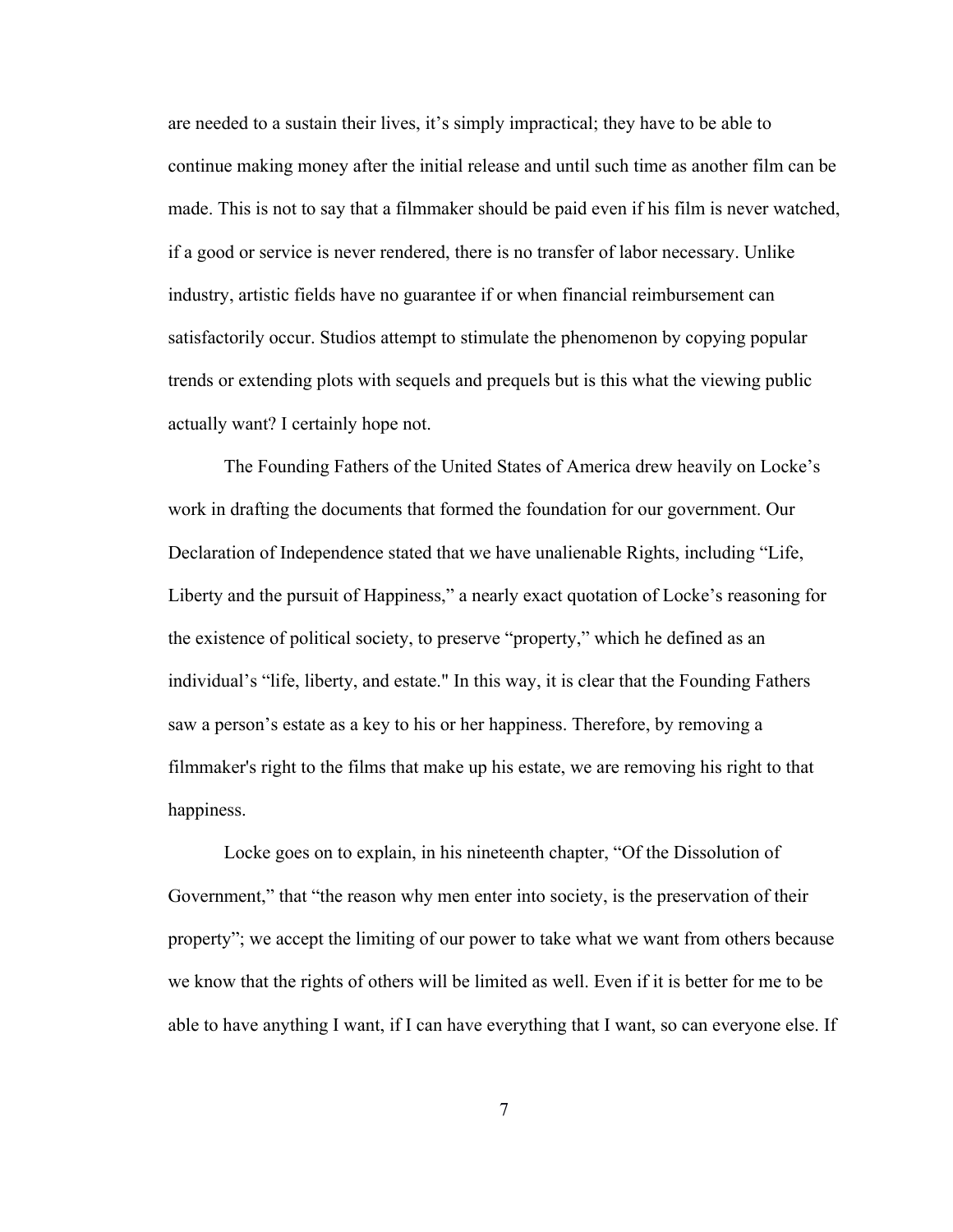there were no laws and everyone was free to choose what he or she did without consequence, we would be unable to focus furthering ourselves as a species as all of our attention would be focused on preventing others from taking what we have, what we need to survive. Laws are necessary for art to thrive but our current laws do not protect artists as they once did. Without adequate laws to protect their works, filmmakers must devote a great deal of time to proving their own ownership and finding ways to prevent their "fans" from taking what does not belong to them. We are removing the incentive to engage with the film community, and to remove that completely would mean that new films and the ideas these films could bring will be lost as well. It's not just the loss of property but the loss of connection to the film itself. If you make a film and never get to call it your own, can you really call yourself a filmmaker?

#### *Alienation*

Marx's manuscript on Estranged Labor, from his *Economic and Philosophic Manuscripts of 1844*, explains the ways in which a worker is alienated from his work. He explains that a worker who does not own what he creates becomes alienated from it and therefore becomes hostile toward it. Unlike in Locke's society, where the worker owns the product of his labor, Marx's worker will never know that feeling, and the more he works, the farther he gets from it. This is the issue posed by piracy, that a filmmaker does not feel that he owns his work and therefore will eventually seek to destroy it. On the Internet, once something is posted, it's there forever, leaving the filmmaker with even fewer opinions. The only one left is to stop putting the films out there in the first place and at that point, why bother? Work gives us purpose as human beings and the act of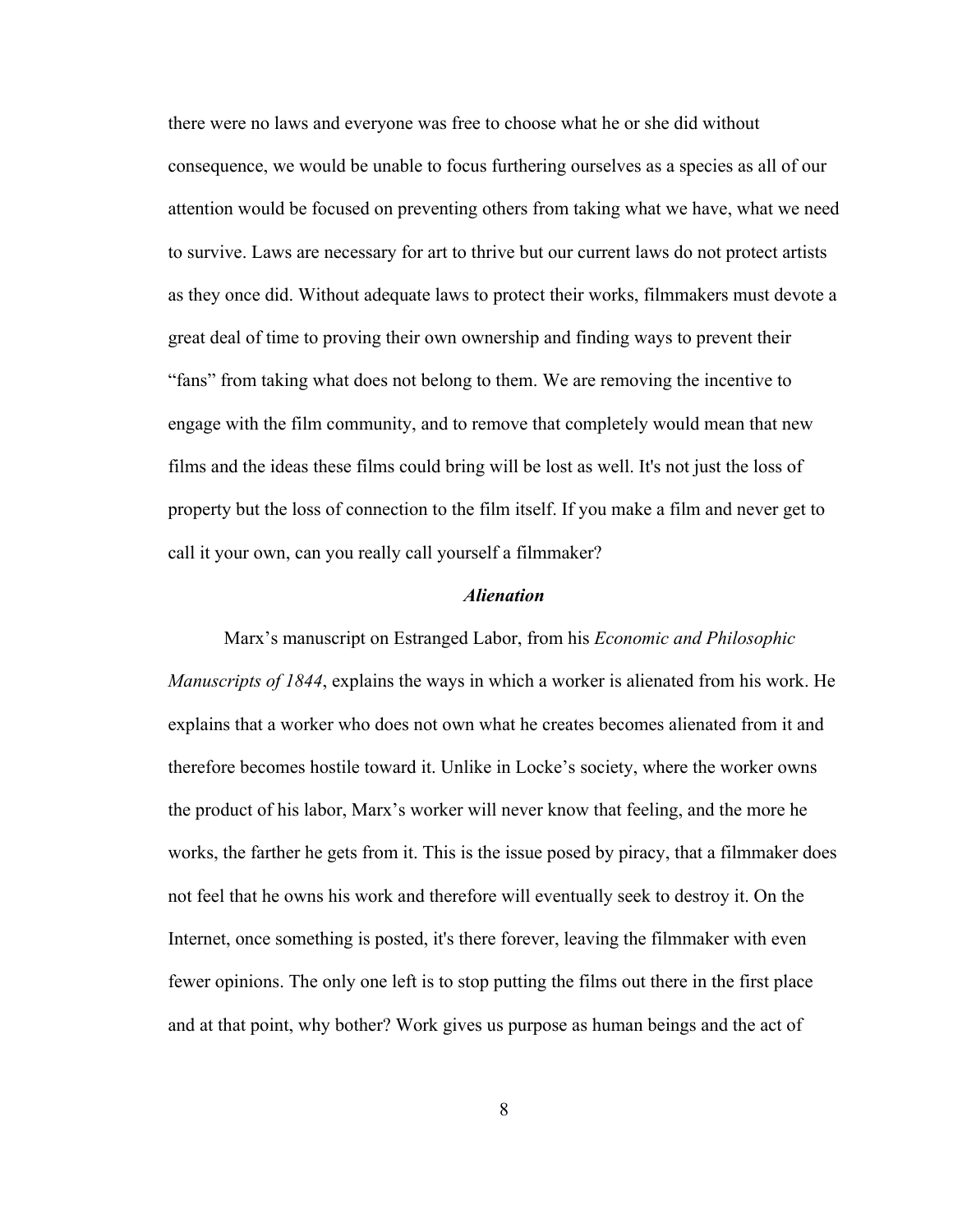transforming materials into things is core to our identity as humans. Being able to call a film his own is what makes a filmmaker a filmmaker. The link to labor is so integral to human identity that some of the most common last names, Smith and Miller came about from the jobs performed in earlier centuries.

Piracy functions as does machination, telling the filmmaker that he never owns anything that he creates, he has no identity related to the job that he works in and is therefore estranged from another essential component of his identity and life purpose. Marx also says that a worker is alienated by work that is not for himself, that does not come about through natural creativity and is dictated by a schedule set by his employer. This is especially true of films made within the studio system; these films are made because an executive has allowed it and those involved are making it simply for financial gain.

Finally, Marx explains the kind of alienation that a filmmaker feels when his film is owned by someone else, like when he has to sell it to a studio. Like when someone takes it from a torrent site. The filmmaker becomes hostile toward the studio or the fan that takes his work for financial or personal gain but at the expense of the worker's sense of sense of identity and fulfillment. This is the reason that directors sometimes react in anger toward their so-called fans.

Like Marx's factory workers, filmmakers are alienated not only from their films but from economic benefits as piracy denies them financial compensation. Marx's workers were being denied ownership to their property as well; however, Marx's workers would never have fully owned their products in the first place; each worker owned only

9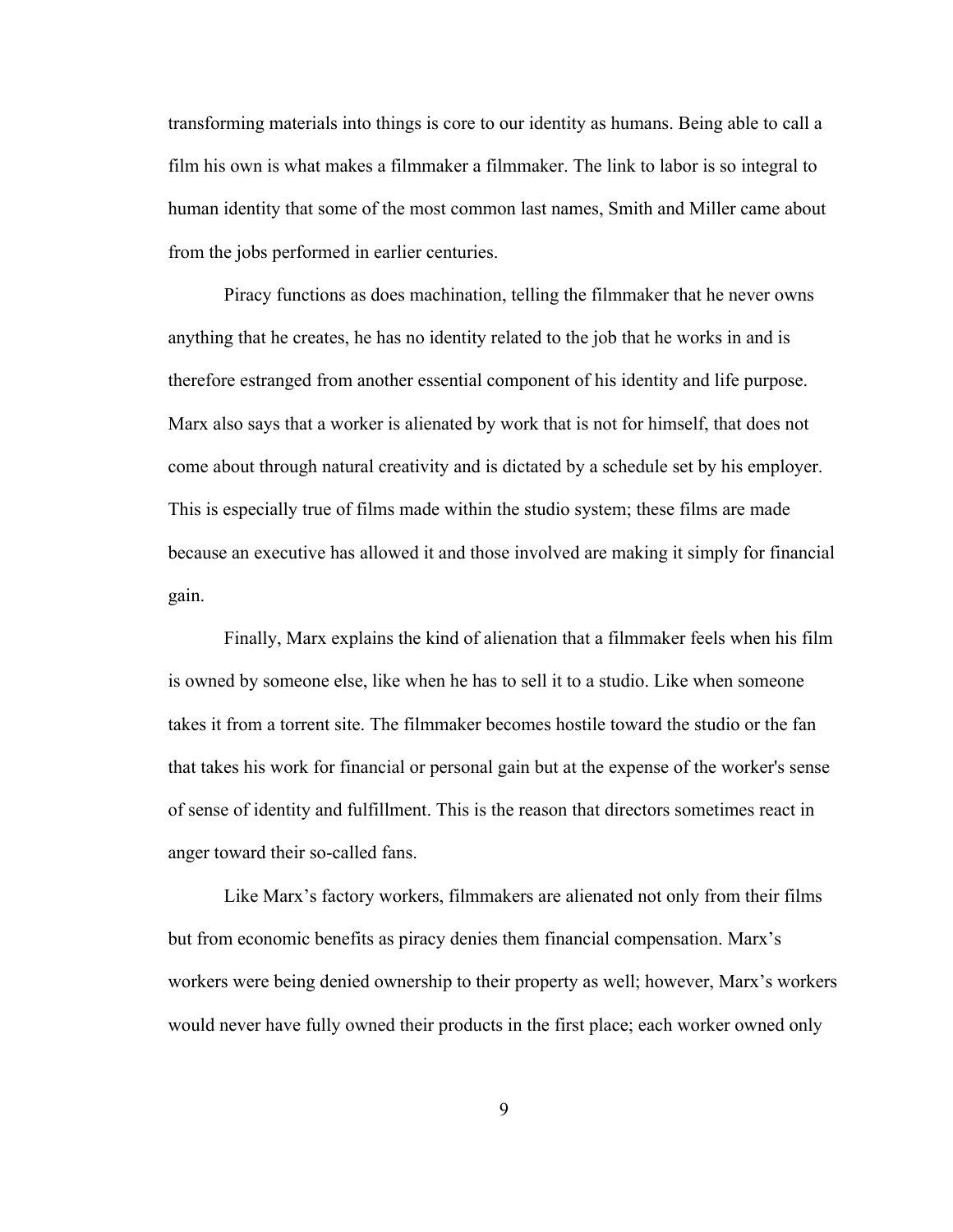the work that he was putting into the product, not the work of the others who had contributed. The workers were paid an agreed-upon wage that was the substitute for their labor whether the worker recognized that connection or not.

One could argue that the cast and crew of a film own a part of the film also but they have also agreed to trade their labor for a wage, or a smaller wage for keeping a small percentage of the film's ongoing income. Within the studio and television systems these people are often treated the same way that factory workers were. Studios want a certain number of films each year, or a certain number of episodes to make a season regardless of quality and this need to keep creativity to a strict schedule, and maximize profit, leads to lower quality productions.

Looking at the production of motion pictures through the lens of Alienation, gave another layer to my understanding of property. It helped to reinforce that piracy is more than a financial concern, it can make a filmmaker hate his own artwork. When films are no longer seen as works of art, even by the people who have made them, they become pure commodities in the industry of culture.

#### *Culture Industry*

In their 1944 book, *Dialektik der Aufklärung (in English, Dialectic of Enlightenment)*, philosophers Max Horkheimer and Theodor W. Adorno of the Frankfurt School introduced the term Kulturindustrie (Culture Industry). Culture Industry describes the process of removing cultural value from artworks and replacing it with monetary value. The Mona Lisa is not valuable to us just because it was painted by Da Vinci or as a representation of the wife of Francesco del Giocondo; instead we see its worth in terms of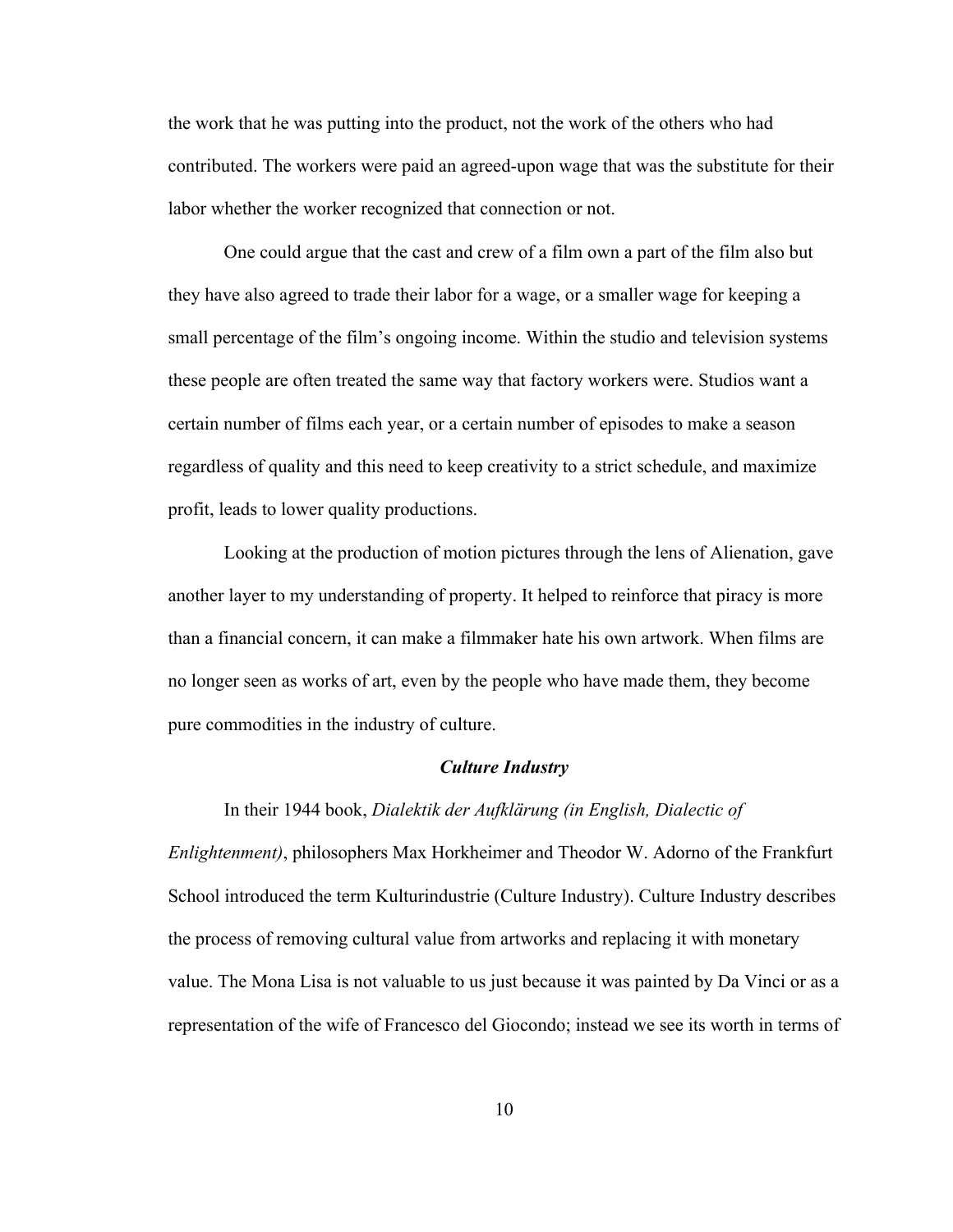the amount it could be insured for or how much we would pay at the Louvre for a poster or coffee mug with that painting on it. Now, because of the digitization of these works of art, we are able access a facsimile of them at no cost to ourselves and consequently view art as having no real value. This is because we have substituted the art's cultural value with monetary value and now that we can own a copy for only a few dollars or view a copy online for free, it seems as though the art's monetary value is zero. This is wonderful from an educational standpoint as we have much greater access to art than ever before, but as I've said this comes at a price. If a current artist cannot make a living, that artist cannot continue his art and after a time, the only art is that which makes a profit.

When explaining how they saw the state of films and radio at that time, Horkheimer and Adorno said that within mass culture under a monopoly is identical, that culture was being "infested with sameness"; that films no longer needed to present themselves as art because they were just commodities. This is even truer today as mergers have placed control of 90% of media in the hands of just six corporations, a drastic change from the fifty companies that existed in 1983. As all of the major studios are members of the MPAA (Motion Picture Association of America), every film made by these studios is filtered through a very specific lenses as it is rated by the MPAA before going on to theatrical release. This means most of the big budget blockbusters are pretty much the same. Even films made outside the studio system are required to go through the MPAA's ratings process before mainstream theatrical release. The only place we get unique films is through independent studios that don't release theatrically, and they are the ones hit hardest by piracy. These films cannot rely on any box office revenue and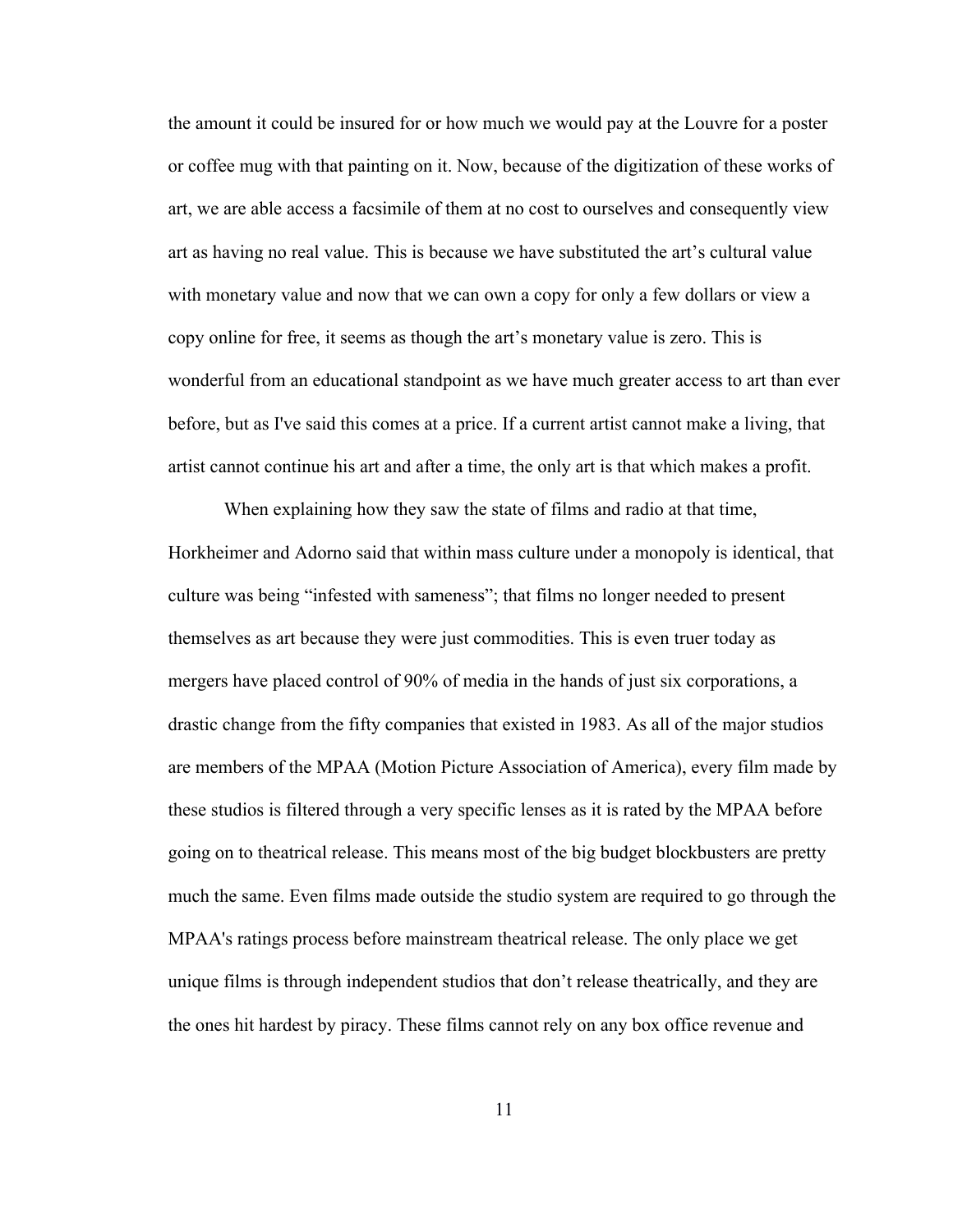must make up their entire budgets through other means, they are also the films with the smallest advertising budgets and therefore reach much smaller audiences. As they are not well known, viewers are also less likely to pay to see them.

Piracy is devaluing film as an art form, and though it is harmful to all filmmakers, the greatest harm is to those filmmakers who continue to take creative risks. Because studios are making less money, their execs are much more reluctant to take a risk when deciding on the next film their studio will produce, and getting a film made is becoming more difficult. The number of films released by major studios decreased thirty-seven percent between 2006 and 2013, and those from smaller studios owned by the bigger companies have decreased sixty-three percent from a high of eighty-two in 2007 to just thirty. As development budgets decrease, studios turn to sequels and remakes as these have proven audiences and do not require the same risks as do new projects. New projects are left in the hands of independent filmmakers whose films are always at the most risk

Independent films rarely see theatrical release and are often pirated before they even reach video-on-demand. As distributors are making less money, they are not as willing or able to take the risks they have in the past. While we may make the excuse that we don't go to the movies because they aren't showing anything worth watching, the reason they aren't showing anything worth watching is that we haven't been going. Independent filmmakers have always had to accept that their audiences would be smaller but now they are disappearing altogether.

12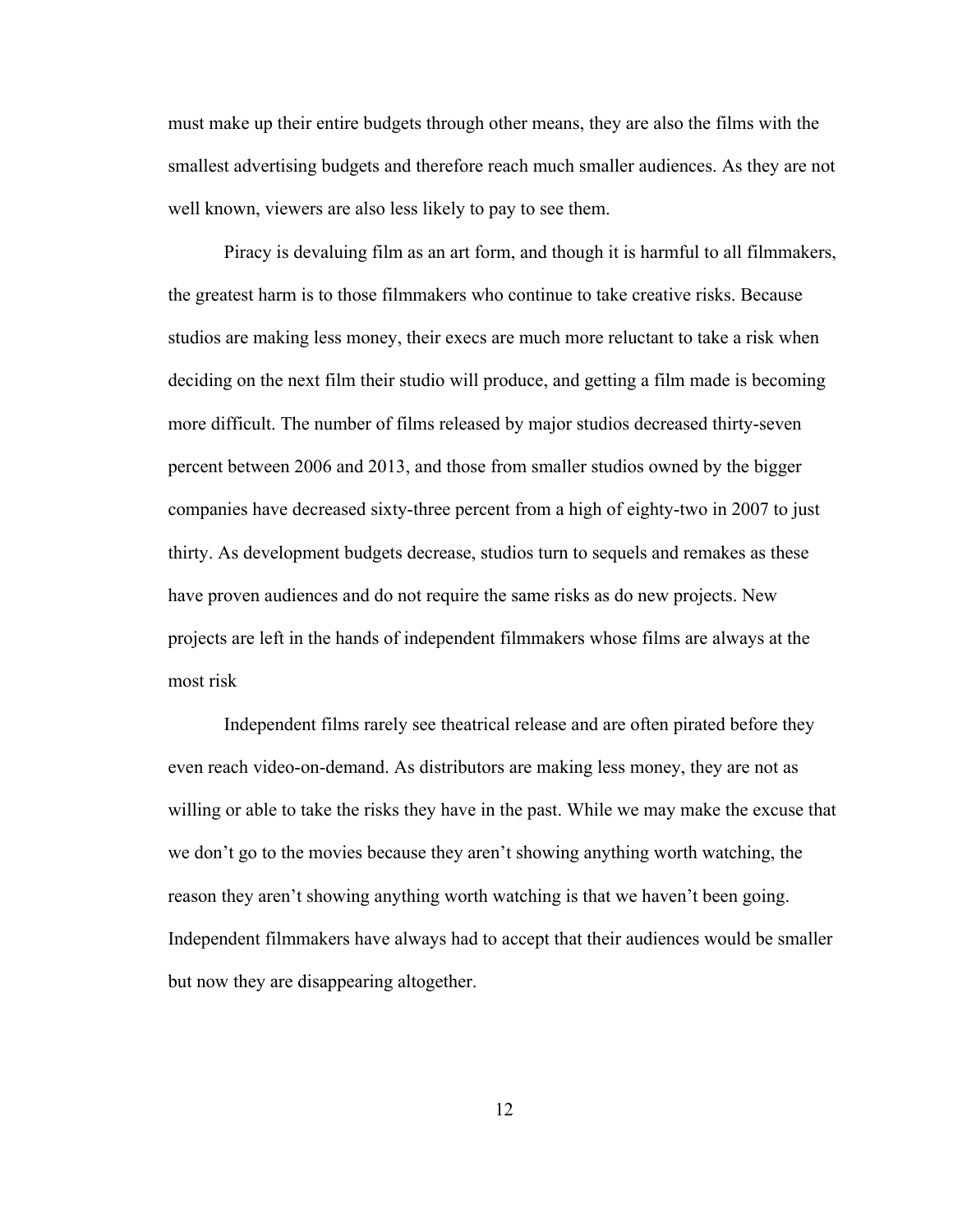#### **CHAPTER 2: PIRACY**

To understand an issue as big as piracy, I had discover where it came from, but this was not as easy as I thought it would be. There was no time when piracy began, it's always been around. I knew going to this project that piracy had troubled filmmakers for decades. What I did not know, and was surprised to discover, was just how many decades. Movies have been pirated since the silent film era, and has had more of an impact than I thought. From my study of Alienation, I knew that filmmaker who were alienated from their work became hostile toward it. What I did not expect to find was a well-known and respected film pioneer who had intentionally destroyed pieces of film history.

# *A History of Film Piracy*

Parisian filmmaker, Georges Méliès was the first ever movie star, a pioneer of special effects, and one of the earliest victims of motion picture piracy. His 400th and most noteworthy film, 1902's *Le Voyage dans la Lune (A Trip to the Moon)* was in such high demand that the negatives were stolen and pirated worldwide. Nearly all copies shown in the United States were duplicated by employees of inventor, Thomas Edison and many removed any mention of Méliès. By 1913, the First World War had begun and the public's interest in Méliès's films had waned. One of Méliès's studios was turned into an army hospital and the French army seized over 400 original prints to be melted down for their celluloid and silver. In a fit of anger over losing his studio and control of his company, Star-Film, Méliès burned many of the remaining negatives himself, along with what was left of the sets and costumes. From a catalog of over 500 films totaling more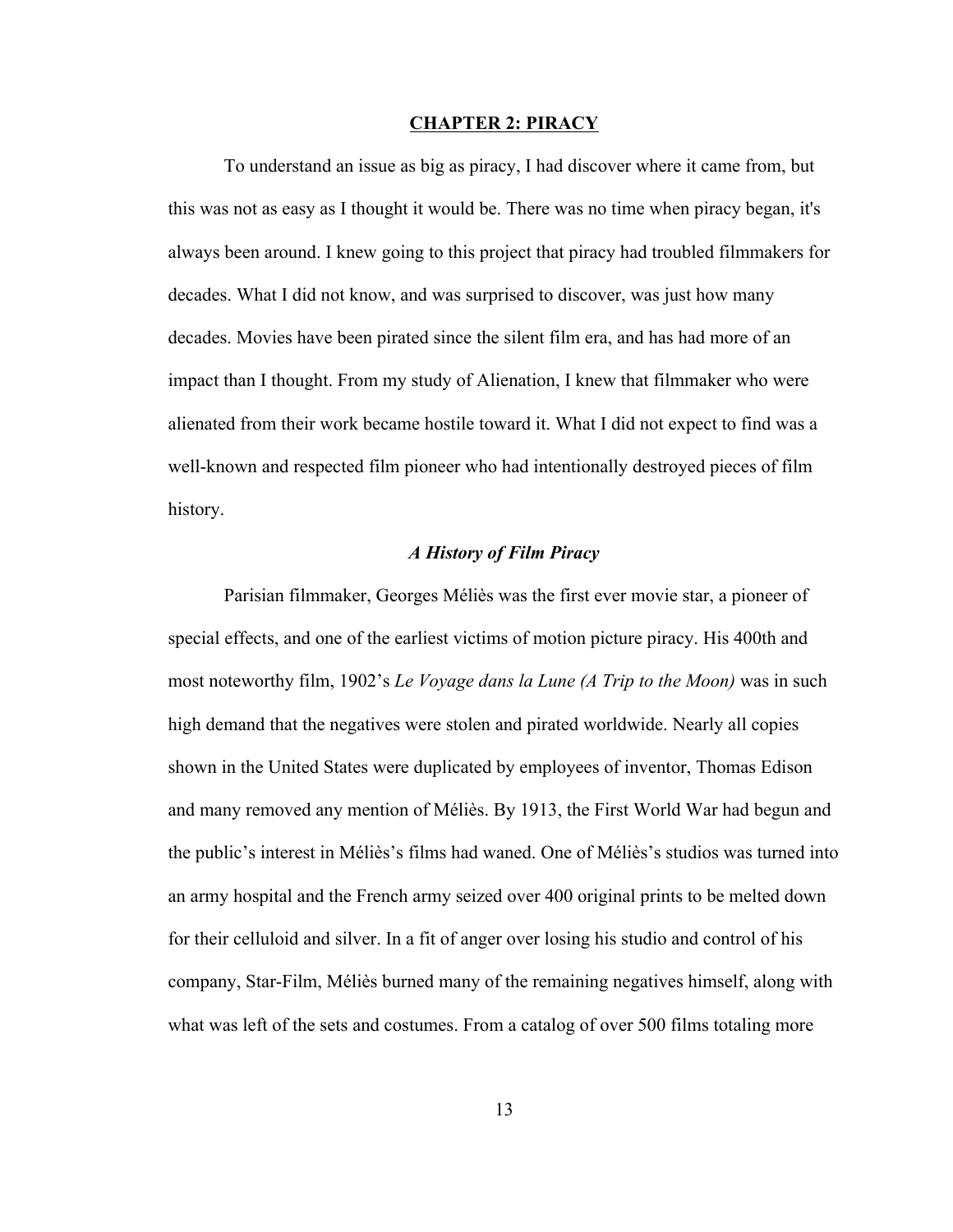than 16 hours, only about 200 exist today some as short as a single frame. Though you could argue that the pirates helped to preserve these films, they are also responsible for the destruction of the others, those that Méliès himself burnt as well as those he never made. Not only had the piracy kept Méliès in debt to investors, he had become alienated from his films until they were no longer a part of his identity. The only way he could prevent them from being taking from him again was to destroy them. In Méliès's time, there were few people with the knowledge and technological equipment to

Piracy has increased sharply in recent years largely because technological advances have made it simpler and less expensive. Music piracy became a big problem over a decade before it became a real issue for movies as delay caused by the difference in file size, films being composed of both audio and visual files and the visual files taking up much more space. CDs with an average of 13 songs hold less than one fifth of what the most basic form of DVD can hold. The average 3 minute song has a file size of 3-4 MB, whereas the average 90 minute film is between 1,500 and 2000 MB, up to 500 times the size. With 56K dial up internet, approximately 12.5 minutes were needed to download 5 MB of data. At that rate, downloading an entire film, even at a lower resolution, would have taken upwards of 42 hours. No one had time for that and if your ISP was charging by the minute, as AOL often did, it was also significantly more expensive than just going to your local Blockbuster or Movie Gallery. Today, with unlimited plans and speeds up to 1,000 Mbps, the same download could take less than 8 seconds.

The average hard drive in 1999 was less than 1 GB, which would barely hold one film at a low resolution; now it is not uncommon to have a HD of more than 1Tb, or 1000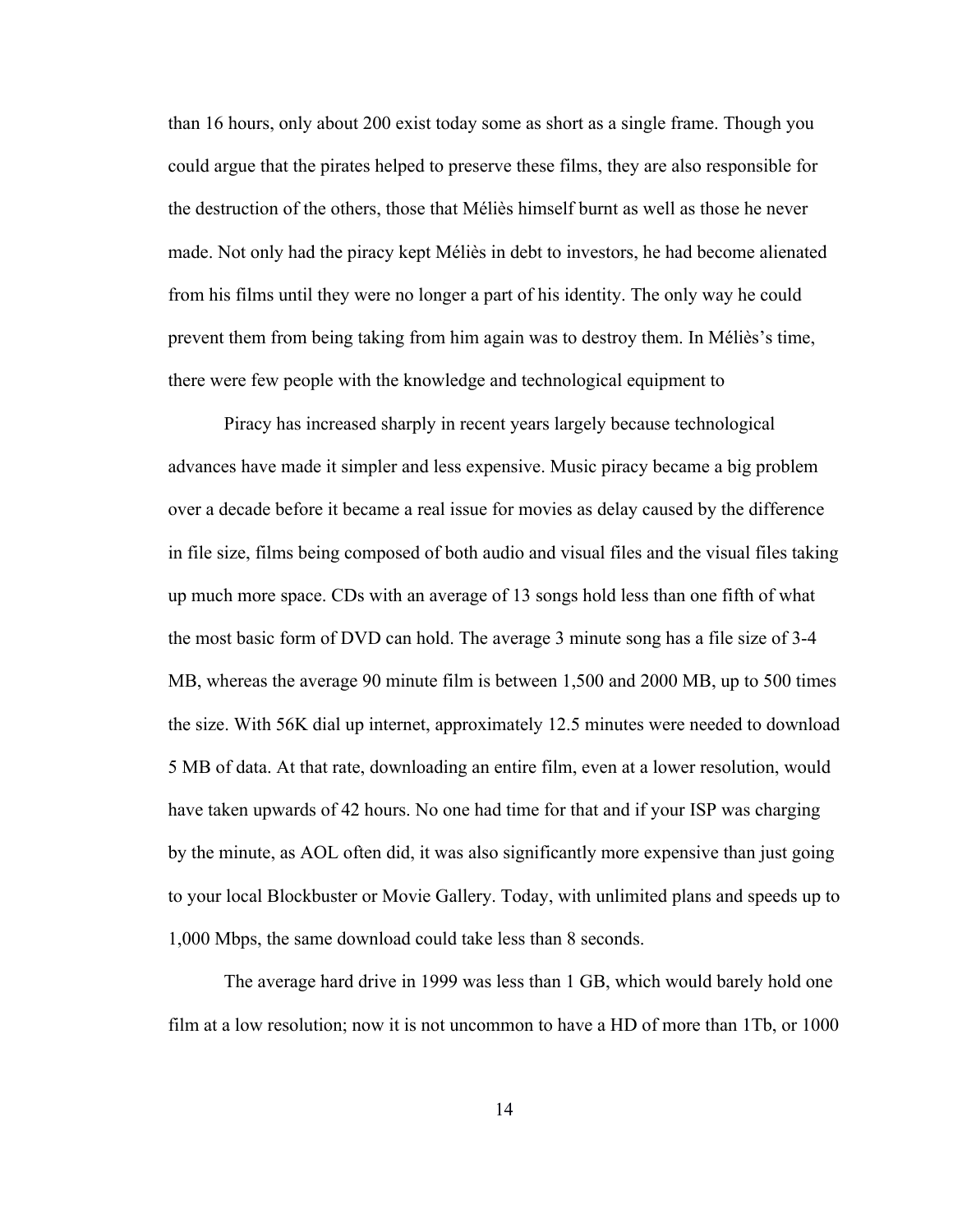GB. Quality of pirated films is increasing as well. A copy of a physical film would always be of lesser quality and in the early days pirated digital films lacked variety as well. Only the most popular films were widely available; many were bootlegs shot with camcorders, and finding a quality copy was time consuming enough to deter most. Now, new blockbusters are readily available on torrent sites, sometimes even before they reach theaters and this is becoming more common for independents as well.

The problem is, you will still spend eight dollars to see the newest film by your favorite stars, but may not risk it on unknowns; that is, if the indie film sees theaters at all. Most distributors are reluctant to promote and distribute smaller films in theaters because they rarely draw large crowds. This means that independents rely heavily on DVD sales and digital rentals to make back their production cost. Once a DVD is released and a digital file taken from that disc, a file of identical quality to that found on the original disc can be distributed to torrent sites, removing the hurdle of quality from the pirate's access to the film.

It's easy to say that if the movie you want isn't on Netflix or Hulu and you don't want to pay for it on iTunes or Amazon, you can just wait to see it but that may not always be an option. Social media keeps us connected but it can also bring a much greater chance of spoilers. If your friend sends you a link and you don't watch the movie, it may affect your friendship especially since that friend sees nothing wrong with piracy. This is a problem that has been addressed in the past, though it may be time for a refresher course.

15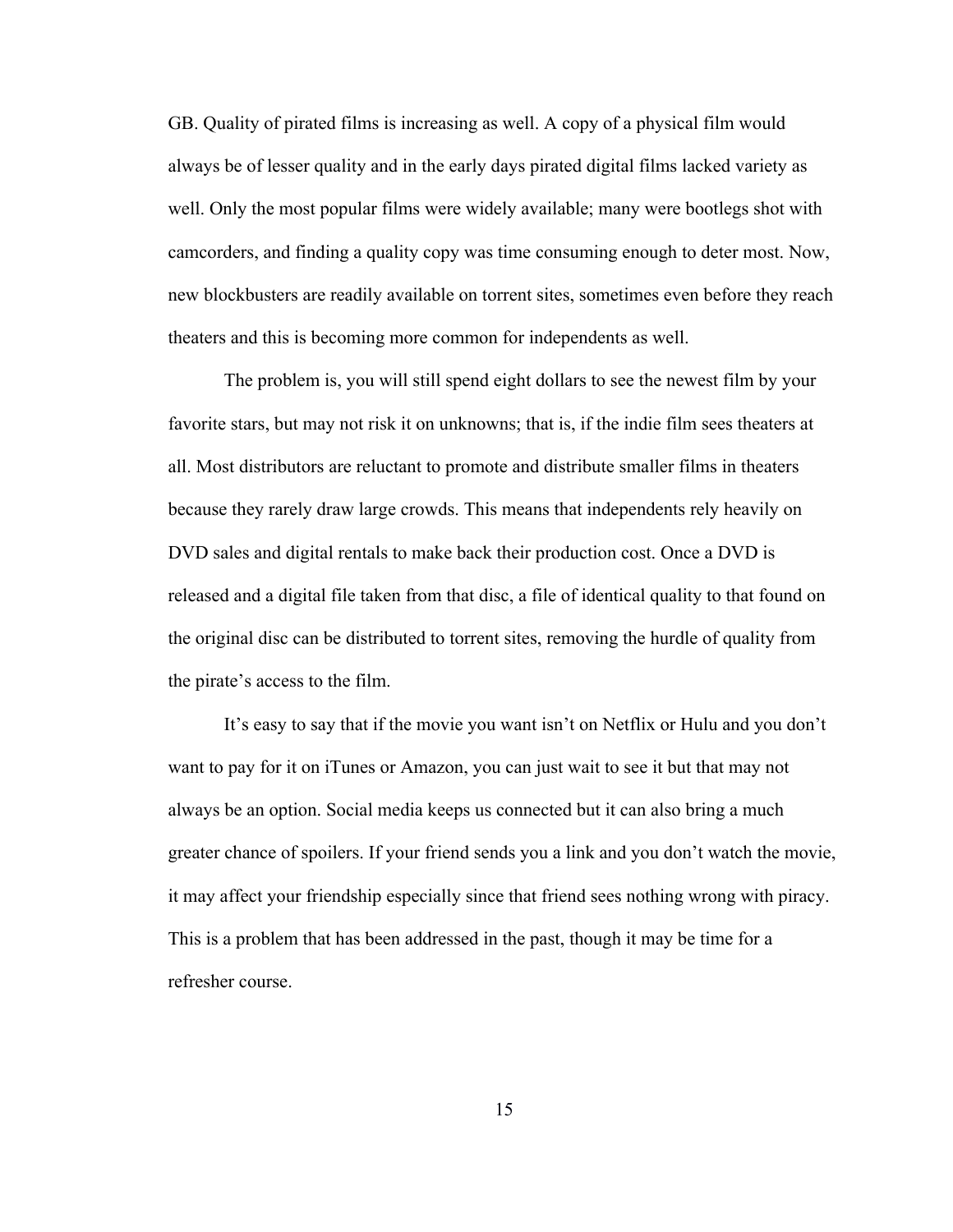#### *Say "No" To Piracy*

Some of the Recording Industry Association of America or RIAA's earliest efforts were spent educating the public that their use of P2P was illegal. These ads compared to taking of copyrighted music from P2P sites directly to shoplifting. This is likely the source of the justification that piracy is not theft. With this justification, it is said that piracy is different from theft because theft takes the original and piracy only takes a copy, leaving the original intact. If you want to get technical about it, that would mean that any artist owned only one copy of his or her original recording or his or her original manuscript and could not expect payment of any kind from individuals who wanted to own copies. If this had been the philosophy in the early days of the printing press, we would not have most of the books that exist today. No one in her right mind is going to dedicate a large chunk of her working life to something that she will never be paid for, and she should not be expected to. The RIAA's campaign was seen as an attack on the working class and the public did not sympathize with the musicians and labels who were making millions of dollars every year. This issue here is that the RIAA's message, along with the justifications of pirates, assume that all filmmakers, musicians and authors who are well known enough are also independently wealthy and do not need our money. This was never the case and has become even less so in the digital age. Thanks to Internet and social media, free publicity is available any time anywhere if you're willing to work for it.

The problem that the RIAA was fighting was not the lack of knowledge that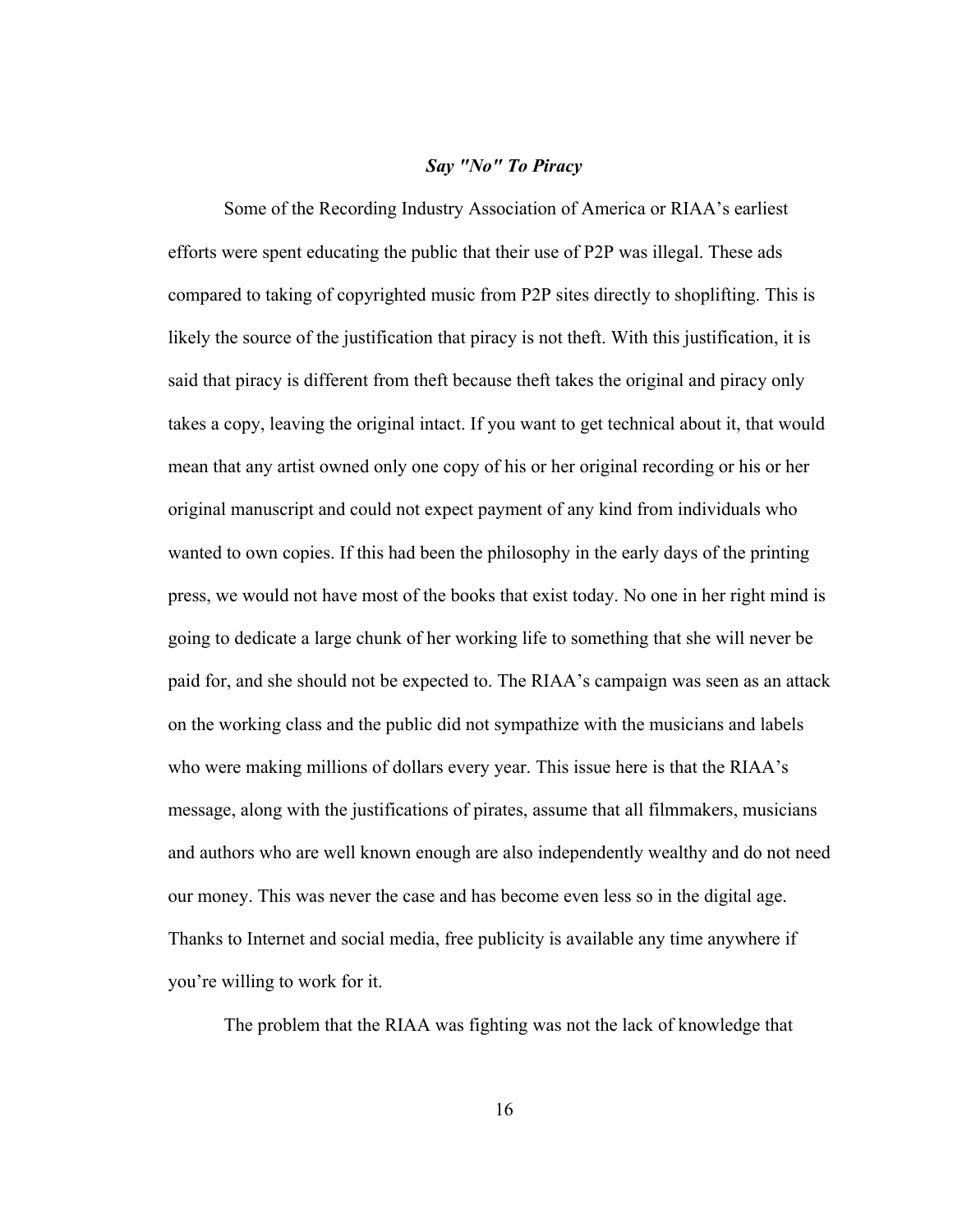piracy is illegal but rather that the public no longer care. The sharing of media is embedded in our culture and predates digital technology. We have always shared in our experience of art, even back to the paintings in the cave of Chauvet Pont d'Arc; art is meant to be shared but in order to devote a life to it, the artist must be compensated. This is the issue we often overlook. Today's children are growing up in a world where physical media has all but vanished and without it they have no reason to see the media they consume as valuable.

Digital piracy is easier on the conscience because there is no physical object to remind us of the crime, in some cases there isn't even a trace as the film is streamed and immediately removed from the browsing history. There is no reason for the viewers to recall that they watched this film on Sockshare and that one on Netflix, the experience is the same.

Writer/director/producer/actor, Adam Green knows the issue of piracy all too well. Many of his films have been illegally downloaded, over 125,000 times each in the weeks leading up to their theatrical releases. At an average ticket price of \$8, that's a loss of more than \$1 million *per film.* The theatrical release of his 2010 film, *Frozen* made only \$250,000 domestically; in the week prior to its DVD release, the film was the #7 most popular on IMDb as a result of being leaked online. Though Green placed some of the blame on the film's treatment by distributor, Anchor Bay, he told Vulture magazine that the bulk of responsibility was with the people downloading it. After torrent sites began to post links to his negative comments, Green's fans came after him. One said, "'Hey, I pay \$60 a month for Internet; you owe me this" to which Green responded "...every sale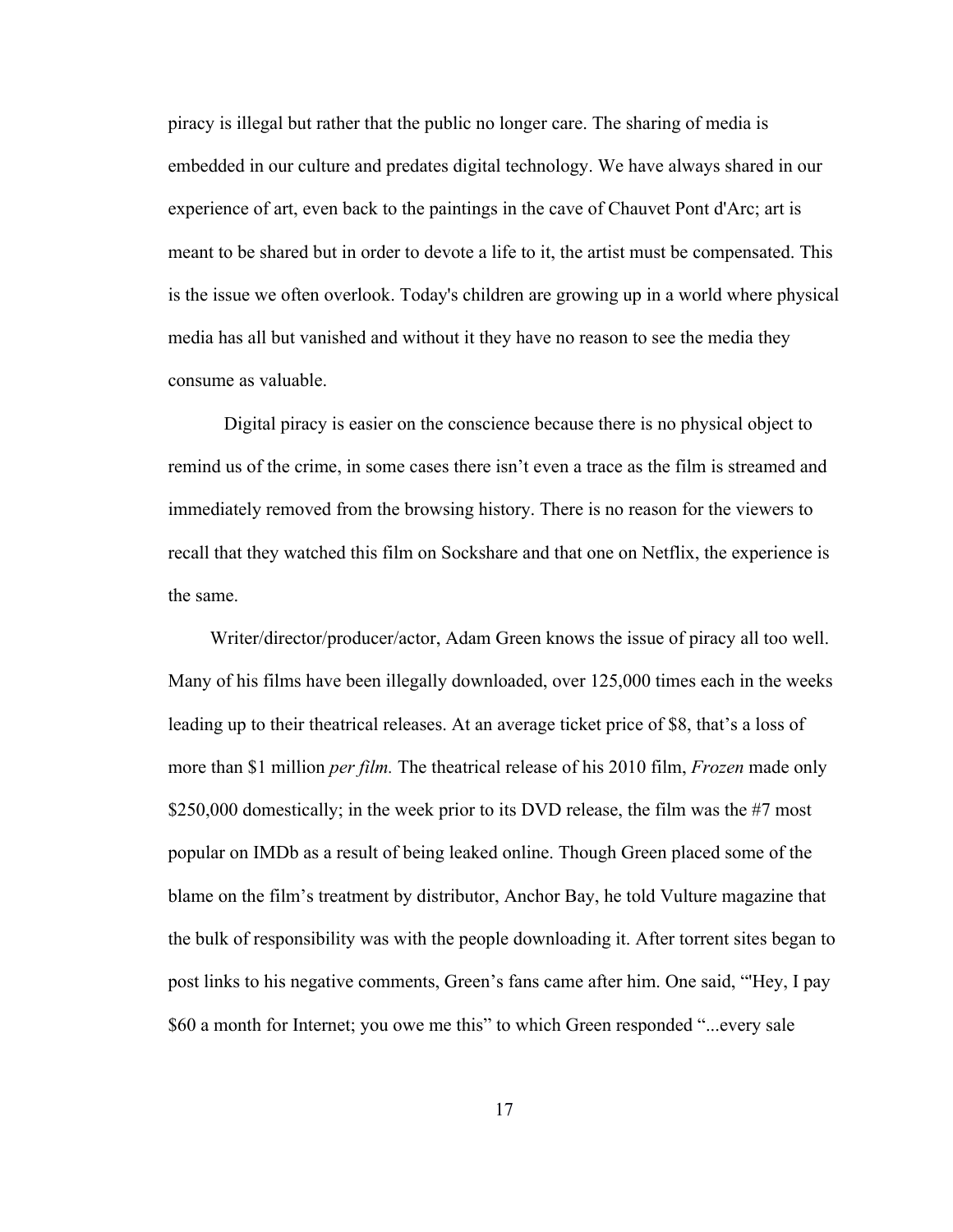means so much in terms of me having a career. But the fans don't see it like that. There's this new entitlement with this generation, where they feel like everybody owes them."

In a December 2013 post on his production company's site, Green stated "It's like saying 'my way of thanking you for all of this is to do my part to try and make sure that you never get to make another project again'. It's infuriating, it's crushing, it happens way more often than you would hope, and to be honest, it fucking hurts."

It seems to me that the RIAA's education program was not that it was unnecessary after all, but that it began before the worst of the problem had emerged and did not last long enough to prevent it. We need to ensure that both young and old understand that piracy is illegal and it is illegal for a reason; not to separate the public from their hardearned money but because it is a form of theft. There are those who would argue that piracy is not theft because theft would remove the original while piracy simply creates another copy, leaving the original intact. While they are not entirely incorrect, according to Locke's definition of property, piracy is actually worse than theft as the theft of a physical object require far more effort than clicking play or download. Though we may not always recognize it as such, piracy is a form of theft and there have been legal actions taken to control it.

#### *There Is a Law Against That*

For a time, P2P was a hot topic for legal debate, but debate fizzled out when services like Netflix, Hulu and Spotify made watching films legally easier. This has not, however, ended the era of P2P. Though 2 of the 3 founders have been prosecuted, a visit to Pirate Bay will show that at any time upwards of 50 million people from around the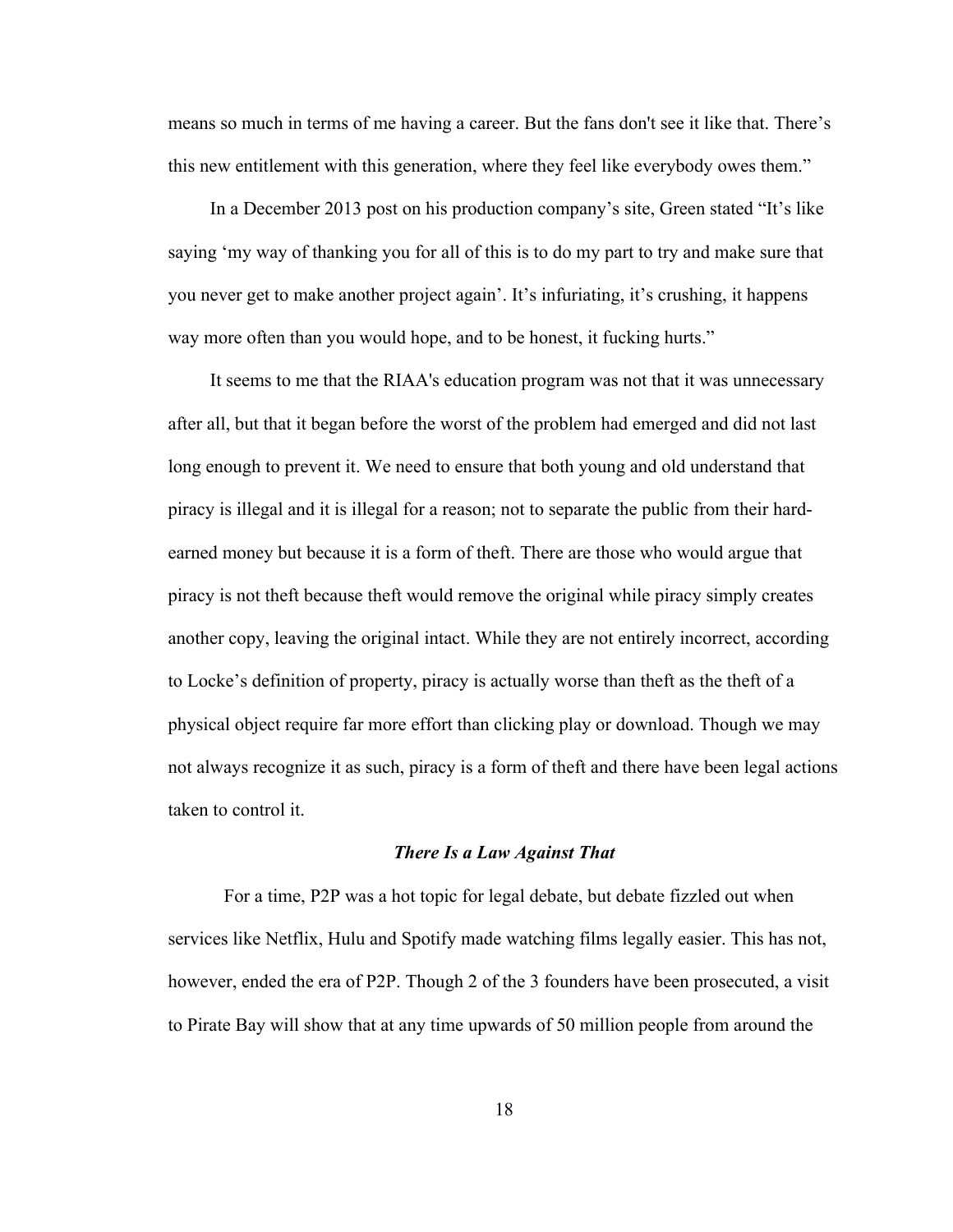world are using that site, and they are not the only P2P option around.

There have been numerous attempts in recent years to pass copyright and anti-piracy laws. One of the biggest hurdles these laws face is that the Internet is international. A file that I download in Maine can be hosted in Sweden and originate in Nigeria. There is no one thing that all the governments of the world have ever agreed upon, and piracy is unlikely to be the first.

The Digital Millennium Copyright Act of DMCA, signed into law October 28, 1998, implements two 1996 World Intellectual Property Organization (WIPO) treaties: the WIPO Copyright Treaty and the WIPO Performances and Phonograms Treaty. These treaties require all member countries to protect pre-existing works until they reach the public domain in their countries of origin. The DMCA also includes the Online Copyright Infringement Liability Limitation Act, which creates limitations on the liability of online service providers for copyright infringement when engaging in certain types of activities. The signing of the DMCA was an important step toward international consensus about intellectual property law and stricter guidelines for how we define digital properties. In practice, the act has been both good and bad for the advancement of piracy. It is the reason that Google searches often remove any link that is known to lead to an illegal website, and is also cited on sites that claim legality by saying that they will remove media if notified of a copyright infringement. The DMCA was a great first step, but subsequent attempts to prevent piracy have failed.

The Protect IP Act (PIPA) introduced to the senate in 2011 and Stop Online Piracy Act (SOPA) put before the House of Representatives in 2012 were both postponed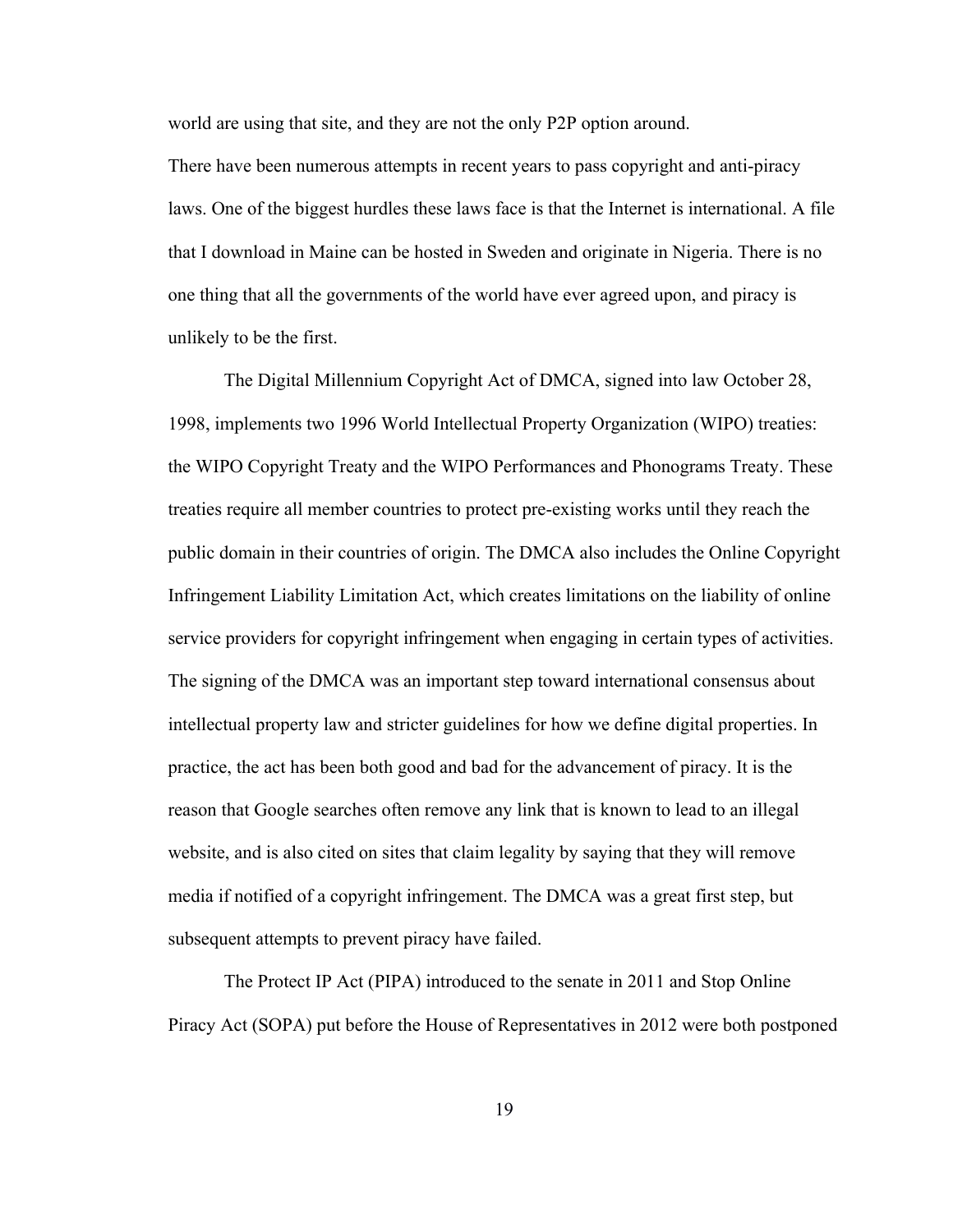until further notice. SOPA and PIPA were striving for more restraint for website, especially those outside the US, that sold or distributed copyrighted goods like music and movies, but it also would have required Internet service providers to take action to prevent users from accessing these sites. The problem? The acts would also require a site to shut down if illegal materials were found on any part of it. This would strongly impact the way that a site like Wikipedia, which relies on users to update and add to entries; they could be shut down due to the action of just one of their users. Wikipedia protested both SOPA and PIPA by blacking out their site for 24 hours on January 18-19, 2012. They asked visitors to "Imagine a world without free information" saying that millions of man hours had been spent building Wikipedia into the largest encyclopedia in history and that these acts would threaten access to it. Search engine, Google had to respect copyrights under the DMCA but these new acts would have put pressure on them to not allow any site that had ever been found to host illegally obtained properties. Google blacked out its logo and linked to a petition asking Congress to "End Piracy, Not Liberty". Although these protests may not prevent the acts from eventually passing, they did bring a lot of attention to them and encourage members of Congress to consider the implications of censoring the Internet.

Piracy as a whole has been illegal for decades but that has not slowed its progress. It is unlikely that we will ever stop piracy through laws alone; the solution has to be education, not just for the consumer, but also for corporations that have to learn to adapt their distribution methods to fit how viewers consume media today. Digital versions must be made available and for a price that is fair in comparison with physical copies. We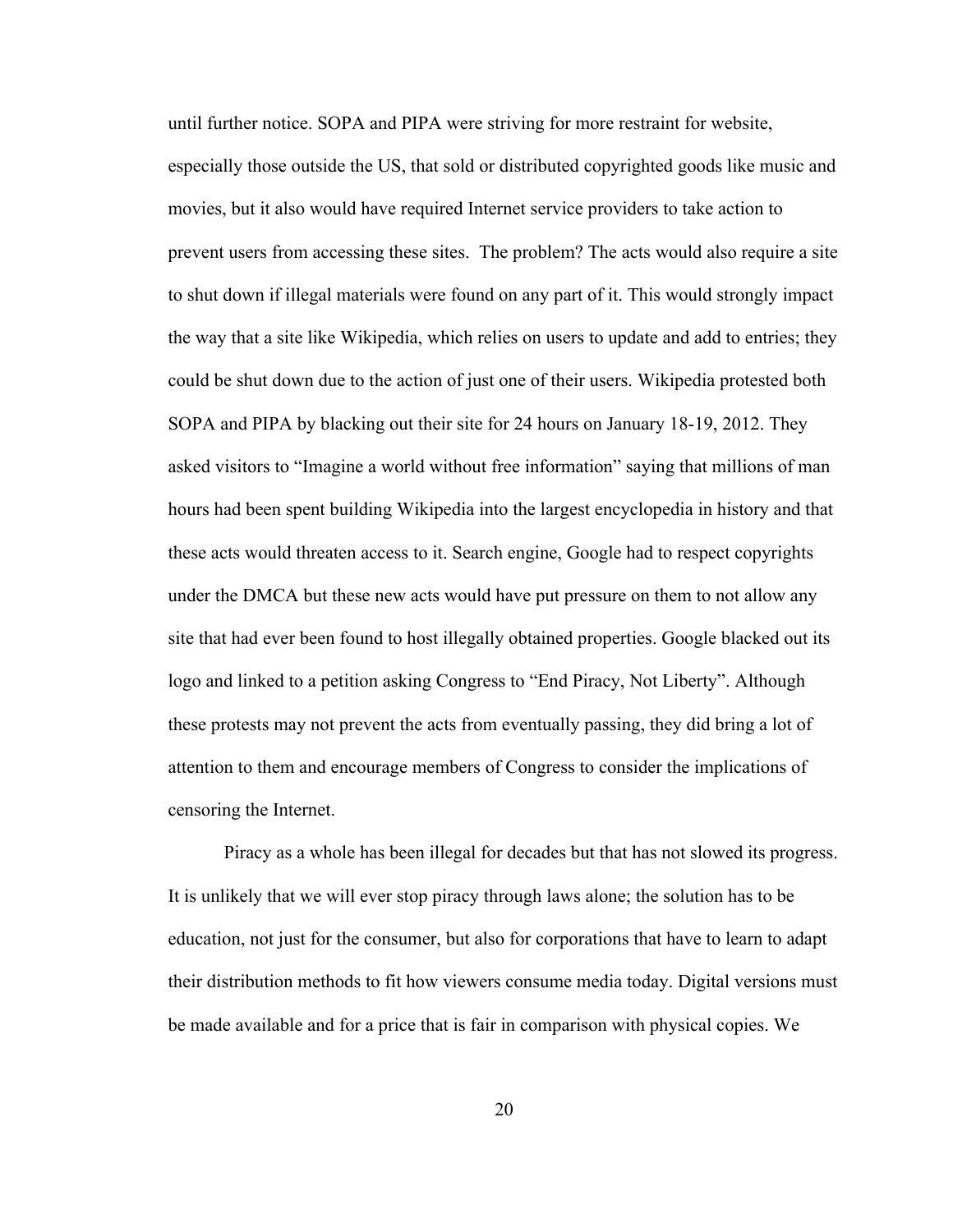already see this with Kindle books, which are often released sooner and for a fraction of the price of hardcovers. The author and publisher still make the same amount of money but the consumer is more likely to pay for the book because his risk is lowered. We also see more and more libraries adopting eBook programs and some are even including video and music within their digital collections. The solution to piracy is not restricting access but finding a way to open it up even more. This is a tactic that other mediums are already adopting. It is not uncommon to see DRM free music, books and games available on a variety of sites such as humble bundle and GOG; DRM free movies, conversely, are almost unheard of.

We've established that piracy is illegal and that most of us know that it is. That begs of why we continue to engage in this behavior even though we know we should not.

#### *Why do we pirate?*

The psychological theories of self-perception and cognitive dissonance work together to help explain how people justify behaviors that are outside of the realm of personal or societal acceptability. Self-Perception, developed by psychologist, Daryl Bem, tells us that we look at our own behaviors and the situations in which they occur and use these to establish or change our attitudes about that behavior. We make observations, or attributions, and use these to explain to ourselves why we do things we should not do. If we buy a cup of coffee even though we usually don't drink coffee and it happens to be a cold day, we may justify the purchase by forming the belief that the reason we bought that cup of coffee was because we were cold. These justifications result in attitudinal change, not behavioral change. We have formed an attitude about coffee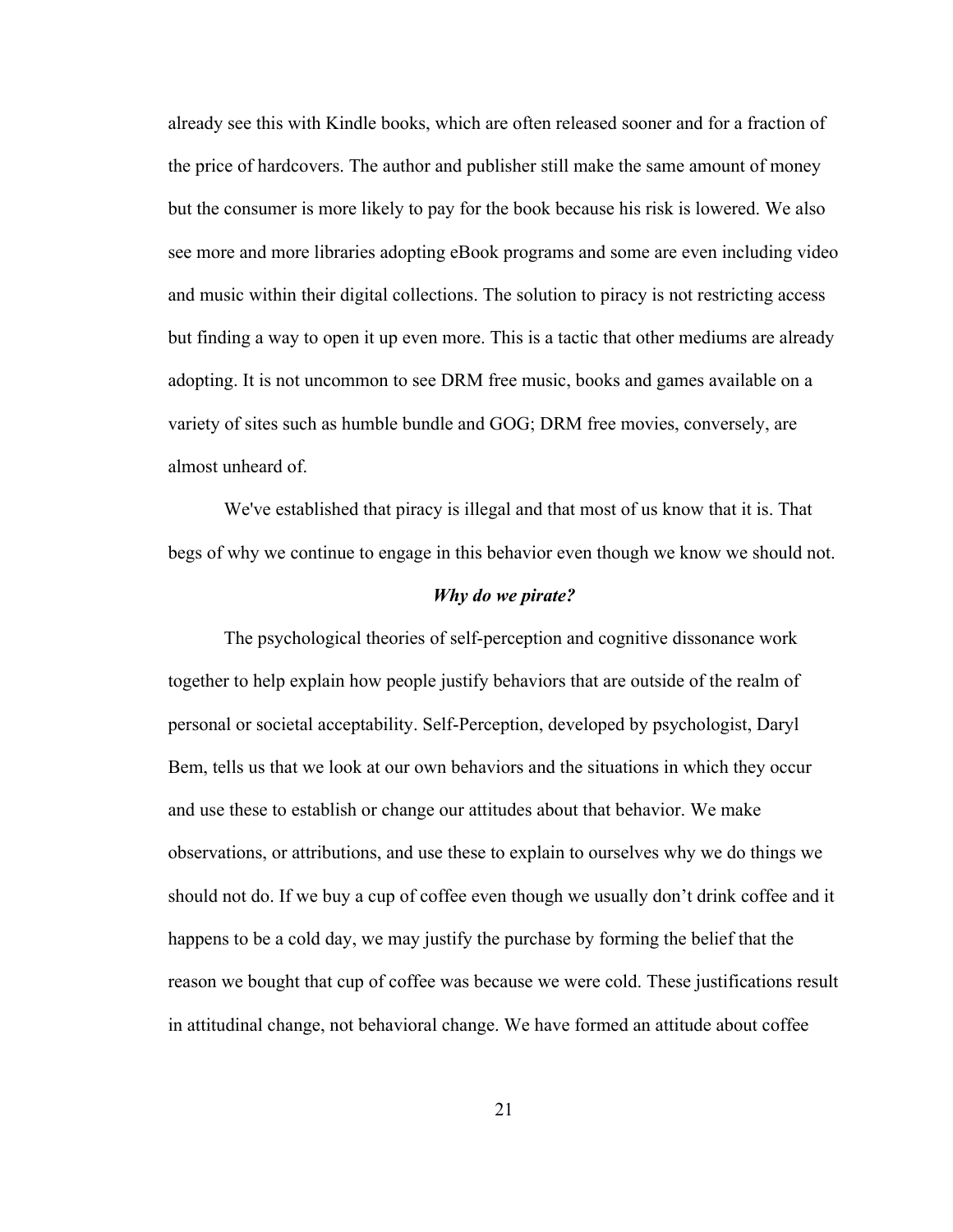that allows us to continue to buy it any time we are cold because this no longer conflicts with our beliefs. If we had not formed this attitude, we would have been unlikely to repeat the behavior as it was not justified and would have been less likely to buy the coffee again, this would be a behavioral change.

Developed by Leon Festinger, Cognitive Dissonance theory focuses on our need to justify believing or doing things that conflict with our values. There are three possible relationships between two cognitions or one cognition and one behavior. Consonant relationships happen when the cognitions are consistent with one another. You think that piracy is wrong, and you don't do it. Irrelevant relationships are when the cognitions are not related to each other. You know that piracy is illegal and you don't litter. Dissonant relationships are those where the cognitions conflict with one another. You think that piracy is wrong, but you do it anyway. In the relationships where there is dissonant, we feel pressure to justify our behavior and actions. There are four categories of coping strategies to reduce the dissonance: denial, bolstering, transcendence, differentiation. These are, unsurprisingly, nearly identical to some of the justifications given by individuals who habitually engage in peer-to-peer file sharing.

A 2009 Study conducted by students from Troy University found that there were three common categories of justification for continued use of Peer-to-Peer file sharing (P2P) even though we know it is illegal.

57% of participants used the "Denial of Injury" justification. They felt no musician was harmed in the process, in fact it would help them become more popular. They said that it would benefit the artists because after listening to the songs, they would

22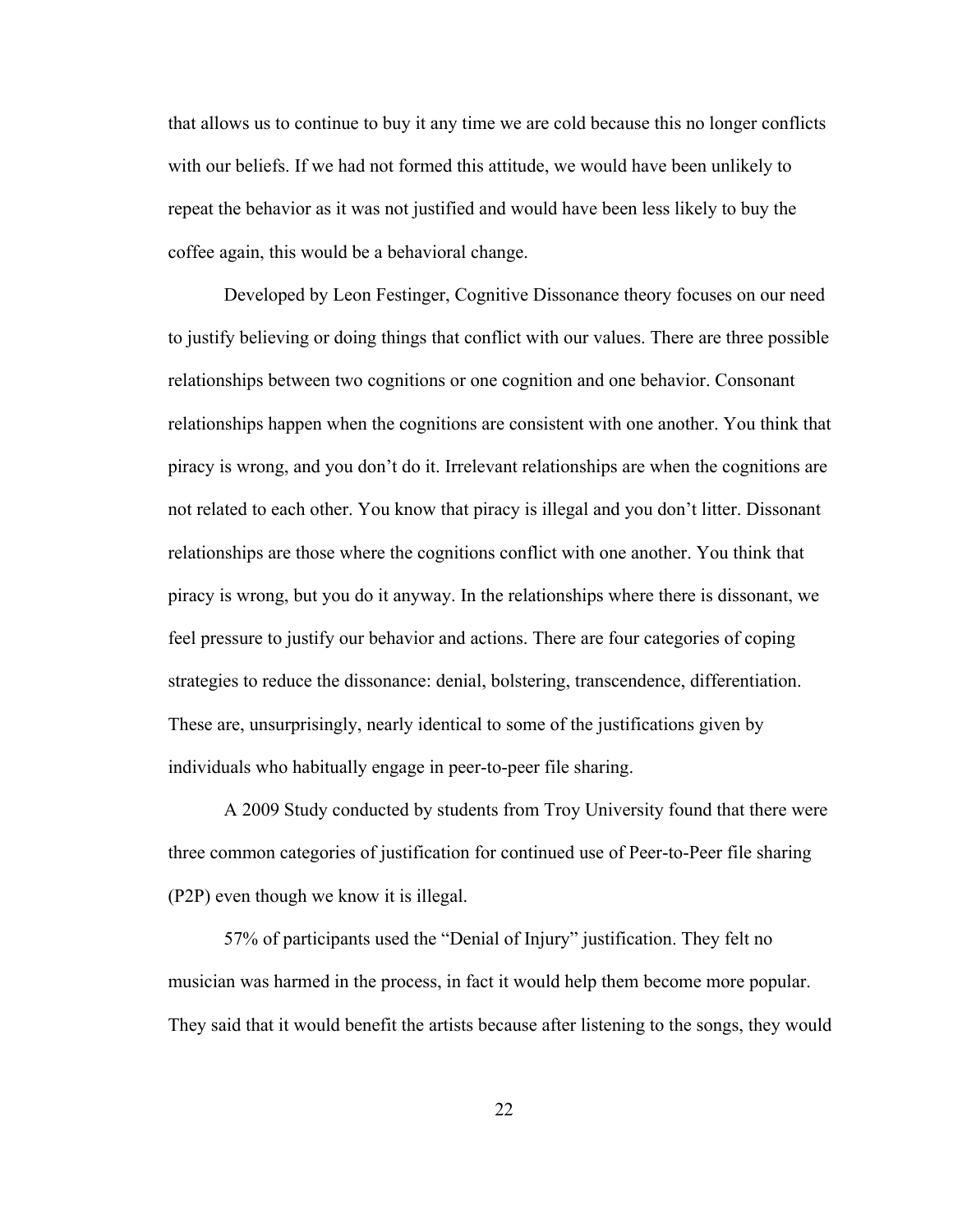go out and buy the album or see the band on tour and they had read that tours were where musicians made their money anyway. Though these statements make it seem as though P2P is used only in the decision making process, the study found that very few participants actually bought CDs or DVDs on a regular basis; even if they did, however, they would be much less likely to buy films than music. We often listen to the same song dozens of times but rarely watch the same movie more than once. This justification would fit within the transcendence category of dissonance reduction. Participants admit that they are doing something illegal but saying that it is for a higher good; they are actually helping the artists rather than harming them. This makes them feel better about doing it so that they can continue the behavior.

16% of those surveyed used a "Denial of Victim" justification. These participants said that there was no victim in these activities because the files being shared were not going to be sold anyway. They only downloaded things that were no longer at the height of popularity, so the artists weren't really making any more money anyway. Alternately, they downloaded things that would usually be on cable because those things could just as easily be recorded and if that was legal, what was the difference with getting those programs online? This assumes that older, or less popular films don't make money or that the filmmakers don't need money. It also goes along with the frequent assumption that if you pay for one service all things should be free on it. If you don't pay for the cable television provider and support the ads that pay for the production of a TV show, you have no right to watch it.

16% of participants said their reason for using P2P sites was that everyone else is.

23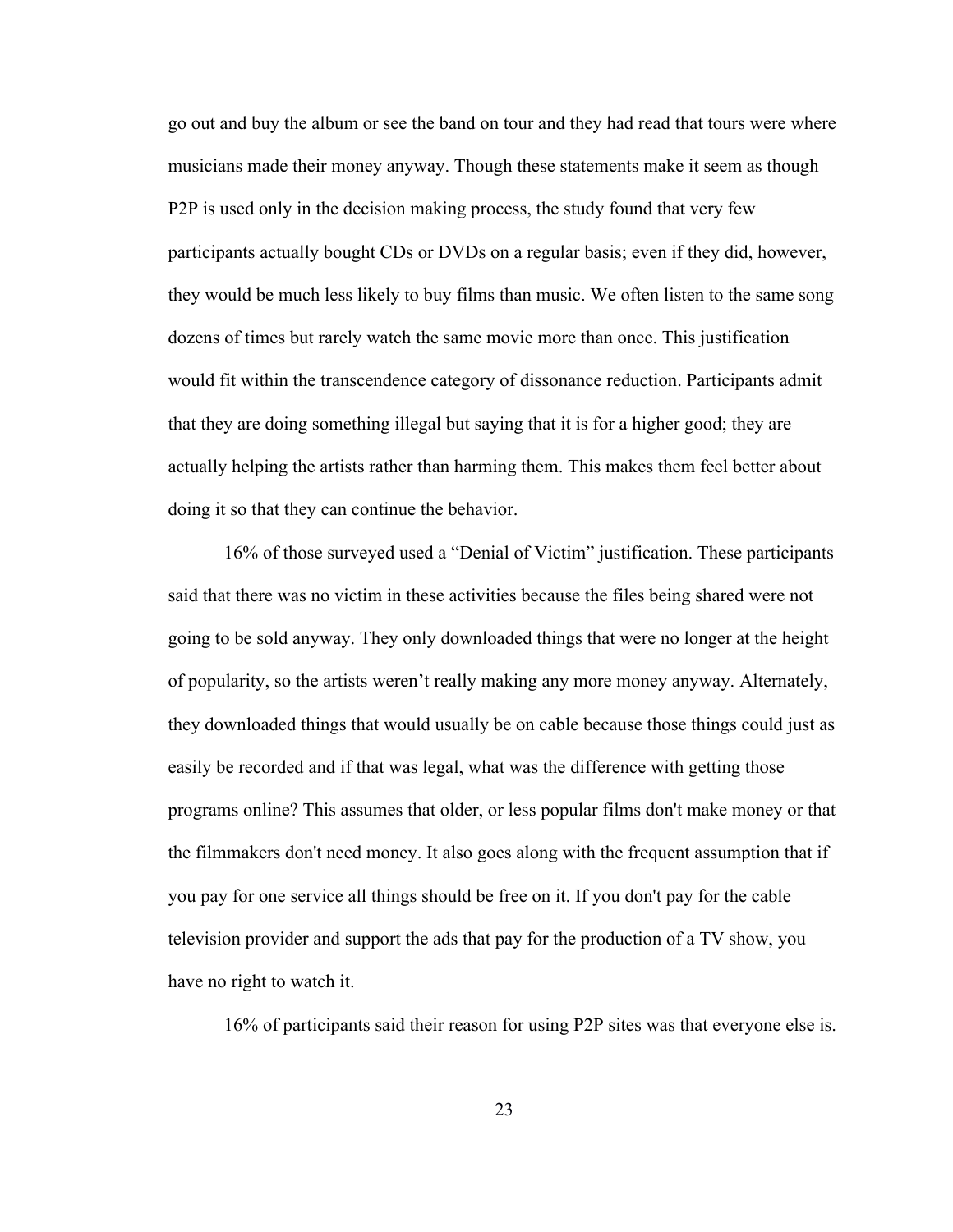Researchers were actually surprised that this was not a more common answer. These individuals saw no need to worry about their actions because so many others were doing it and they were doing less of it anyway, their small collection being not worthy of any significant punishment. This justification fits within the denial category as they are denying any wrongdoings, but is more within the realm of Self-Perception Theory and the component of consensus, which says that if all of your friends are doing something, you are going to feel alright about doing it even if you wouldn't have done it otherwise. This is also the justification that makes the increase in digital piracy worrisome as the more people do it, the greater the consensus and the less reason to discontinue this behavior.

This behavior is also encouraged by the social media activities of liking and sharing. We see Facebook and twitter share buttons on nearly every website we visit and these encourage us to see everything on the Internet as something to share. We all know the feeling of posting something that gets a lot of likes and many YouTubers encourage us to like and share their videos as well, it would be rude not to. Going viral might seem like the best thing that could happen to a film but it doesn't always turn out that way.

When filmmaker Adam Green posted *Jack Chop*, the 2009 entry to his yearly Halloween short video collection to YouTube, it went viral, becoming one of the year's biggest Internet sensations but not without some controversy. The short became so popular that several other people downloaded it and posted it to their own channels, claiming it as their own. Green had to go through and individually report everyone and ask for them to be taken down. He even had to fight with a 14-year-old who insisted that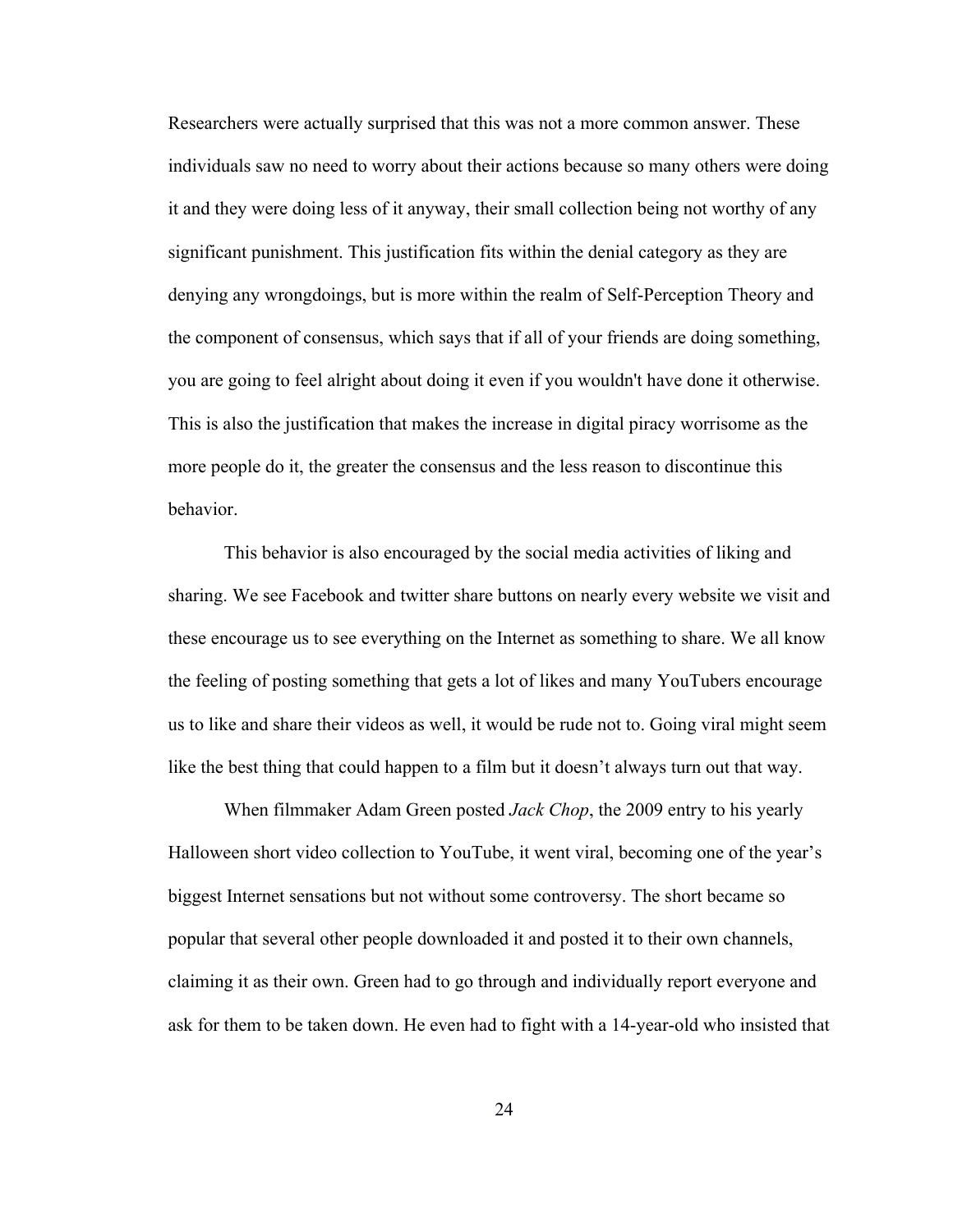he was the real Adam Green. Eventually, he gave up and just let those channels keep it.

Green's Halloween shorts are not posted for profit, but for the fun of spending a weekend making a movie with friends. Having a short go viral is the kind of publicity you can't buy, but having the views of his most popular short split among several different channels, and then having to spend the time he would have spent promoting the short on dealing with teenage thieves robbed Green of the time and energy he needed to take advantage of this success. To this day, the top results in a Google search of *Jack Chop* are two uploads from people other than Green; just those two alone have more views than the official. Jack Chop highlights another issue with piracy. Even films uploaded legally and shared freely can be pirated and this often takes even less justification on the part of the downloader. If every step of the process is legal, when does the action become illegal?

## *Deceptively Legal*

One of the biggest problems with illegal downloading today is that it seems deceptively legal. It is completely legal to download a program like RealPlayer, and there is no law against watching a video on YouTube that someone else posted. RealPlayer has a feature that allows the user to download and convert flash videos, so downloading a movie from either of those sites should be perfectly fine.

That seems completely legal, as though the uploader is to blame, but the uploader may have posted that movie with the innocent intention of sharing it with a few friends. Because he or she truly believed that typing "no copyright infringement intended" made it alright. If I didn't mean to do it, that must be the same thing as not doing it at all.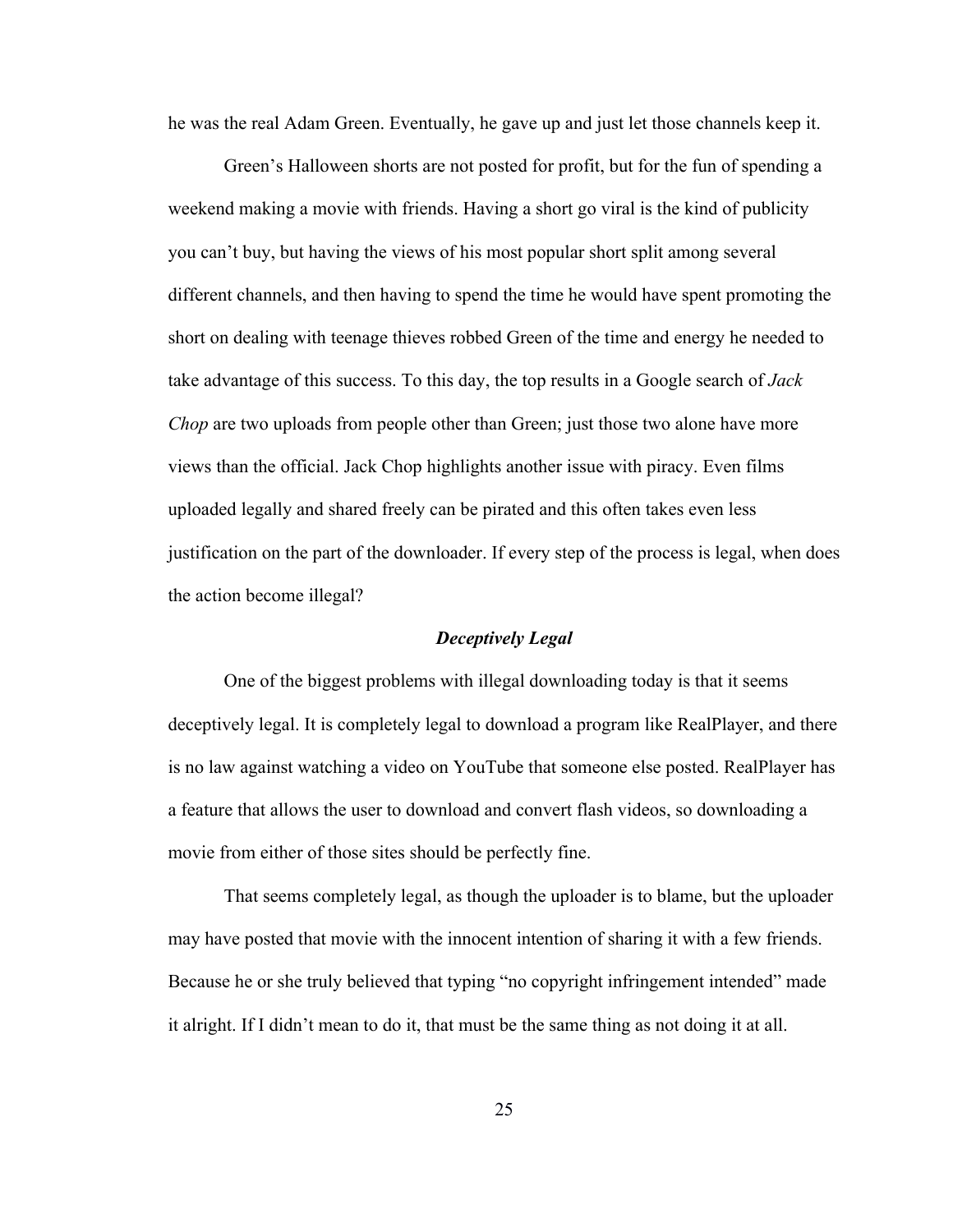However, it is illegal, whether that movie was on YouTube or BitTorrent, Vimeo or Pirate Bay, the copy has been posted without the consent of the filmmaker and does not belong to us.

We may say that to upload something to YouTube, is to do with the knowledge that downloading is quick and easy, so it's the filmmaker's fault; however, many filmmakers and distributors are still figuring out, as recently as this year, how to post things in ways that make illegal downloads more difficult or discourages the need for them all together.

There is however, one huge hurdle to overcome if we ever want to solve the issue of piracy. Throughout my research, the most common justification I came across was that films are just too expensive. If that's true, building cultural value back into films won't be enough to stem the tide of piracy.

#### *The Pursuit of Free*

Since the economic collapse of 2008, more than 8 million Americans have lost their jobs and countless others are underemployed or only making a minimum wage that won't cover the most basic of needs. Whether these issues affect us or not, they give us an excuse for torrenting<sup>3</sup>, we simply cannot afford it any other way. We have to save money somewhere and our moral compass won't let that be through physical goods; that would be stealing. On the other hand, with torrenting, there's no clerk, no security guard, no physical item to remind us of the crime; there doesn't even have to be evidence that you watch the film at all, and a download from a torrent site looks identical to one that

<sup>3</sup> Torrenting: using a peer-to-peer site that uses torrent files, or the downloading of those files themselves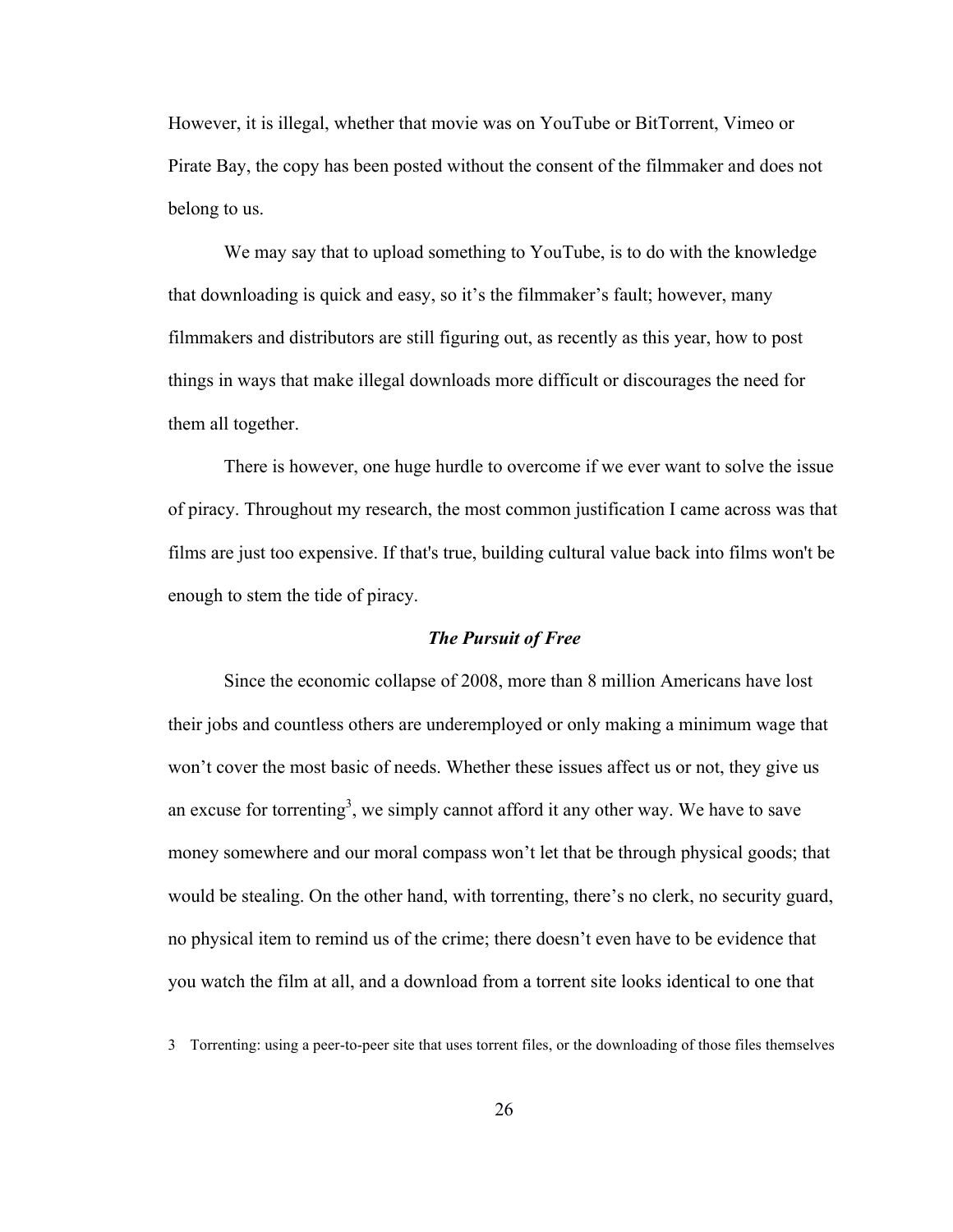you paid for.

In this economy, the pursuit of happiness starts with the pursuit of free, and pride in thrift has led to pride in theft. We all want to get the best deal, and what's better than free? This is why buy one, get one free and free gift with purchase are such effective marketing strategies. The people who religiously risk life and limb to shop on Black Friday because they absolutely had to have this year's Cabbage Patch kid or Tickle Me Elmo. Extreme couponers who pride themselves on getting things 100% off or even making the stores pay them for shopping; they don't have to pay for things because someone else will. This is the exact same mentality that the pirates adopt, there is nothing wrong with what they are doing because the films are still being made. It's someone else's problem. This phenomenon is often referred to as the bystander effect; if you are the sole witness to a crime, you are much more likely to report it than if a group of people are present. The effect has led to the deaths of a number of people as no one took the responsibility of calling 911. With no emergency system for the arts, we all have to take responsibility for saving the films we want to see, by helping to fund the ones we already have.

The steps that film studios and filmmakers are taking to try to protect their films have backfired. Because of the way that digital rights are handled by distributors, many consumers feel that the films they purchase don't become their property at all. Whether it's because of Netflix removing films and replacing them with others or Amazon requiring you to use its Unbox Video Player just to watch the film, these individuals feel that they have been cheated out of their right to use their property for themselves. This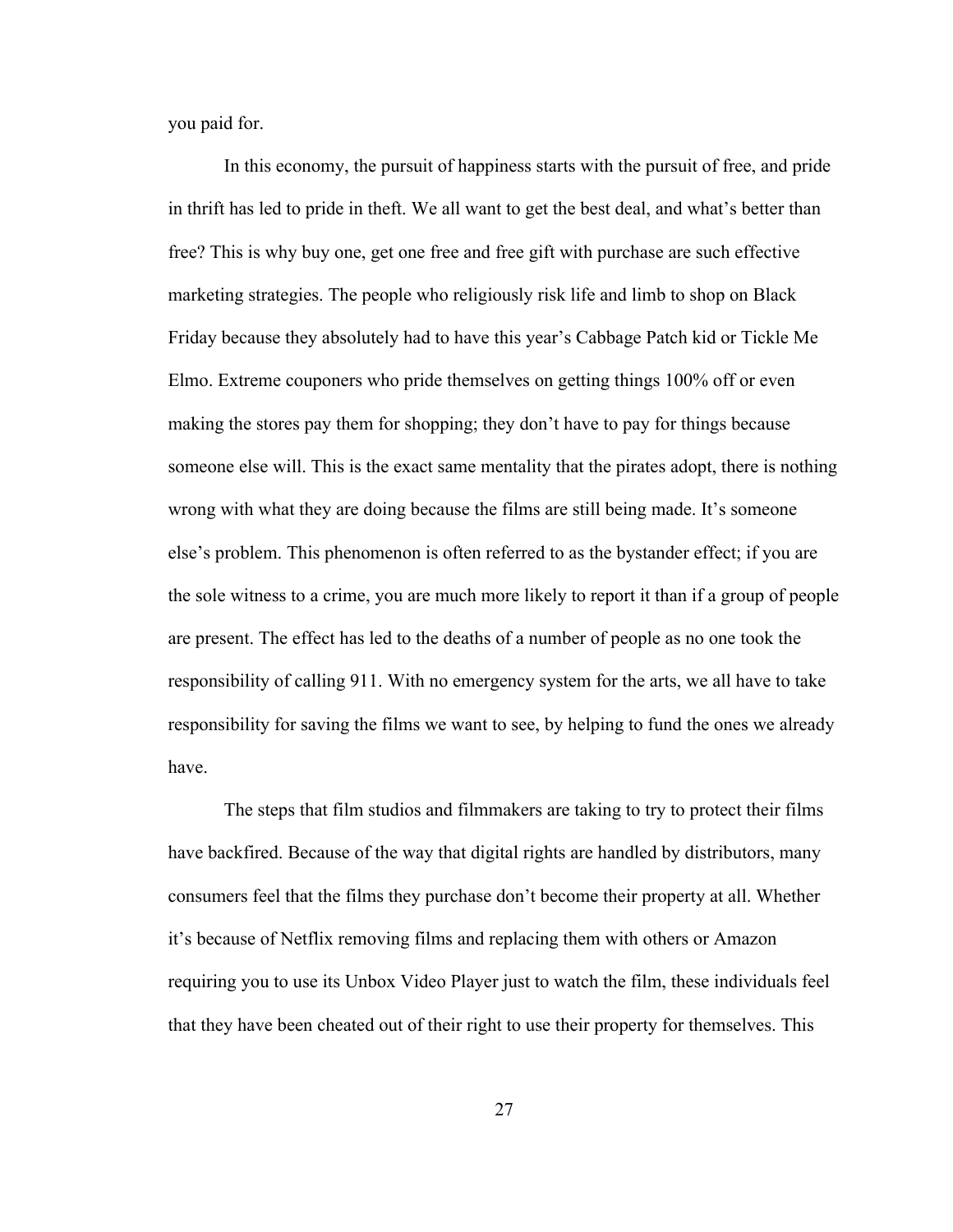problem has even spread to physical media. In the summer of 2014, I tried to watch a newly released Blu-ray in the Blu-ray drive of a laptop purchased in 2010, only to be told that to do so would require an \$80 software update; that's more than the cost of a new blu-ray player, simply because the DRM of the disc was too new for the software in my player from three years earlier. I refused to pay the fee and ended up buying the program again in another format, but many would have turned to a torrent site with the justification that they paid for the disc and should not be punished for it. Looking at this through the lens of operant conditioning, to punish someone who obtained films through legal means encourages her to discontinue the behavior. And to go even further, obtaining the film for free from the torrent site is also a reward for using that site, which will encourage that person to go back when she wants her next film fix.

A 2012 study from the University of Georgia found that films that were released on Netflix had an 11% decrease in illegal downloads within the next two weeks. This study suggested that in some cases, piracy is a matter of convenience for those having too much time and not enough money. If it's not on Netflix or Hulu, we can use that as an excuse to torrent. After all, it's the filmmaker or distributor's fault that we don't have access and we paid for that service so they should be giving us what we want. We make a similar argument for torrenting because we paid for the Internet that was being used to download it. Although these things have no connection, we perceive one. This helps us feel better about the illegal act, we feel justified in using P2P sites. If no one used the sites, they would not continue to exist but what do the founders of those sites and the users who frequent them, have to say from themselves when confronted with legal action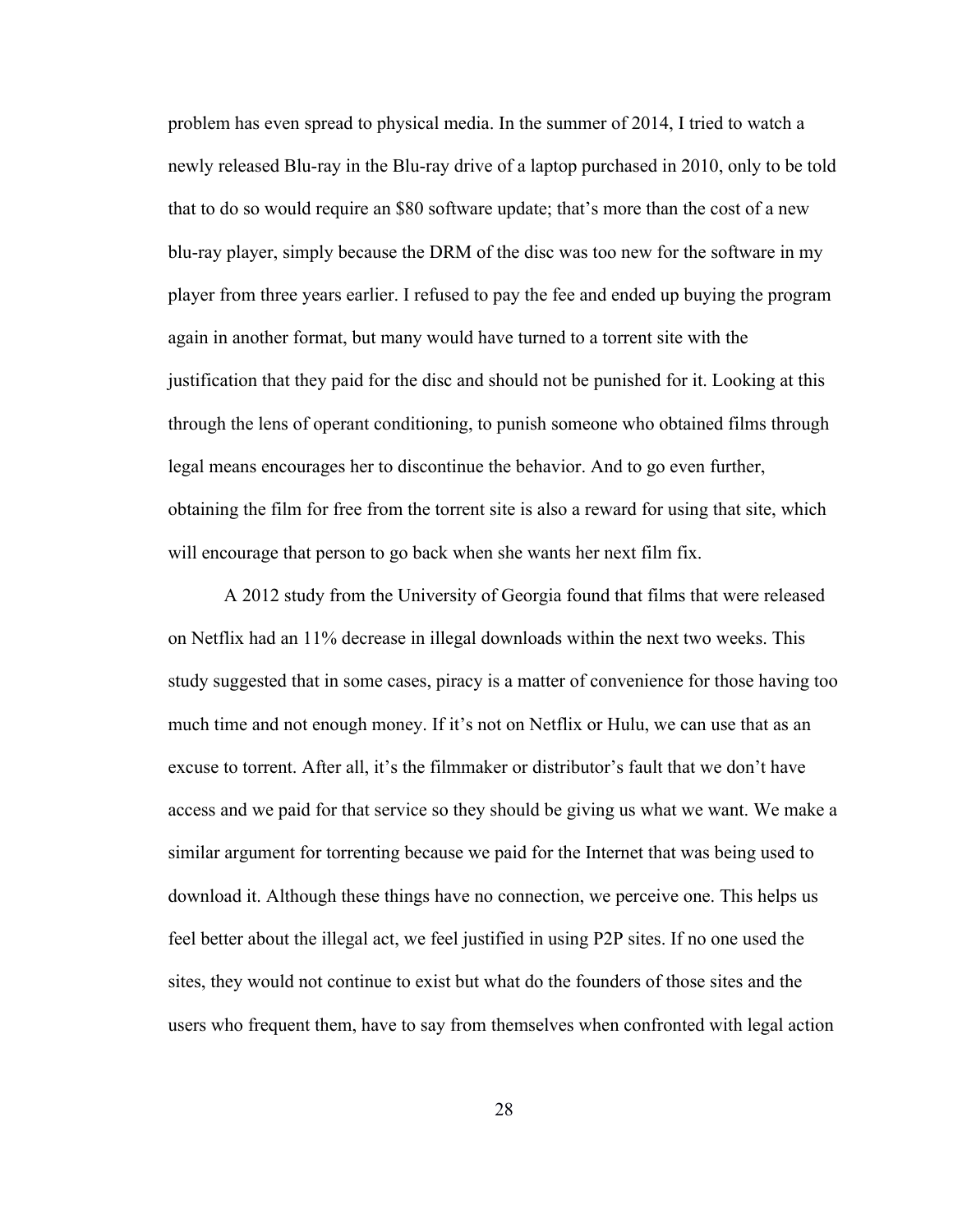and moral outrage?

#### *It's A Pirate's Life. For Free?*

It would be unfair to present the issue of piracy without considering the perspective of the pirates themselves. *Steal This Film*, a documentary showed piracy from the perspective of the founders of P2P sites as well as the sites' users. In that documentary, the founders of Pirate Bay argued that their site helped to fight against government and corporate control and at the time this was true, though extremely shortsighted. What the founders of Pirate Bay did not seem to realize is that their site was not only removing the power from the printers and the studios but from the authors, musicians and directors, who no longer have a choice in the matter. Pirates' lack of control over their own sites is doing more to put the small companies in jeopardy. They claim that the studios are worried about people getting the ability to distribute their own media but this was always possible. There have always been filmmakers who stayed outside the studio system and maintained control of their distribution. This is not the case with the majority of films on torrent sites, which allow anyone to upload a film regardless of who owns it. Even if the site agrees the remove the files, once a film is online, there is virtually no way to remove it entirely.

However, this is not to say that actions of the founders of Pirate Bay and other torrent sites did nothing to help filmmakers. Before the introduction of YouTube, Vimeo and other free video hosting sites, posting videos to the Internet was cost prohibitive, especially for the largest files and those with a large number of views. Because of the cost, some filmmakers did choose to post their own original content to torrent sites.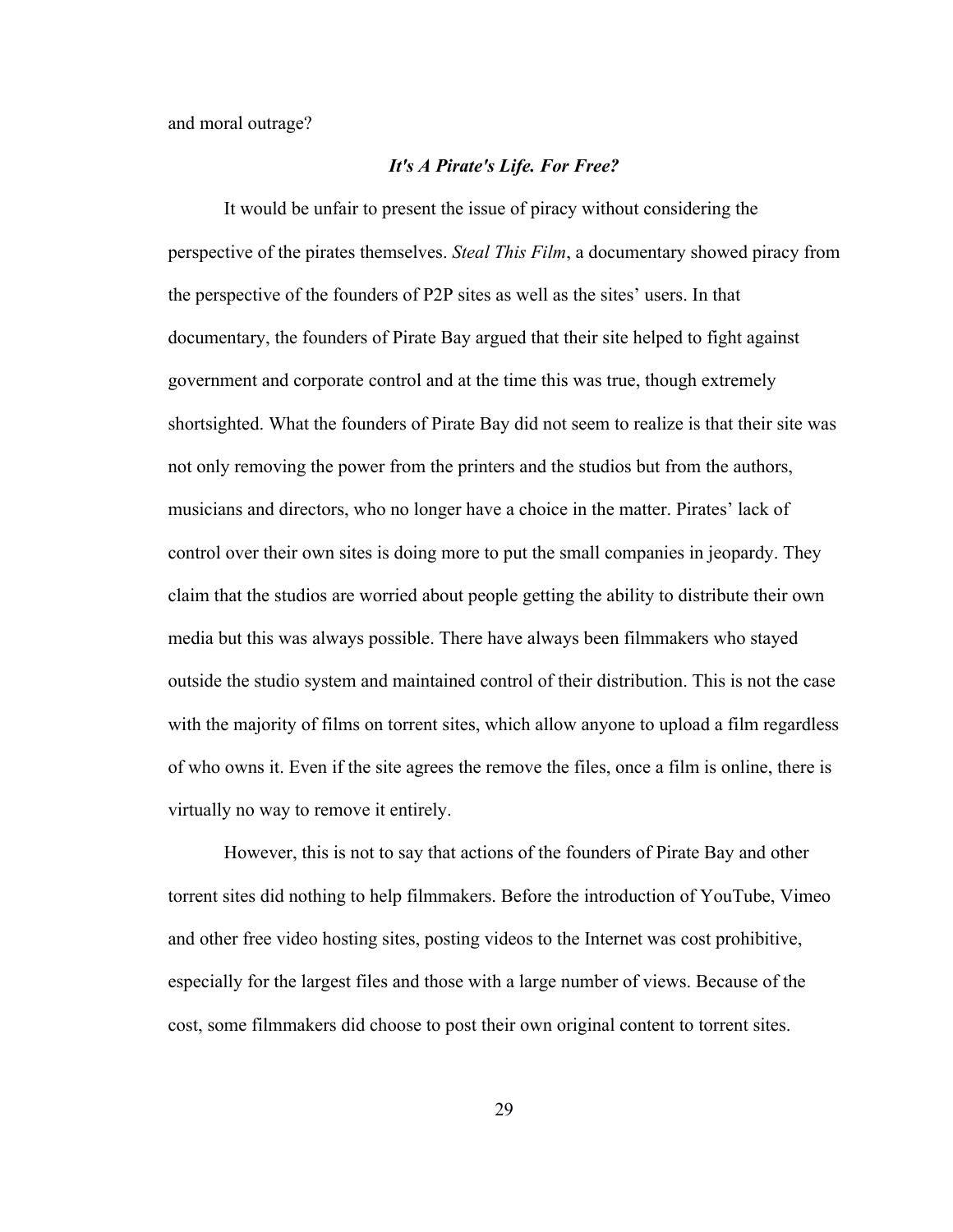On April 1, 2003, Rooster Teeth Productions (RT) released the first episode of their series, *Red vs. Blue* on its new website RvB.com. Shot in a spare bedroom, the show combined game footage from the Xbox game, Halo with voice over from the company's founders and friends. The first episode was downloaded more than 20,000 times, the second 250,000 and soon episodes were averaging 750,000 downloads each. With the cost of bandwidth rising to over \$6000 a month and no money coming in, the entire venture almost came to an end right there. RT began uploading episodes on RvB to BitTorrent; this was less expensive, but came with its own set of problems. Torrenting was not as easy as downloading directly from RT's site and as RT co-founder, Gustavo Sorola explains, "You had to teach people how to use it. And then, when we finally had a DVD to sell, we'd already taught everyone how to steal our DVD". RT was able to overcome this hurdle due in part to the addition of a PayPal donation button to their site and later the offer of yearly "sponsorships", which offered early access to new episodes for \$20 per year. Meant to be one season of no more than eight episodes, Red vs. Blue recently finished its 13th season and is now the longest running web series of all time. Rooster Teeth owes the success of its entire company to the fans who were willing to pay to see content that they could have had for free. This is a strange idea in the present freefor-all mentality but there are still fans who are willing to fund the content they want to see. In fact, this funding method may be the way of the future.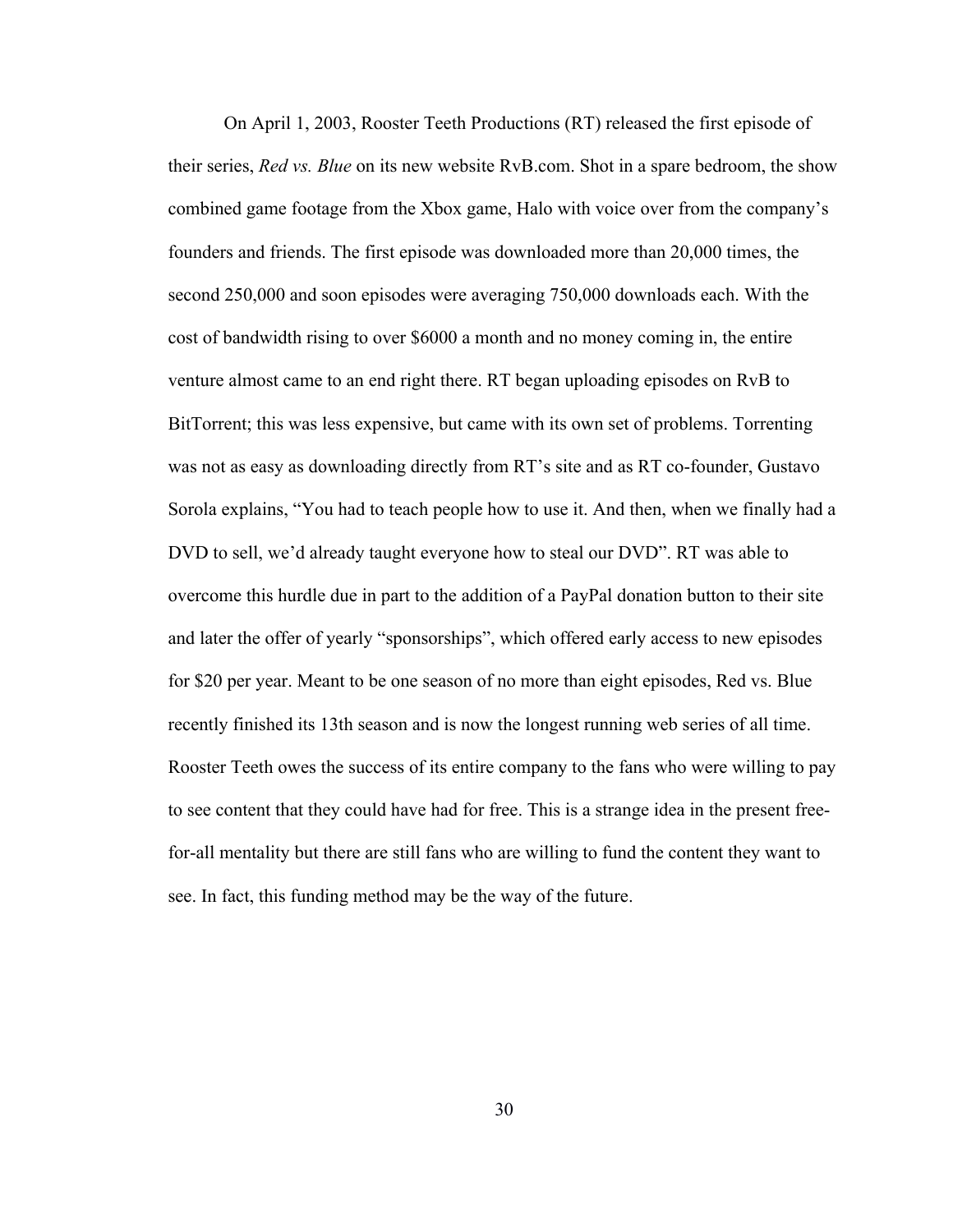#### **CHAPTER 3: CROWDFUNDING**

I first came across the idea of fan-funding, more often referred to as crowdfunding, when British production company, Indywood Films followed me on Twitter in May 2009. At the time, the whole thing seemed insane. Going online to ask complete strangers for money to make a film that has no guarantee of being finished, it would never work; but surprisingly it has.

#### *What is Crowdfunding?*

The term Crowdfunding was coined by Michael Sullivan of fundavlog in 2006 and can be defined as "a collective effort to pool money, popular today through the Internet, to support a project, cause or organization." This means that the project is funded by a large group of ordinary individuals rather than a small group of financially well-endowed individuals or corporations. Though this funding method has become significantly more popular in recent years, it is certainly not a new idea. Crowdfunding has been around for well over a century.

# *A History of Crowdfunding*

One early use of crowdfunding was by an African-American author, Oscar Micheaux. In 1913, Micheaux successfully funded his first novel through selling advanced copies door-to-door (Barabas). Six years later, when Micheaux wanted to shoot a motion picture based on his novel, he could not find a single studio willing to take on a project with an African American director. Micheaux, inspired by his literary success, began selling shares in the film for \$100. Through this process, Micheaux was able to raise a budget of \$10,000. His successful campaign lead to groundbreaking cultural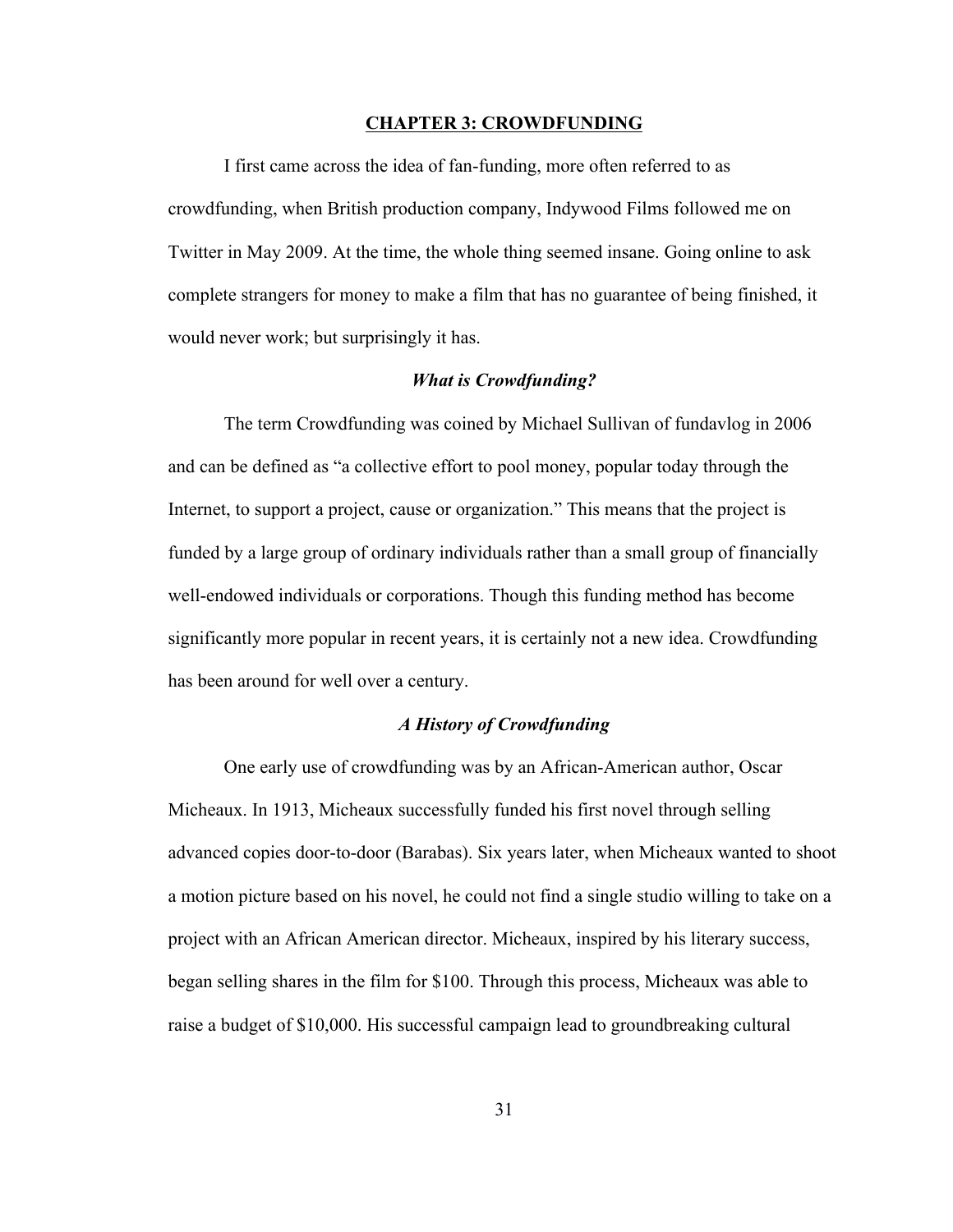contributions, until the economic collapse in 1929, and subsequent changes in equity law in 1933, made film production as Micheaux was engaging in it impossible, and Micheaux returned to writing novels.

Following the stock market crash of 1929 and because of the resulting Great Depression, there was a general distrust of investments and the government wanted to ensure that every investor had complete and accurate information about all investments made. As a result, the Truths in Securities Act was passed in 1933. The Securities Act of 1933 required all companies wishing to sell public securities, or "an investment[s] with the expectation of profits arising from the efforts of others" (Barabas, 38), to register with the Security and Exchange Commission or SEC and comply with all disclosure requirements. While this served the public interest of preventing fraud, it made public offerings too expensive for small-scale crowdfunding projects, and for years there was no exemption that fit the equity crowdfunding model (Bradford). Between the 1933 Truth in Securities Act and  $2012$ 's JOBS Act<sup>4</sup>, filmmakers continued to utilize the crowdfunding method to fund their films.

In 1978, armed with a budget of just \$1,600, a young director named Sam Raimi and an unknown actor named Bruce Campbell made a 30 minute short film called

<sup>4</sup> Jumpstart Our Business Startups Act, also known as the Crowdfund Act. Signed into law by President Barack Obama on April 5, 2012. This included the Capital Raising Online While Deterring Fraud and Unethical Non-Disclosure Act, also known as the Crowdfund Act. The Crowdfund Act impacts entertainment entrepreneurs as it eases the restrictions that limited their ability to finance projects by raising small amounts of money from ordinary people online (Barabas). Title III of the JOBS Act is the crowdfunding exemption that releases the legal liability from laws concerning the sale of equity securities. It allows for the sale of up to \$1 million in equity securities over a 12-month period and says that individuals with a net worth of \$100,000 or less can invest no more than 5% of their net worth. Individuals with a net worth of more than \$100,000 can invest up to 10% up to \$100,000 (Cunningham).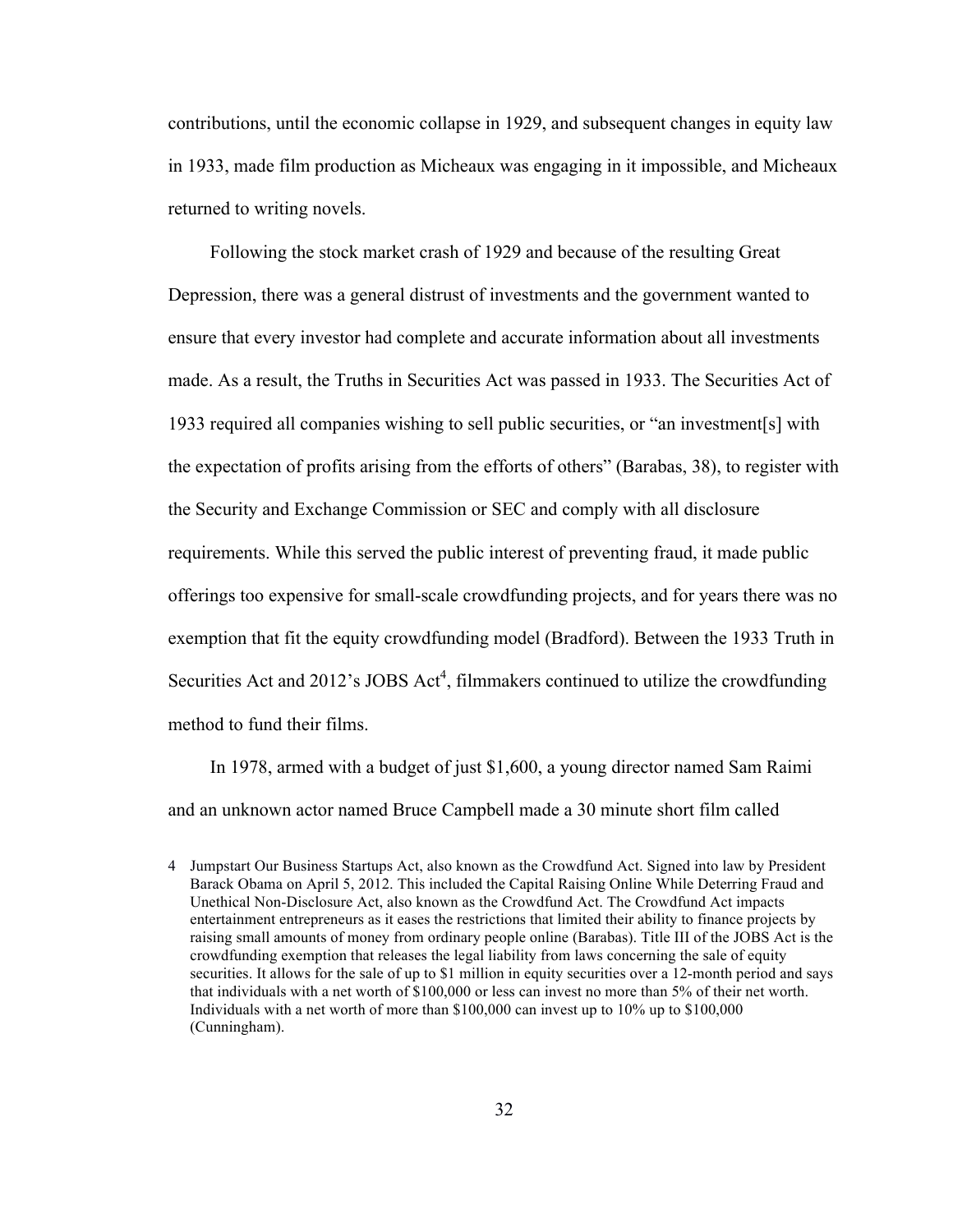"Within the Woods". The film was shot on location in a remote cabin, over a three day weekend, using just a super 8 camera, some latex and a few dozen buckets of fake blood. Once the film was completed, Raimi convinced a theater owner in Detroit to run it before a screening of the cult classic, *Rocky Horror Picture Show*; it was seen by a critic, who gave it a positive review. Raimi, Campbell and producer, Robert Tapert used this review to prove to investors that their little story had the potential to become a quality film. While showing the short to potential investors, Raimi was lucky enough to find a bunch of dentists who had decided not to take their yearly trip to Vegas and therefore had a few hundred thousand dollars to spare. Along with money collected from family and friends, they had raised a budget of \$350,000 for their film, *Book of the Dead. The* film premiered to a packed house in Detroit, and then Raimi went around the country convincing theater owners to book his film. Eventually, this film would make it big under a new name, *The Evil Dead*, which went on to spawn two sequels and was recently remade by Fede Alvarez.

# *Crowdfunding Today*

Rather than relying on word of mouth, acceptance into festivals, or paying for advertising, filmmakers can now promote their projects through the use of social media sites such as Facebook and Twitter, and can document their journey through websites or blogs that allow them to engage with their audience in ways that directors like Raimi could not have dreamed of when he was sitting in a Detroit theater just hoping for his big break. Directors do not have to hope for the right review or travel the country hoping to show the only existing copy of their trailer to a bunch of dentists in order to fund their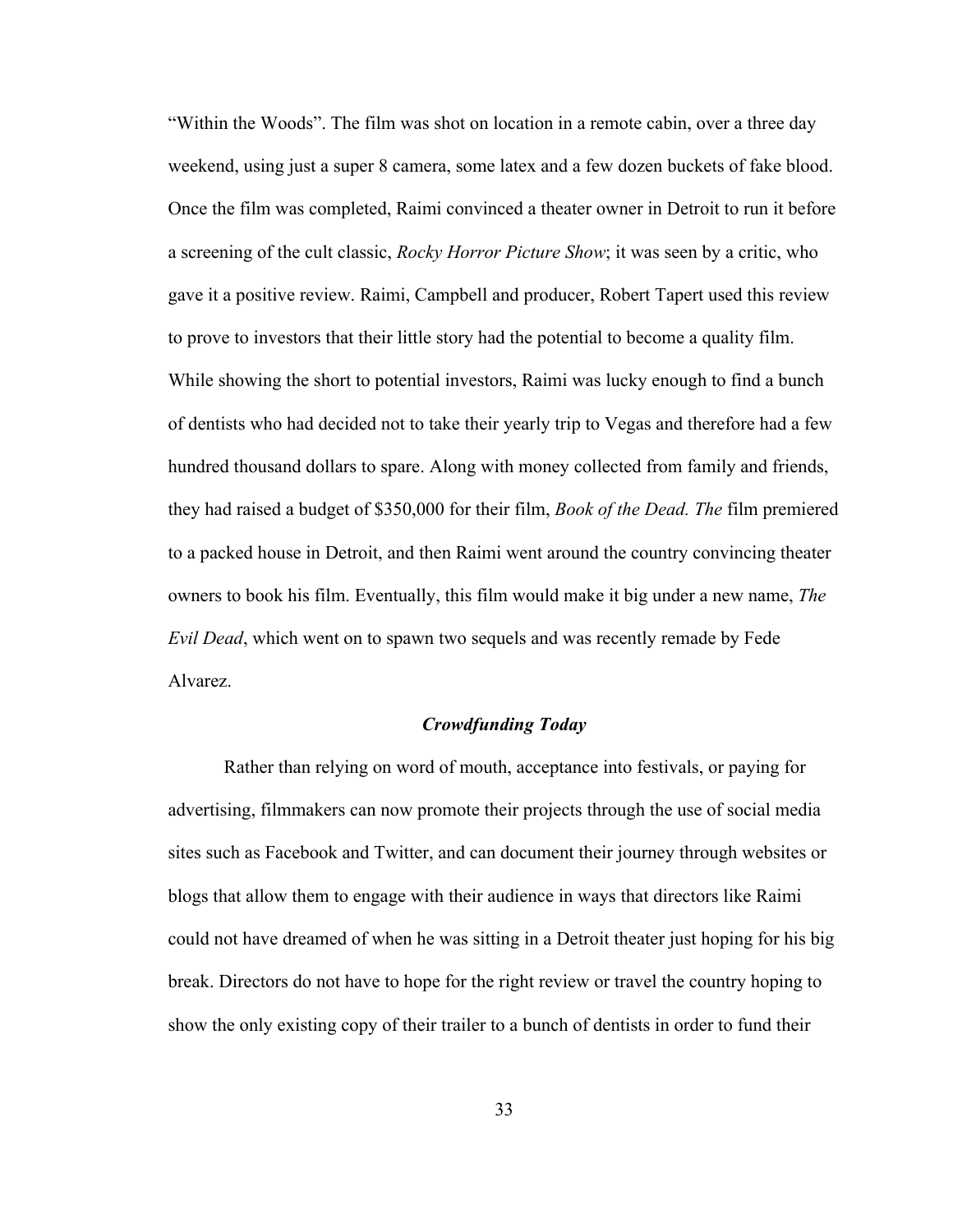independent film. Through sites like Indiegogo and Kickstarter, a filmmaker can do the same in just a few months. Filmmakers can upload trailers, shorts and even feature length films to any number of sites from free sites like YouTube and Vimeo to paid services such as Netflix and IndieFlix. One copy can be viewed by thousands all at once.

It used to be the only way to get involved in the making a movie was to know the right person; or to work in the industry. Now, anyone can be a part of the making of a movie and it's as easy as clicking "Back This Project" or "Contribute Now." Without ever leaving home, anyone can collect small amounts of money from interested individuals around the country and around the world.

In 2010, The New York Times called Kickstarter, "An unexpected influence on indie culture," and that influence has only increased. Along with Indiegogo, Kickstarter has ushered in a new era of funding for independents, the era of crowdfunding. Indiewire recently reported that of the 186 films screened at the 2014 Sundance Film Festival, at least 26 were crowdfunded through Kickstarter and Indiegogo alone (20 through Kickstarter, 6 through Indiegogo). This increase is promising, not only because these films can be made, but because their makers can keep complete, or nearly complete, control over their films.

Kickstarter and Indiegogo are the most popular sites that facilitate rewards and prepurchase campaigns. While the sites are similar, Kickstarter requires its campaigns to offer what it refers to as "rewards"; these rewards are often of the pre-purchase variety. Unlike Kickstarter, Indiegogo does not require what it calls "perks", although it does recommend them. Many of the perks on Indiegogo fit the pre-purchase model (Bradford).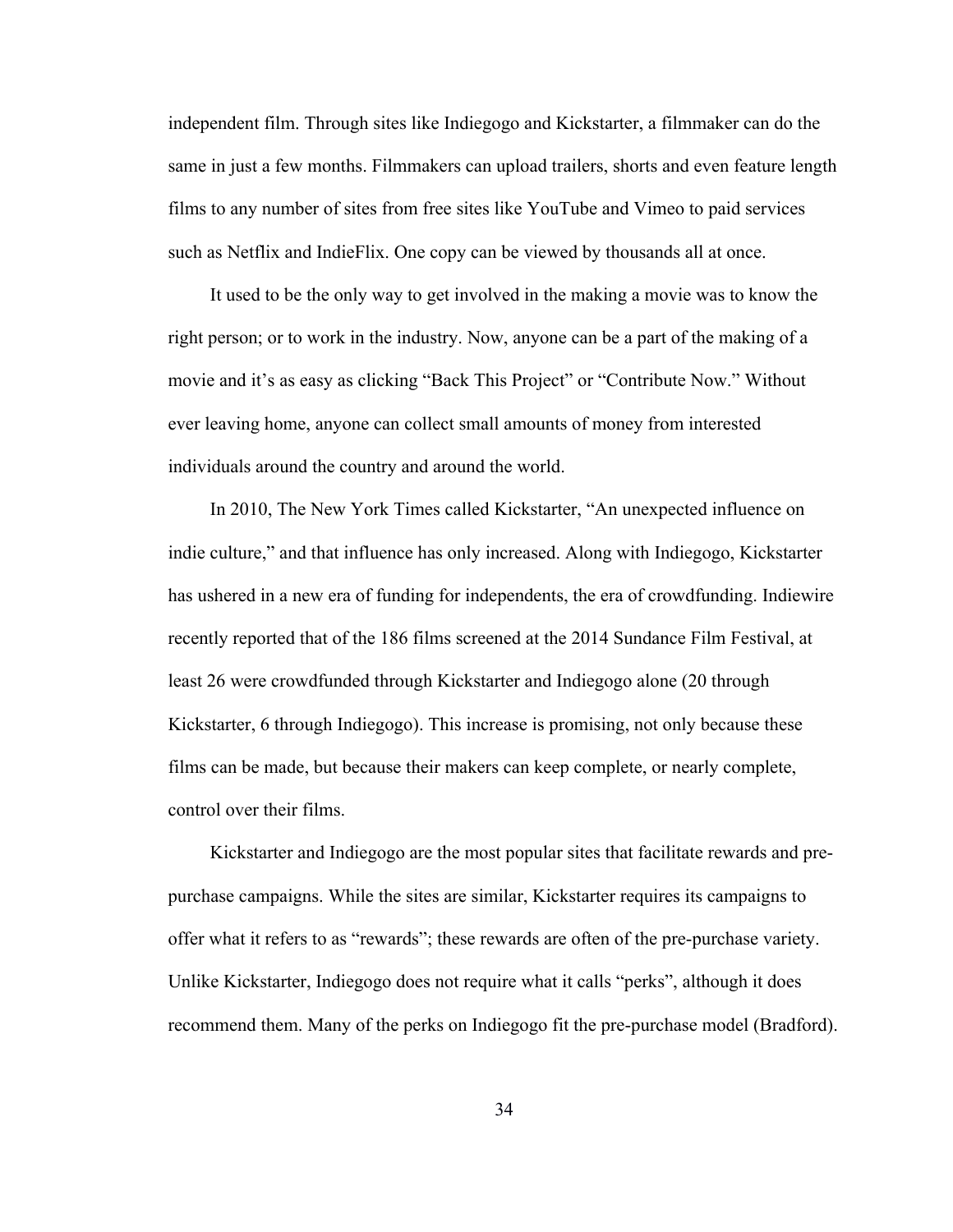This model allows backers to purchase a copy of the completed project, generally as a digital download, DVD or Blu-ray to be delivered upon completion of the film or at another time specified by the person running the campaign. This model allows entrepreneurs to give early adopters an enhanced experience through offering exclusive special editions. Perks offered within the rewards model can include producer credits, Tshirts and invitations to visit the film set. In both the pre-purchase and rewards models, contributors have no expectation of financial return; instead, they receive a product.

In return for the service they provide in hosting fundraising campaigns, both Kickstarter and Indiegogo take a cut of the money that is raised (Zhang). Kickstarter charges a 5% fee and uses an "all or nothing" model, which means that it does not consider projects funded unless they reach their stated goal. If a campaign does not reach its goal, none of the backers are charged and Kickstarter does not charge a fee. Indiegogo offers what it calls a flexible funding plan, in which pledged funds are collected immediately and the fee depends on whether or not the goal is met; a 4% fee if the goal is met, 9% if it is not. Both sites have a limit on the length of campaign.

Zhang found that "all or nothing" models were the most common as they provide a sense of trust to the backers and more backers felt good about that model. However, Indiegogo remained popular because of the flexibility offered by the "flexible funding" model.

# *Advantages of Crowdfunding*

In the past, first-time filmmakers had few financing options and often had to rely on friends, family, personal savings, and credit cards. This was risky as there was no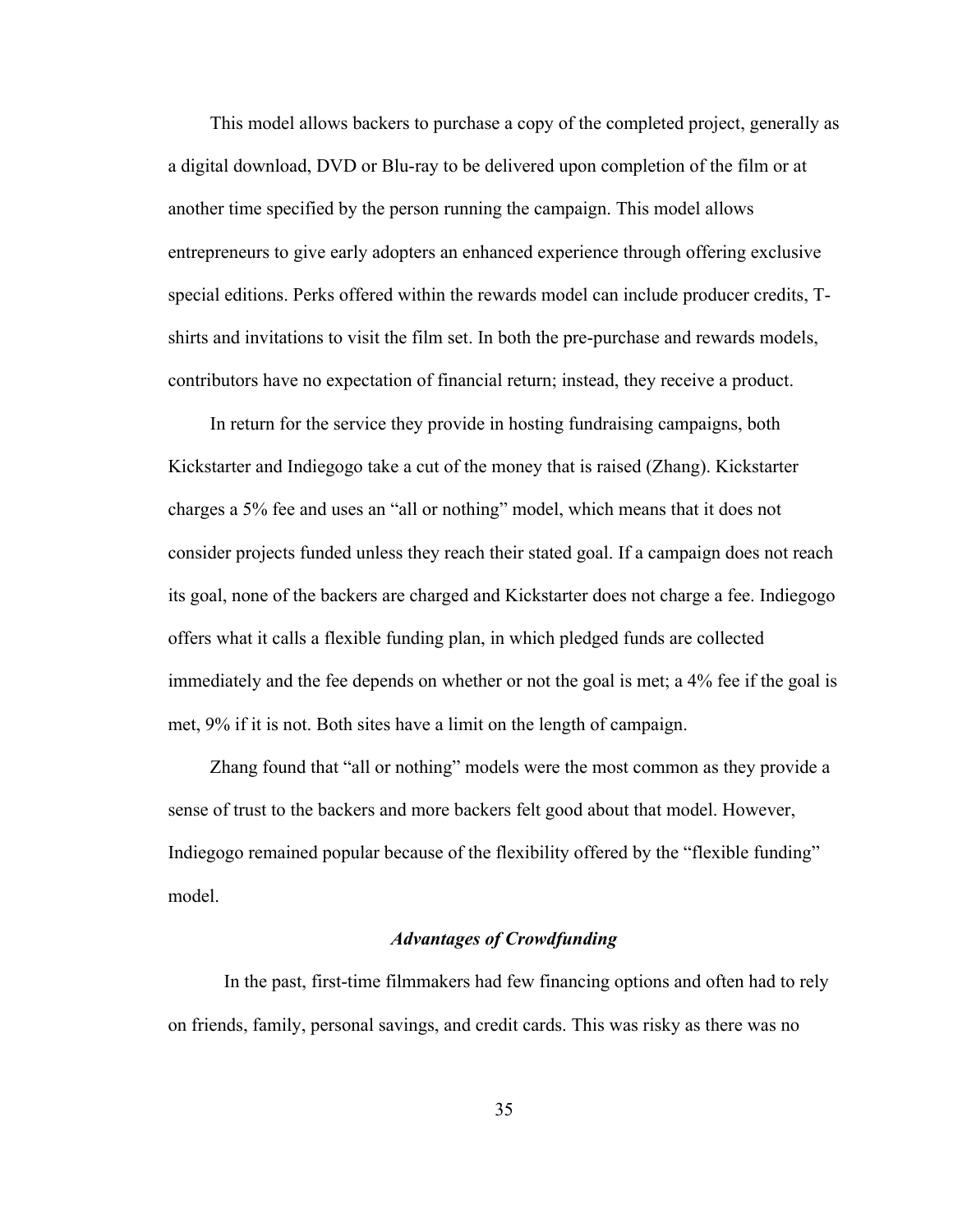guarantee of any return on that investment, Statistics show that between 60 and 80 percent of the money that goes into a film campaign are still coming from friends and family (Best), but we may see that number drop in the near future as more filmmakers use crowdfunding.

Because potential consumers use their money to express interest and belief in a project, a successful project is guaranteed an adequate audience. Audience taste is very hard to determine, crowdfunding projects get public feedback prior to production. This is different from the traditional hierarchical decision making of the studio system that has to worry about potential public relations and corporate concerns that often prevent studios from green-lighting unusual works that don't necessarily fit within the usual media code. Crowdfunding also allows filmmakers to connect directly with their audiences to their mutual advantages and backers have an added emotional connection to the film because they are a part of it from the very beginning of production and are able to follow it through its completion.

Zhang found that people participate in crowdfunding campaigns for one of five reasons: to support an attractive idea or a producer that they know; altruistic intentions; to help others realize their dreams; the promise of a reward; the expectation that the project creator will reciprocate. Because of this emotional connection, backers will be invested in helping to get the word out to even more people. They will want to show off the film they helped to make and will show it to their friends who did not back.

Though crowdfunding has many benefits, both for filmmakers and film fans, there are some downsides to consider before launching a campaign.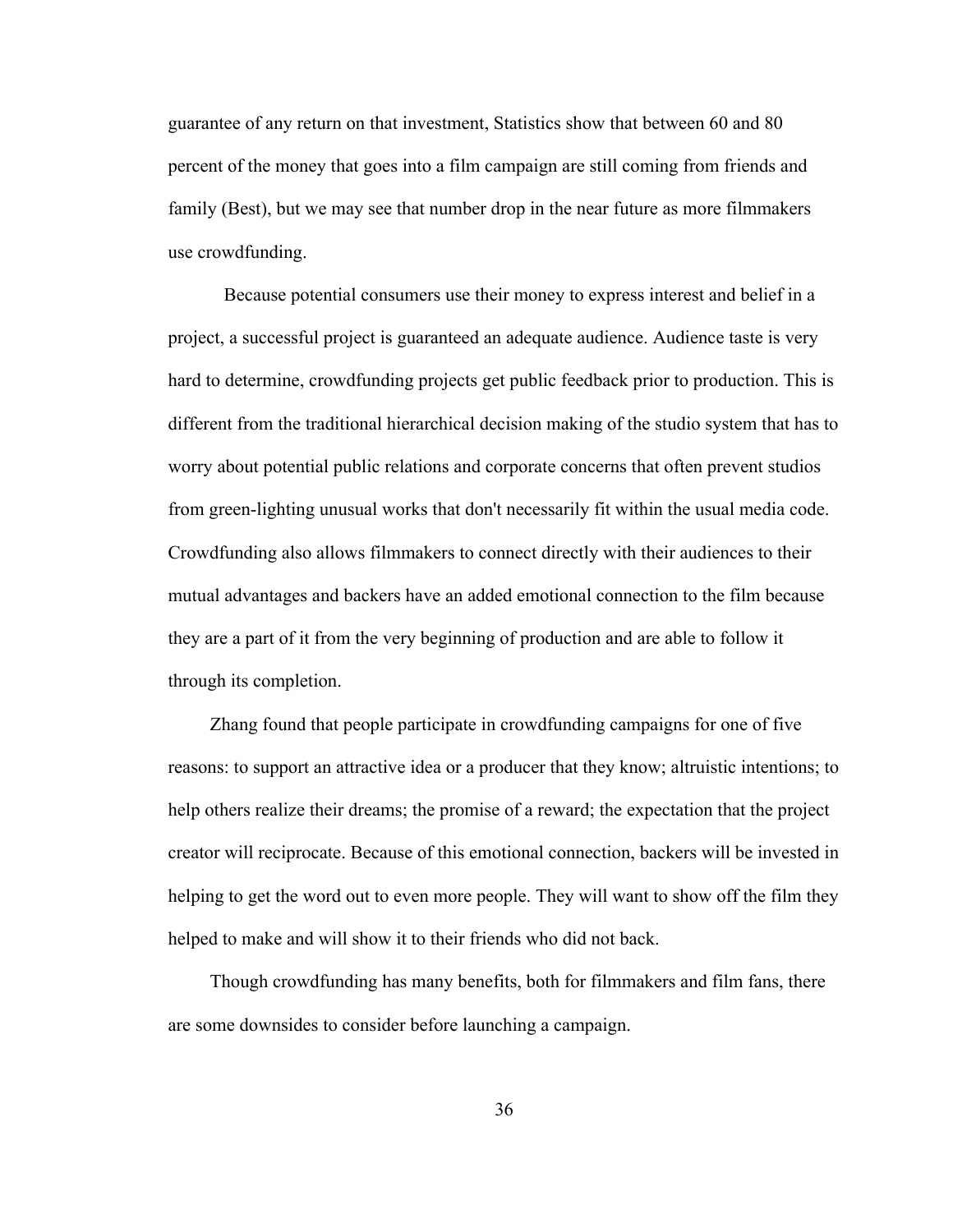#### *Drawbacks of Crowdfunding*

Crowdfunding requires more transparency and openness than other forms of financing (Cunningham); this means that a successful campaign must remain consistent and begin with a well thought out plan. The lack of studio-imposed deadlines and limits can leave delivery dates vague and lead to frustration for both filmmakers and backers if things don't go according to plans (Goldstein and Morris).

Sums raised by successful crowdfunding campaigns are usually quite a lot less than the budget needed to start shooting. Most features sets goals between \$10,000 and \$30,000. By comparison, a recent independent hit, *Winter's Bone* cost \$2 million to produce (Osbourne); this leaves the filmmakers with a responsibility to fill in the funding gap or risk the consequences of angering backers.

In the case of *Wish I Was There*, approximately half of the 46,520 supporters will attend an online or in-theater screening. At \$12 per ticket or Video-On-Demand rental, that's \$275,000. For a small budget film in limited release, that would be a large percentage of its gross all from the primary audience (Goldstein).

When it comes to finding distribution, there is a concern that the distributors will worry about lost revenue from the DVDs and Blu-rays already given to the core audience and will be held responsible for any rewards that have yet to be fulfilled. In addition, it is possible that backers will be upset if the film gets a larger distribution deal than they expected. This can leave some backers feeling as though they were tricked into funding a movie that didn't need the help. It is for this very reason that those filmmakers who use crowdfunded must be open and honest with their backers through the funding and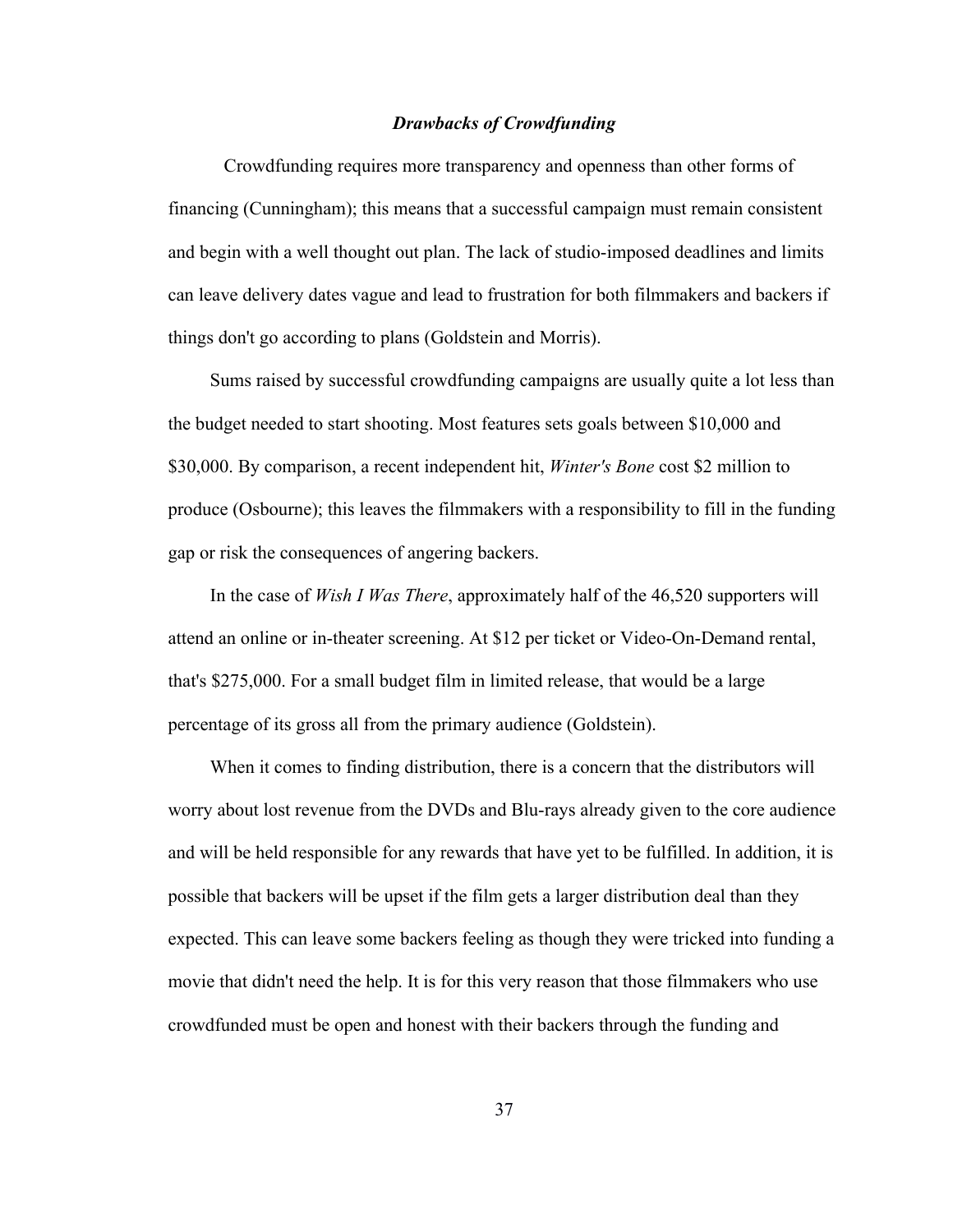production process. They cannot underestimate the part their backers play in making their project a success.

# *The Importance of the Crowd*

Because the majority of a film's funding still comes from friends and family, who would see the film regardless of its quality, a successful campaign has to provide something compelling enough to make total strangers want to be involved.

In October 2013, Emily Best, founder of Seed&Spark, an up-and-coming crowdfunding site wrote an article for Moviemaker magazine outlining the timeline for a successful crowdfunding campaign. In the article, she emphasized the importance of establishing an audience prior to starting your campaign and stated:

> Most people hear one half of the compound word "crowdfunding" louder than the other. Yes, this is a method of funding. But gathering the crowd is the much more important benefit for your film. Crowdfunding is not actually about seeing how many people will shower you with money. Instead, it's about getting as many people as possible to care about what you're making. Because if you think raising money for a film is hard, try getting anyone to see it when it's finished.

Best explains that the success of the campaign run by Zach Braff<sup>5</sup>, for his film  $Wish$ *I Was Here*, did not solely rely on the size of his fan base but his connection with them. Braff had spent years building a relationship with his fans via Twitter and it was this personal relationship that compelled them to become backers.

5 Actor; best known for playing J.D. Dorian on the sitcom, Scrubs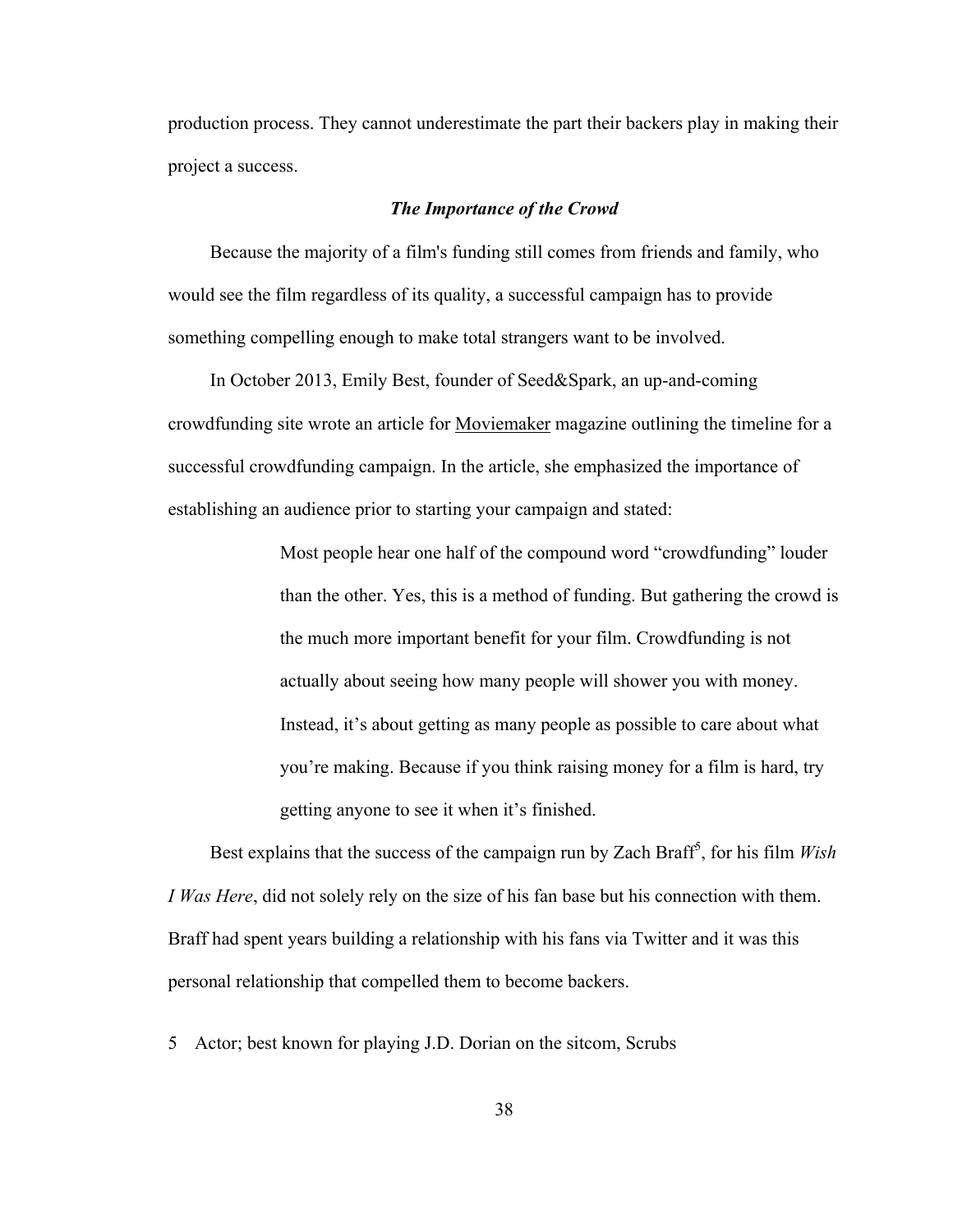When Rooster Teeth Productions announced an Indiegogo campaign for its first feature film, *Lazer Team*, they did so with the expectation that their website's million and a half members would support them. What happened over the next 30 days surprised even them. Their initial goal of \$650,000 goal was reached in less than 10 hours and they became the fastest film ever to reach \$700,000. In just three days, they broke \$1 million and by the end of the campaign were the highest grossing film project in the history of Indiegogo with a grand total of \$2,480,284 from 37,492 backers. Twelve of those backers donated \$10,000 each to become executive producers. Some of the backers asked why a company with sufficient means needed to ask its fans for money. During a conference call with early backers and sponsors from the RT site, co-founders Matt Hullum and Burnie Burns explained that while the company had the money to make the film, the additional funds would be used to make it better. They also wanted to include their community in the film and share the process of the film with them. Backers were asked not to share specific details from their behind-the-scenes perks before they are released to the general public, and thus far I have yet to see a single person violate that trust. The backers of this film feel a connection to Rooster Teeth as a company and are proud to be a part of making this film. Not only was RT able to maintain complete creative control of their film, but they were able to do it in a way that built meaning and value of their film into the minds of their core audience. As the backers feel that they own a piece of *Lazer Team*, they should be less likely to share the film on torrent sites and may even discourage others within the community to feel the same. This is only one film but it is one step in the right direction. *Lazer Team* wrapped on December 13, 2014, and it is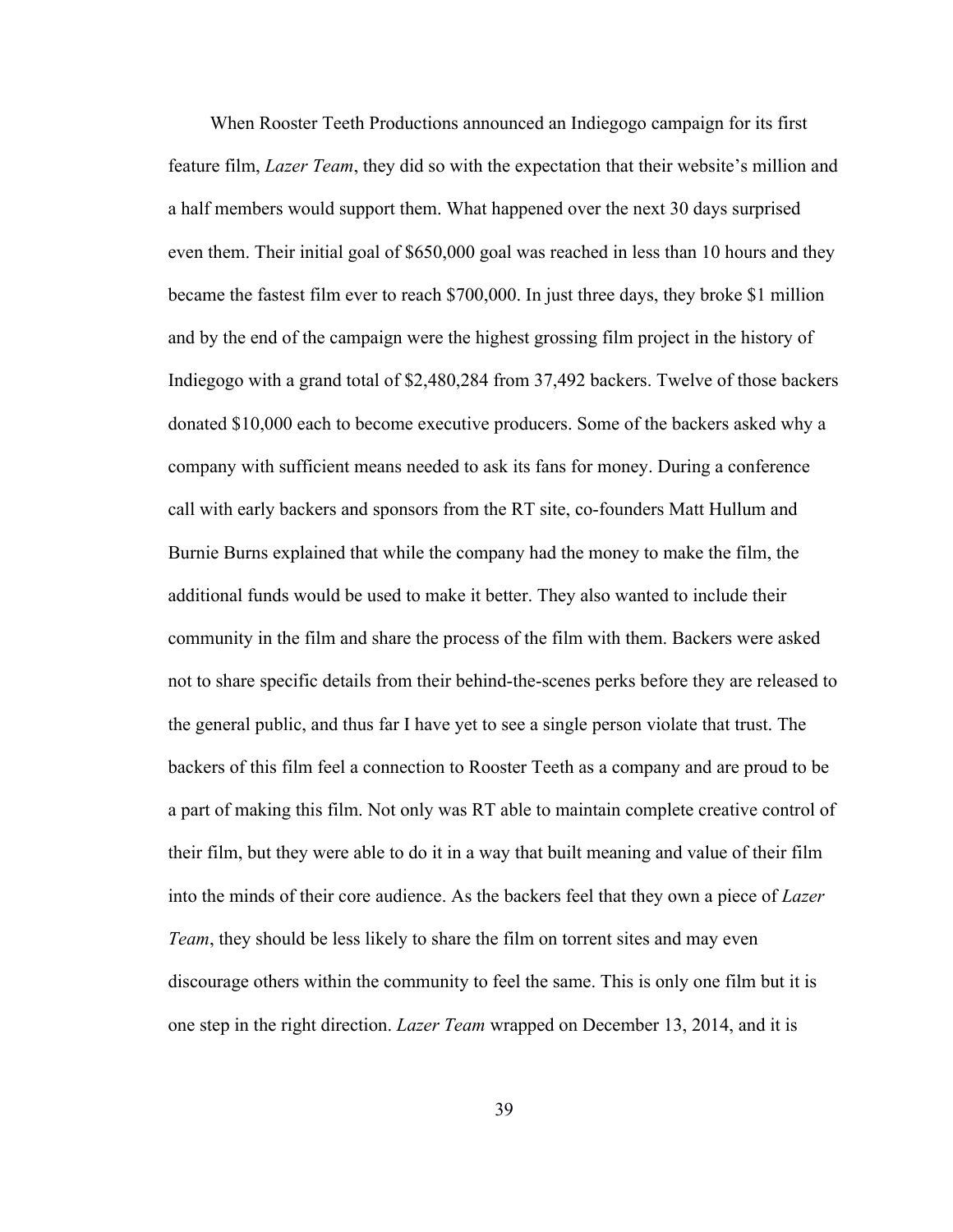scheduled for release in early spring 2015.

Many film industry professionals have voiced the concern that the use of crowdfunding by studios and established media personalities "overshadows and takes away from the little guys who actually need the funding" (Sullivan). This has not proven to be true; in fact when crowdfunding is used by well-known filmmakers it tends to people bring in people who may never have considered backing a project before to join a crowdfunding site. In Kickstarter's official response to the 2013 controversy surrounding Zach Braff's *Wish I Was Here* campaign, co-founders said nothing about the campaign breached their guidelines and it even supported their mission: to help bring creative projects to life. They also explained the benefit of having tens of thousands of new people join the site as a result of this campaign, people who may never have previously considered anything outside the mainstream media. Of all the backers for Braff's film, 63% had never backed a crowdfunding campaign before. Thousands went on to pledge a total of more than \$400,000, to 2,200 other projects, with nearly 40% of those film projects. In fact, during his campaign, Braff had tweeted to his one million followers asking that anyone who had joined Kickstarter because of his campaign should look at other campaigns as well.

Braff's film raised 60% of its \$5 million budget through Kickstarter and when the film premiered at the 2014 Sundance Film Festival, it received a standing ovation though critics were not pleased; they complained that it was not the film it could have been if it had been made with traditional funding, within the studio system. However, this was exactly Braff's point.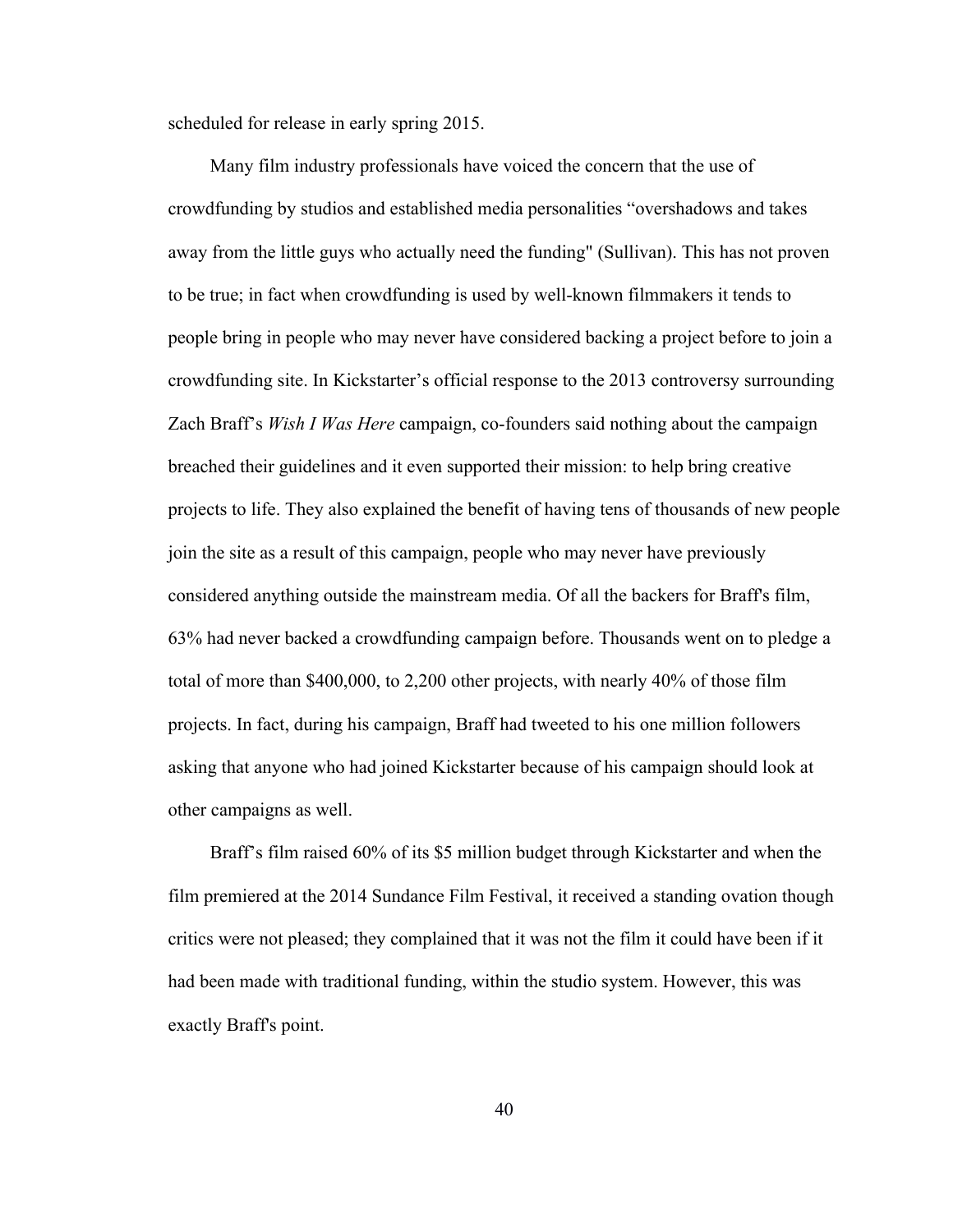In the video for his Kickstarter campaign, Braff called crowdfunding, "a new paradigm for filmmakers who want to make smaller, personal films without having to sign away any of their artistic freedom" (Rottenburg). "For those of us who love the art form, the question is always, 'Are there really pure stories we're missing out on because people are editing to make it work within the model?'" Braff said. "The movie that [we showed] would not nearly be what it was if it had traditional financing" (Zeitchik). He wanted to maintain a level of creative control that no studio would allow, to be "the director of the film and the CEO of the studio making the film" (Zeitchik). In this case, independence becomes more of a mindset than just a budgetary restriction. Once free from studio control, filmmakers may have little reason to return to the studio system and this is part of the anxiety that the critics are expressing.

#### *Outside the System*

Not every filmmaker who wants to use crowdfunding relies on an established site. After a half dozen failed attempts through numerous channels, British filmmaker, Antony "AD" Lane of INDYWOOD Films began trying to get funding for his film, *Invasion of the Not Quite Dead*, in 2006. At the time, crowdfunding (Lane calls this "fan-funding") a film online was a new idea and his first five or six attempts to do so failed. But, Lane did not want to give up on the idea of maintaining complete control over his vision. The IndywoodFILMS twitter was opened in May 1, 2009 to update backers on progress and he began offering producer perks on his own website, and accepting payments through PayPal. Lane's first day on twitter, he began connecting with horror film fans telling them about his struggle to get his film funded; within hours money began coming in. AD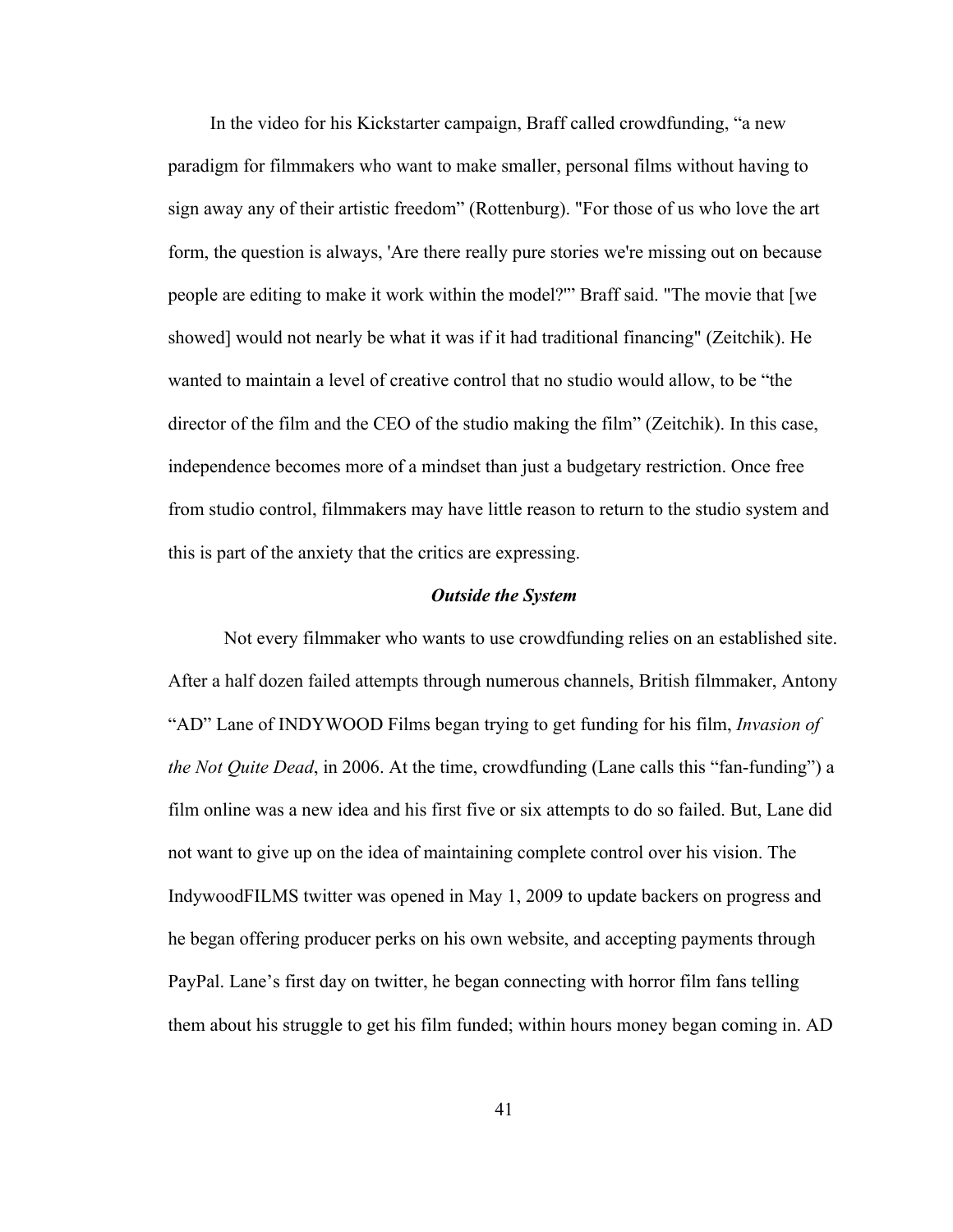realized what he had been doing wrong all along was not connecting with his audience well enough. Twitter was allowing him to connect with his audience in real time; he was able to get people excited about the film and donating to his project. Lane's tweets became a part of his followers' everyday lives and the connection they feel to this film is much stronger than what a simple trailer could create. Since that time, AD has tweeted over 146,000 times and accrued over 192 thousand followers. He has 1800 followers from 31 countries. His backers have seen Lane go to amazing lengths to follow his dream, including tweeting for up to 85 hours straight with no sleep, all while actively encouraging the dreams of others. We have watched him fight for his film and it means almost as much to us as it does to him. At this point, whether I like the finished product or not, I will still value it for the experience of seeing the idea come to life.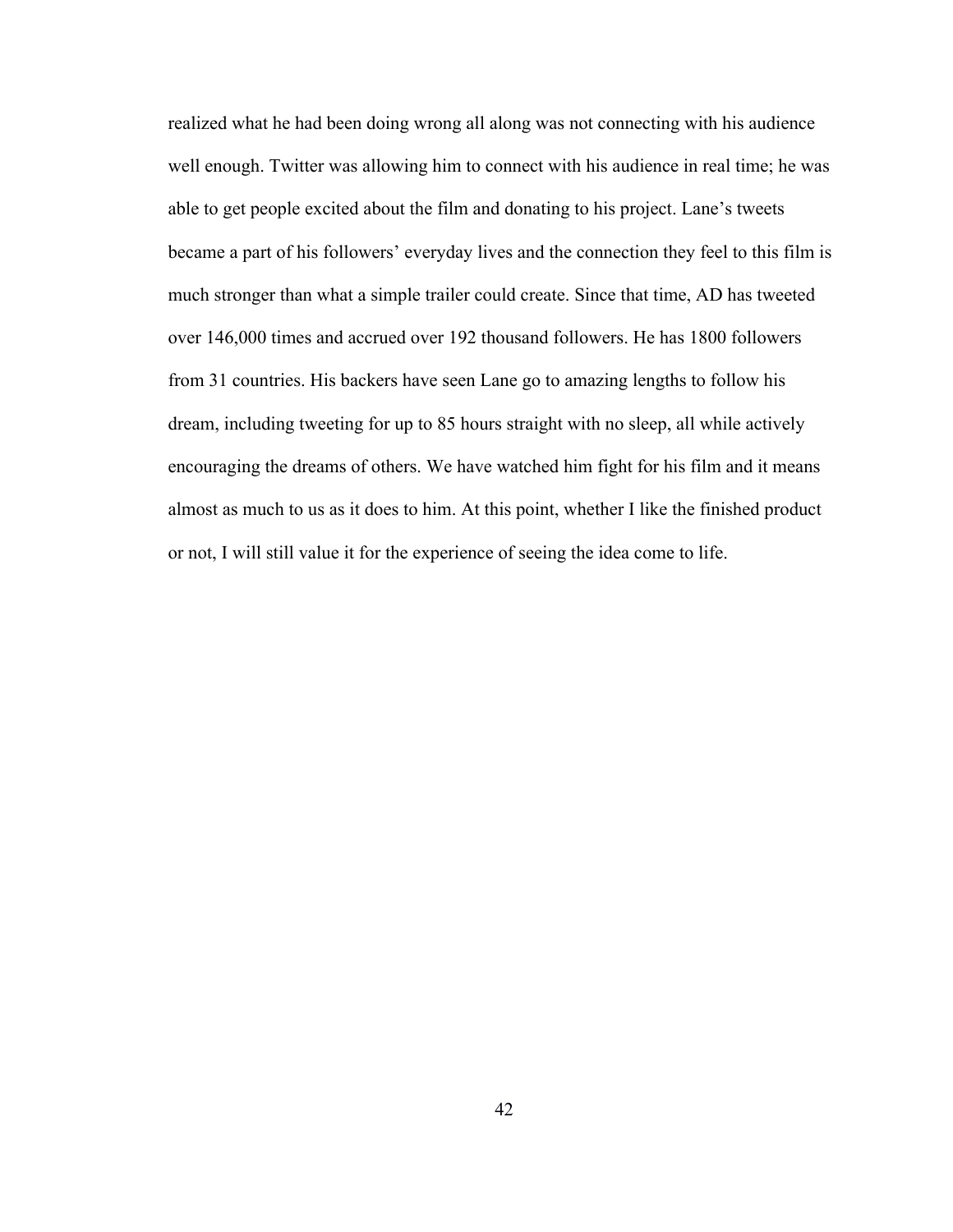#### **CONCLUSION**

I began this project with two questions: "How did we come to feel that films should be free online?" and "If left unchecked, what effects could this have on the industry?" As I now understand it, we have always wanted to have things for nothing. It has only now through digitization that we are able to do so on an ongoing basis. This is assisted by the lack of concrete laws preventing us from taking what is not rightly ours and a lack of understanding of existing laws. I do not feel that this is going to continue unchecked. There are promising changes in the way that we see the films we are personally involved in and this involvement should continue to grow.

I began this research journey pessimistic about the future of film and believing that piracy would be the end of it, but what I've learned has given me hope. As more filmmakers embrace social media and crowdfunding, they will reduce the need to rely on a studio system that has been slow to adapt to changing distribution methods. They will have more ownership of their work and feel the increased connection needed to identify as filmmakers and be fulfilled by it. This will lead to better films, and in turn these films will make fans want to back them.

It is becoming clear that when it comes to film, we vote with our dollars and choosing not to vote is the same as voting against them. The motion picture industry cannot sustain itself any more than any other art form can. For one, the industry itself needs to stop focusing on numbers as a means to frighten moviegoers into changing their ways. It's not working, and this misleading tactic makes it easier for people to justify their actions. The pirates aren't just fighting against the corporations but also the

43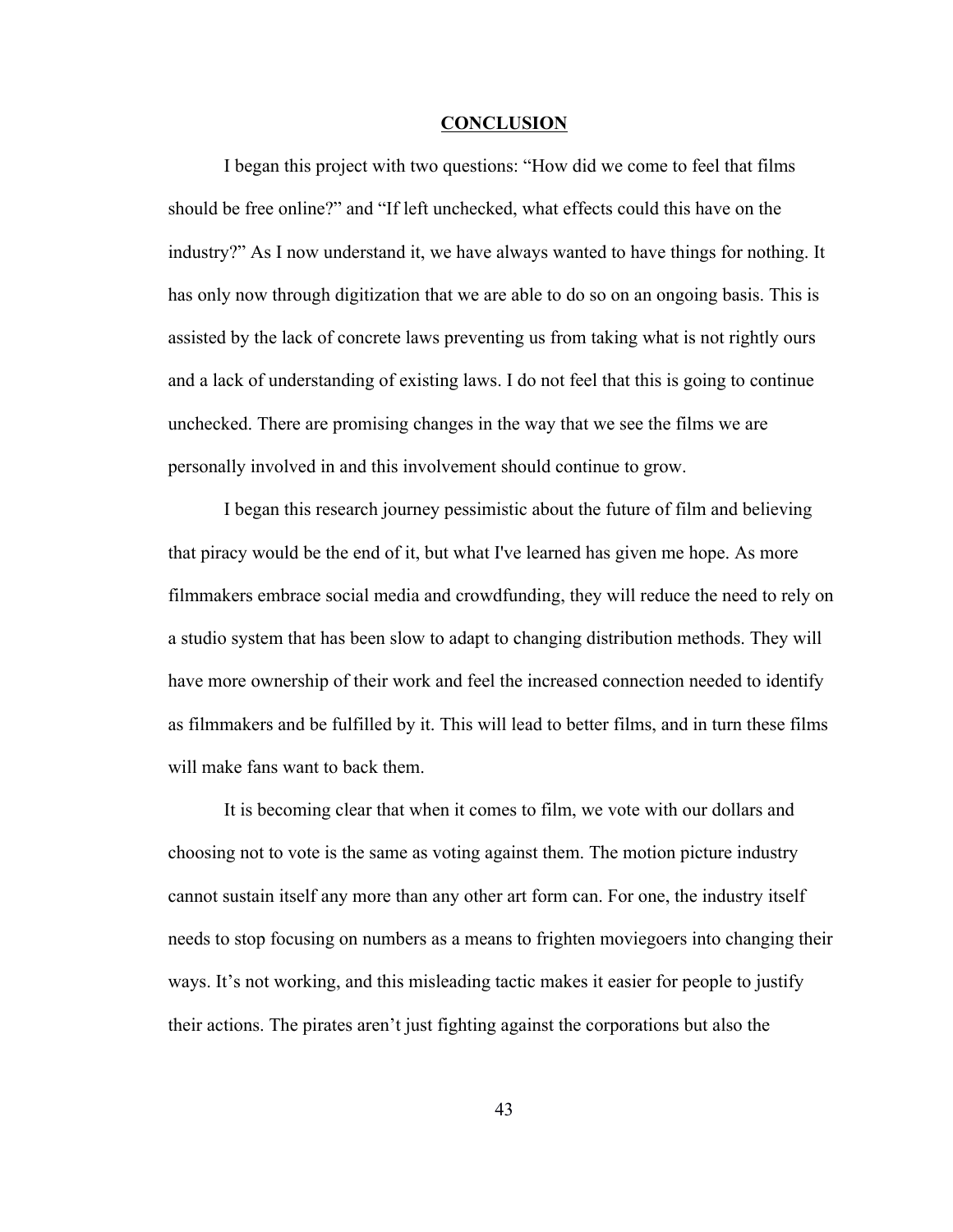corporate lies. In 2005, the MPAA released a study that found that the movie industry was losing \$18 billion per year in potential profits. This report has come under scrutiny as box office revenues were hitting all-time highs and DVDs continued to be profitable. The industry needs to stop focusing on box office numbers and start thinking about why people pirate films and how to bring them back to legal and profitable means of viewing.

Within the current distribution model, the best bet for a studio is simply to make what sells regardless of film quality or filmmaker happiness. This does not have to continue into the future. The new influx of promotion and funding options provided by the Internet may hold the secret to reversing the tide of piracy. Crowdfunding, along with the use of social media, is helping to build connections between filmmakers and film fans, and allowing viewers more access to the filmmaking process than they've ever had before. These connections are building a sense of community and a new understanding of what it takes to make a film, making the fans think before pirating their next film.

One of these ways may be through the use of social media and crowdfunding to bring film fans into the community and instill a sense of value back into the films that are being created. While crowdfunding is not a new idea, sites like Kickstarter and Indiegogo, along with other crowdfunding and social media sites have not only made it easier for filmmakers to fund their films, they has allowed film fans to engage with these films in ways that would have been unimaginable just a few years ago. Through the use of this funding model, filmmakers are able to maintain creative freedom through the production process and even into distribution, virtually eliminating the need for studio involvement in many of these films. Filmmakers who don't have to tailor their scripts to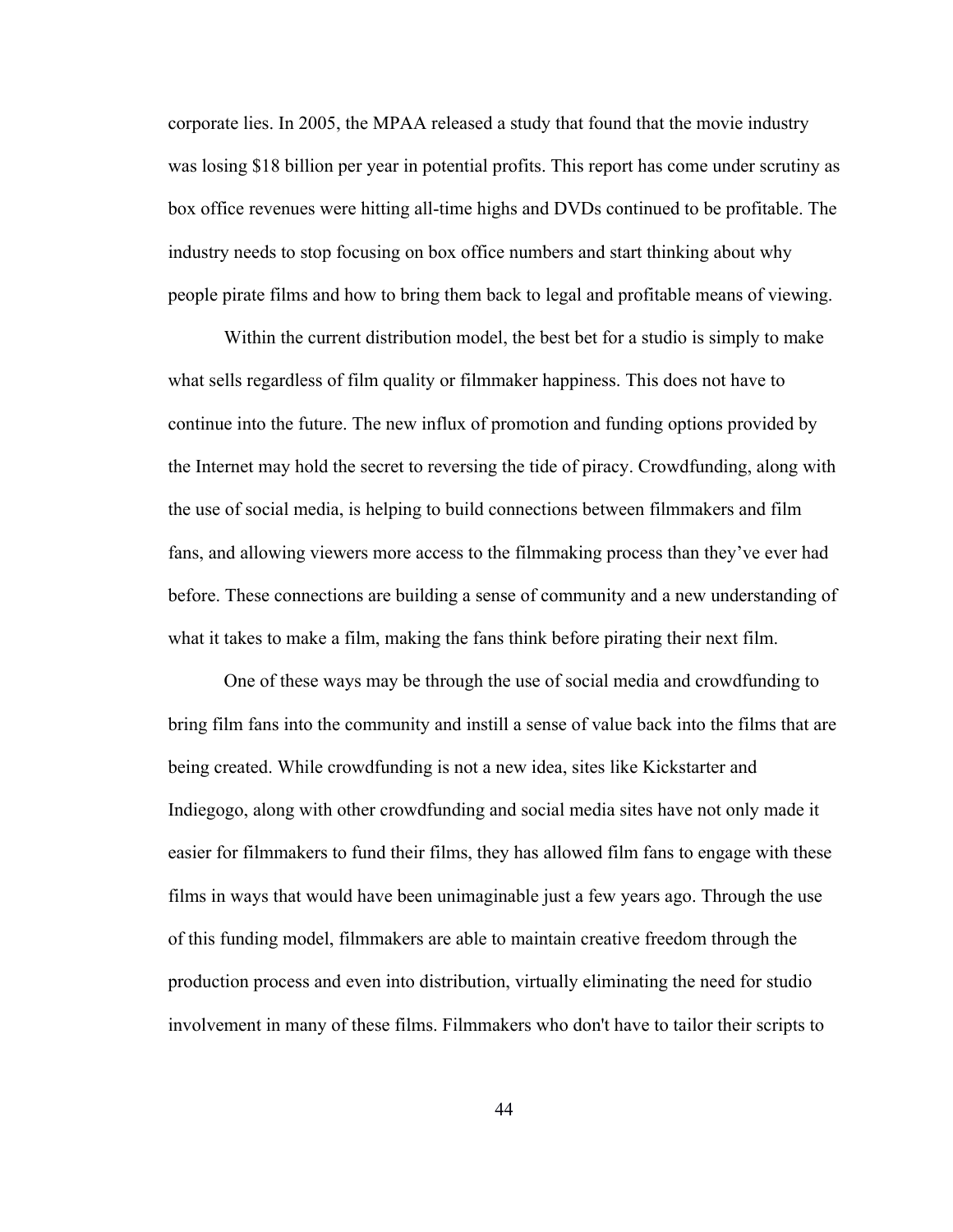fit executive approval or cut key scenes to appease the MPAA will stay closer to their films. Coupled with a lower rate of pirated from their most loyal fans, this will bring back the feeling of fulfillment that filmmakers so desperately need to continue their art.

If piracy and studio control of films are factors detrimental to the quality of future films, it only makes sense that the way to ensure the highest quality of films in to compensate filmmakers for their work, to allow them to be artistically fulfilled, an increase in crowdfunding will allow that. As fewer fans get their films illegally and more form a personal connection, both with the films and the individuals who bring them to us.

The heart of the issue is that we are still hardwired, like our ancestors were, to think that value comes from the physical materials, the things we can hold in our hands. At the same time, we're culturally conditioned to believe that art's worth lies solely in resale value. Therefore, if you can't hold it in your hands and it doesn't cost anything, it must not be worth anything. We're stealing the value of film right out from under it, one download at a time, and a lot of people don't even give it a second thought. It's not just about the budget, though I'm sure you can imagine how difficult it must be to come up with a budget of over a million dollars. A film has value, not just the material that goes in a DVD or Blu-ray or the hard drive space on some server; its value comes from the time and effort of all of the filmmakers involved. They deserve to be paid and that is our responsibility as media participants, to do more than just consume.

In his 2011 letter prior to the release of his film, *The Innkeepers*, director, Ti West asked if people would be more likely to pay more for a product that was made by hand, by someone they knew. This is what crowdfunding and social media are giving to film

45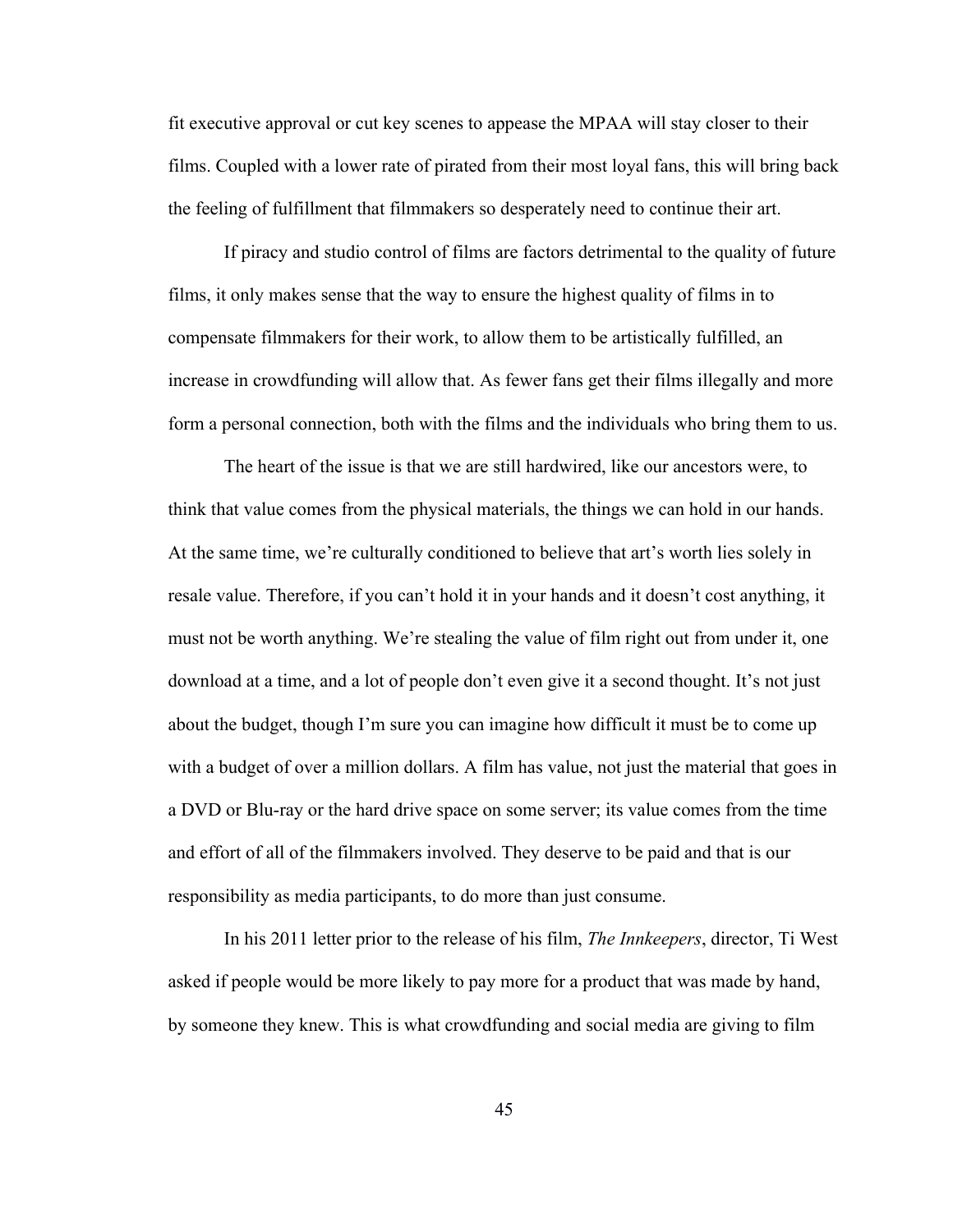fans, the opportunity to know filmmakers as people, to see the passion they have for their art and the desire to help them continue to make the film we enjoy watching. This is the way that we defeat piracy. Not by making the act more difficult but by removing the desire to perform it in the first place.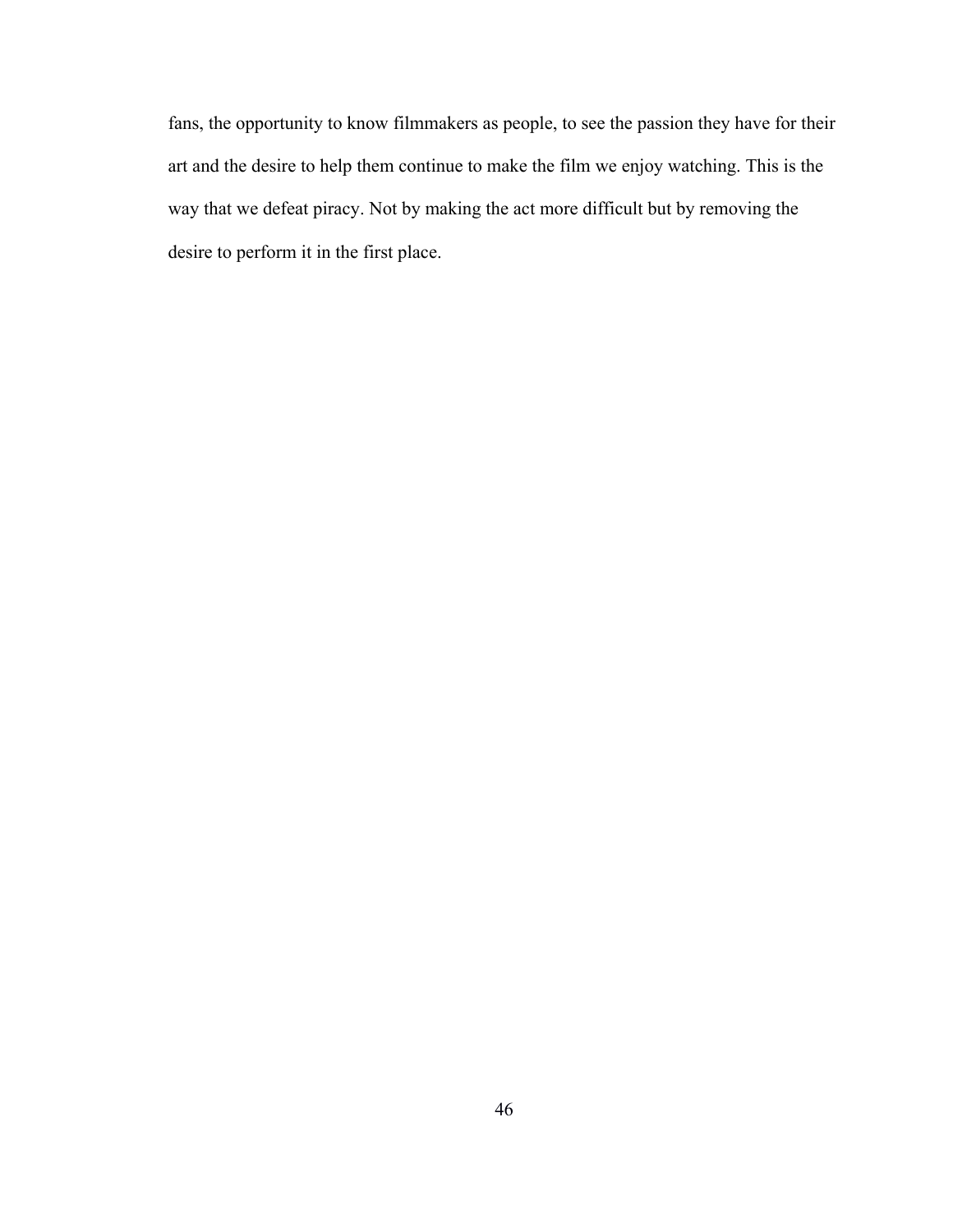#### **WORKS CITED**

Barabas, Ronald. L. "Crowdfunding: Trends and Developments Impacting Entertainment Entrepreneurs." *Entertainment, Arts and Sports Law Journal,* 23.2 (2012): 38-40. Print.

Best, Emily. "Community capital." *Moviemaker* August 2013, 32-34. Print

- Bradford, C. Steven. "Crowdfunding and the Federal Securities Laws." *Columbia Business Law Review* 2012.1, 1-150. Web. 13 Feb 2014.
- Brodesser-Akner, Claude. "As Frozen Leaks Online, Its Writer-Director Assumes the Fetal Position." Vulture, 21 Sept 2010. Web. 20 Feb 2014.
- Chen, Perry, Strickler, Yancey, and Charles Adler. "Who is Kickstarter for?" *Kickstarter Blog.* Kickstarter, 9 May 2013. Web. 5 Apr. 2014.
- Cheng, Jacqui. "Study Suggests Economics, Not Morality Key to Online Movie Piracy." *Ars Technica*. n.p., 25 Jan. 2007. Web. 05 Dec. 2014.
- Cunningham, William Michael. *The jobs act: Crowdfunding for Small Businesses and Startups.* New York: Apress, 2012. Print.
- Darr, Brian. "The Re-making of George Méliès" *Fandor,* 27 Feb 2012. Web 20 Oct 2014.
- Gerber, Elizabeth. M., Hui, Julie S. and Pei-Yi Kuo. "Crowdfunding: Why are people motivated to post and fund projects on crowdfunding platforms*?"* Northwestern University.
- Goldstein, Gregg and Christopher Morris. "Braff new world." *Variety*, 28 May 2013, 42- 47. Print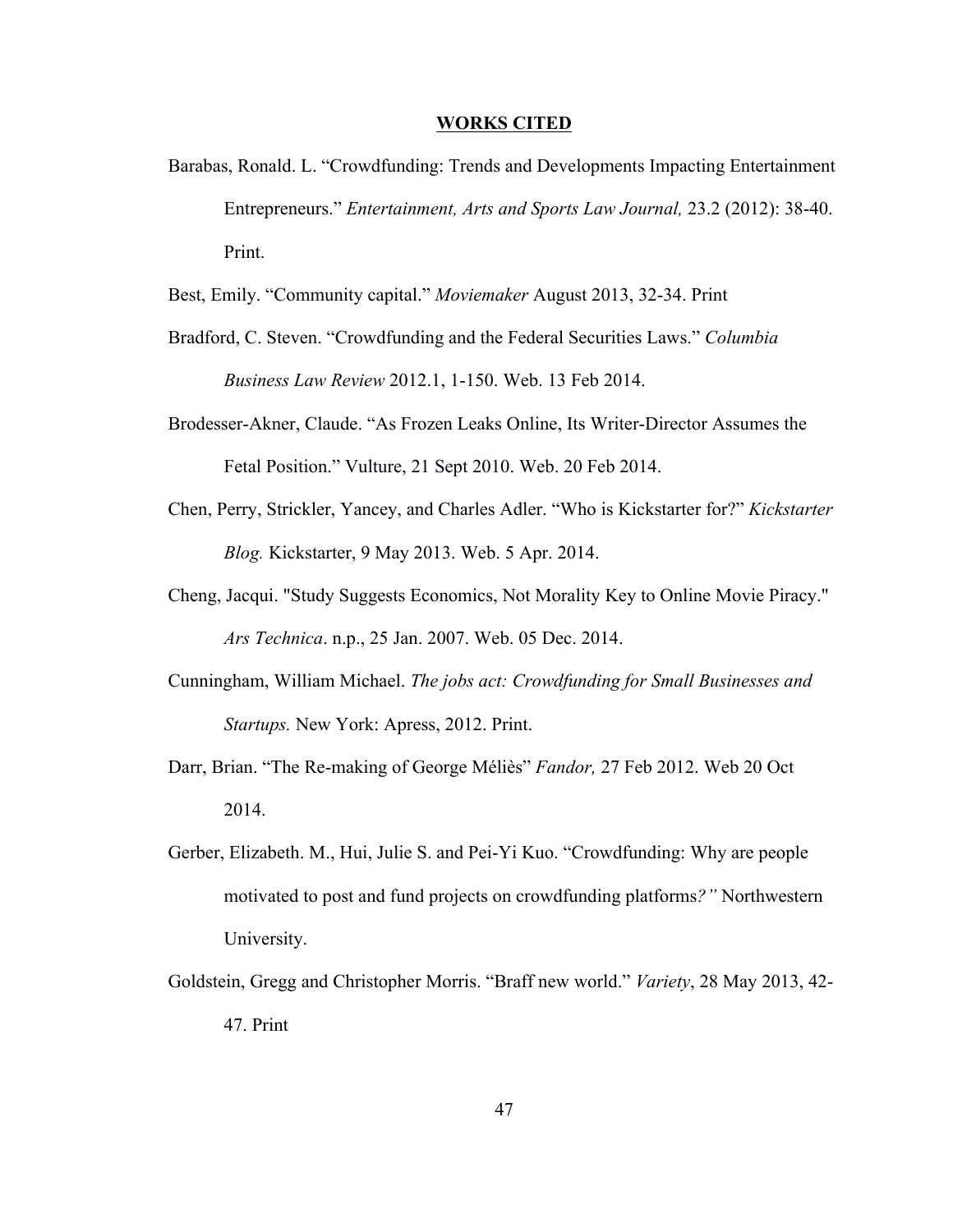Goldstein, Gregg. "How Zach Braff Kickstarted a film financing firestorm." *Variety*, 16 Jan 2014, 64. Print

Green, Adam. "Goodbye 2013." *Ariescope Pictures.* 24 Dec 2013. Web. 28 Oct 2014.

- Gutierrez, Peter. Kickstarter: Fan empowerment or exploitation? *Metro Magazine,* June 2013. 101-102. Print.
- Hart, Rob. "Top 10 Reasons People Use to Justify Pirating Digital Content (And Why They're Wrong)." *LitReactor*. n.p., 31 Aug. 2012. Web. 09 Dec. 2014.
- Horkheimer, Max, and Theodor Adorno. "The Culture Industry: Enlightenment as Mass Deception." *Dialectic of Enlightenment*. Stanford, California: Stanford UP, 2002. 94-137. Print.

Kalat, David. "The Films of Georges Méliès" *TCM Film Archive.* n.d. Web.13 Dec 2014

- Karaganis, Joe. "Copyright Infringement and Enforcement in the US." (n.d.): n. p. Nov. 2011. Web.
- Kessel. Jeremy. "Fighting for more #transparency." *Twitter Blogs*. Twitter. 6 Feb. 2014. Web. 20 Mar. 2014.
- Lane, Antony D. "Interview with AD Lane of Indywood Films." *Stick With The Indies.*  10 June 2011. Web. 20 Nov 2014.
- League, Tim, and Ruth Vitale. "Guest Post: Here's How Piracy Hurts Indie Film." *Indiewire*. n.p., 11 July 2014. Web. 07 Dec. 2014.
- Locke, John. *Second Treatise of Government*. London: Awnsham Churchill, 1689. *Project Gutenberg*. Web. 11 September 2014

Lutz, Ashley. "These 6 Corporations Control 90% of the Media in America." *Business*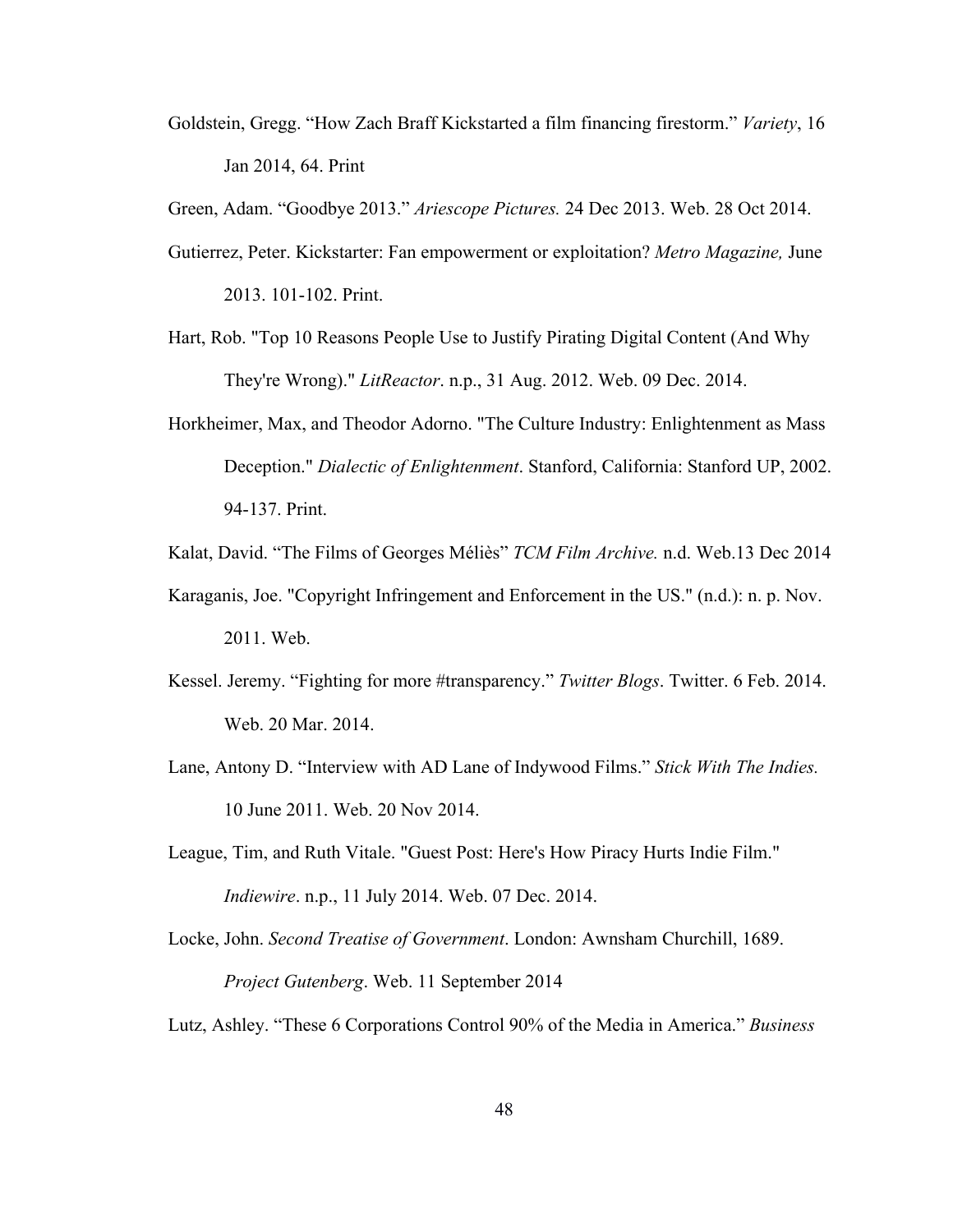*Insider,* 14 Jun. 2012. Web 12 Dec 2014.

- Marx, Karl, and Friedrich Engels. *Economic and Philosophic Manuscripts of 1844*. Amherst, N.Y.: Prometheus, 1988. Print.
- Morgan, Richard. "Redbox Jacks up Prices by 25 Percent." *New York Post*. n.p., 25 Nov. 2014. Web. 08 Dec. 2014.
- Noah, Timothy. "The 7 percent solution." *Slate*, 24 Feb 2011. Web. 2 Apr 2014

Osborne, Paul. A film in the crowd. *Moviemaker*, 15 Apr 2011, 62-65. Print.

"Protect IP Act of 2011." *The Library of Congress.* 26 May 2011. PDF file.

Rottenberg, Josh. "Kickstarter: The backlash begins." *Entertainment Weekly*, 10 May 2013, 16. Print

"Stop Online Piracy Act." *The Library of Congress.* 26 Oct 2011. PDF file.

Sullivan, Gail. "Veronica Mars" Premiere Reignites Crowdfunding Debate." *The Washington Post*, 13 March 2014. Web. 28 Mar 2014.

"Theatrical Market Statistics 2013." *MPAA* (n.d). Web. 30 Mar 2014.

"The PGA new media council." *Producer's Guild of America* (n.d). Web. 24 Mar 2014.

- U.S. Copyright Office. "The Digital Millennium Copyright Act of 1998." Dec 1998. PDF file.
- WENN. "Dentists Funded Horror Classic The Evil Dead". ContactMusic. 18 Apr 2005. Web. 13 Jan 2015.
- West, Ti. "Shoplifters of the Media-World Unite." *Glass Eye Pix.* 2014. Web. 24 Nov 2014.
- Xecharchar [Matt]. "Within the Woods: The Prequel to The Evil Dead" *X-Entertainment*.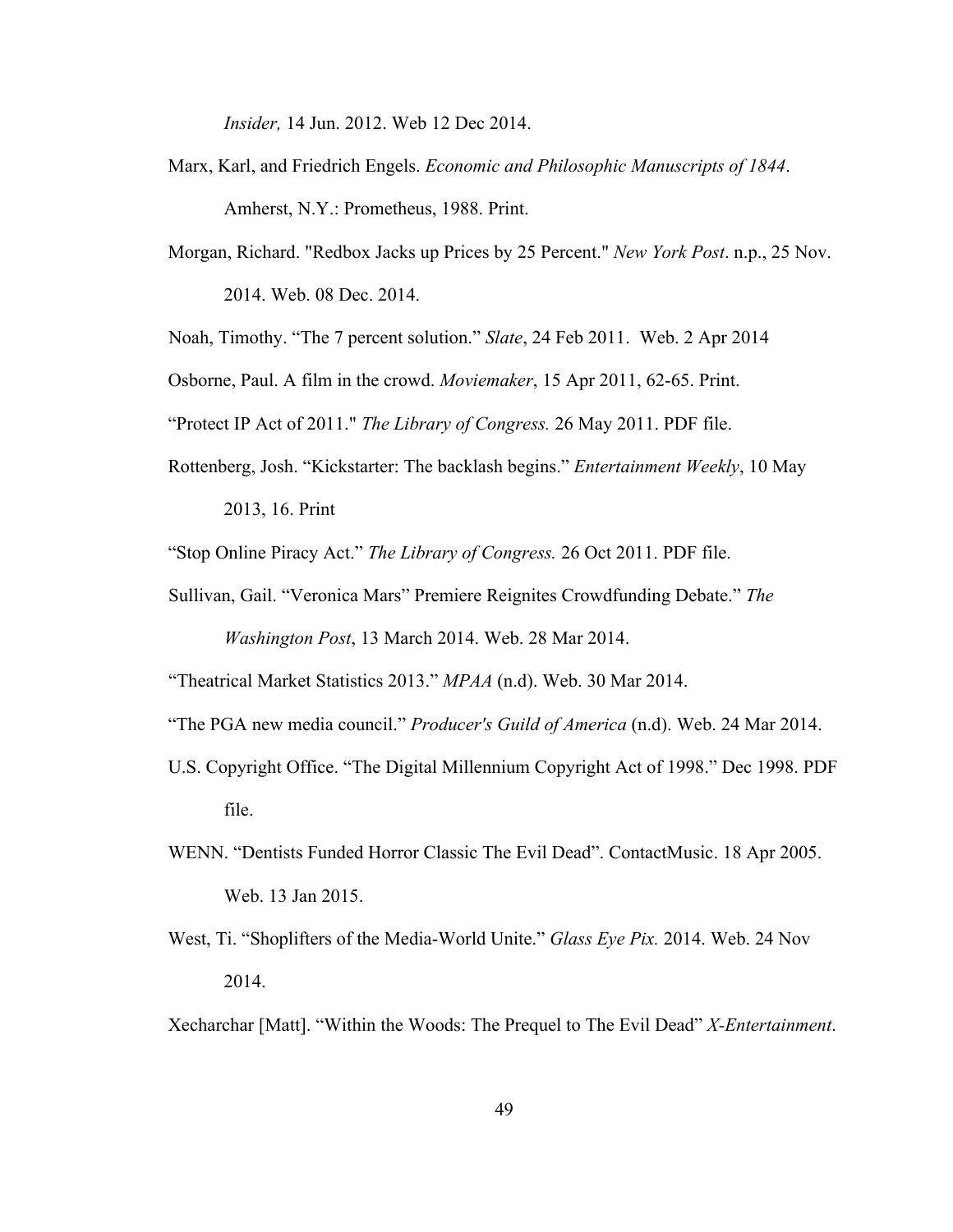25 Oct. 2002. Web. 12 Jan. 2015.

- Zeitchik, Steven. (2014, January 20). "Sundance film festival; Fans love film they funded, but critics..." *Los Angeles Times 2*0 January 2014: D1. Print
- Zhang, Yi. (2012). "An empirical study into the field of crowdfunding." MA thesis. Lund University, 2011. Web. 23 Mar 2014.